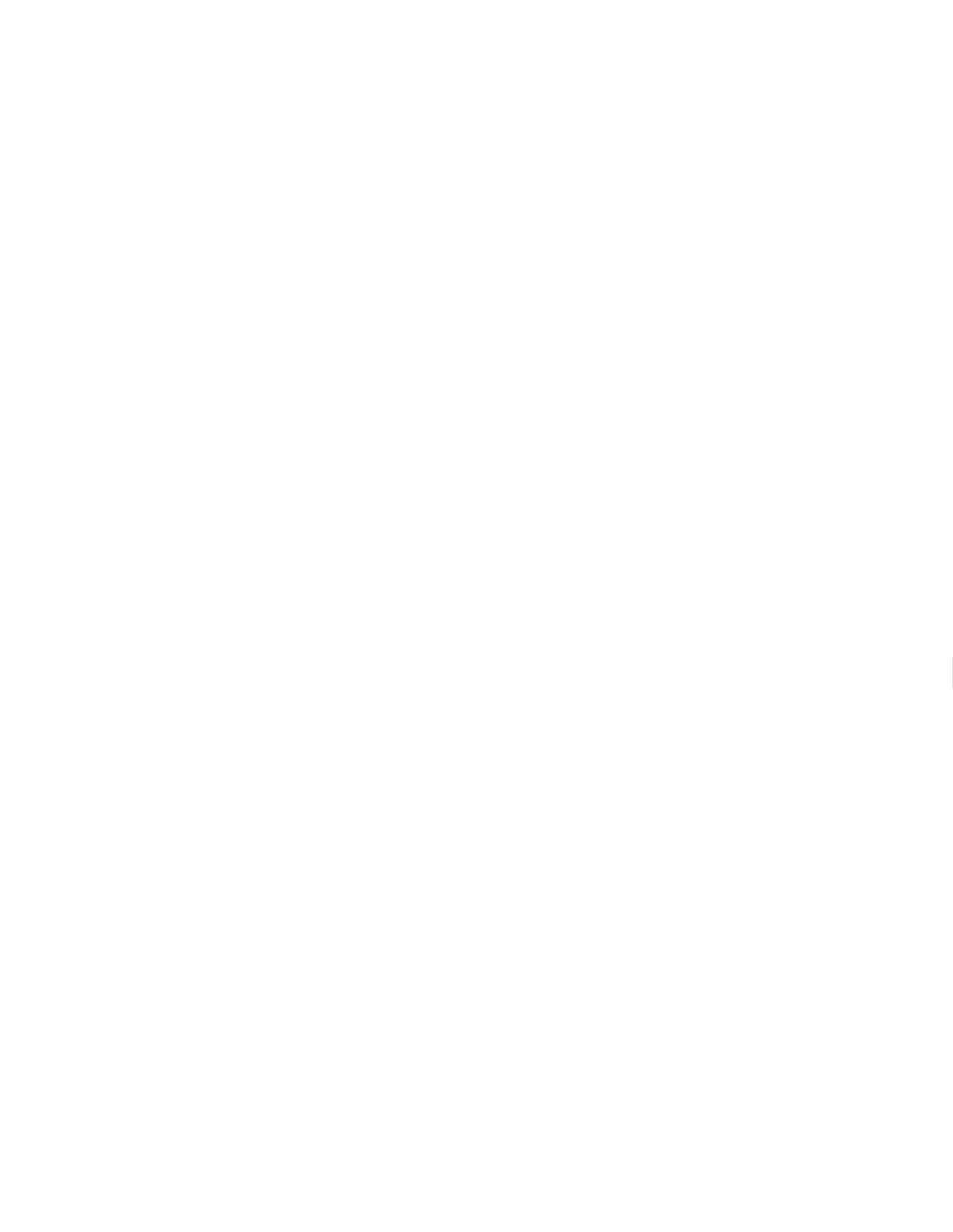# **New Hampshire Children's Behavioral Health Core Competencies**

*New Hampshire Children's Behavioral Health Core Competencies Leadership Team*

*This document is available in alternative formats upon request.* This document of the control of  $\sim$  October 2012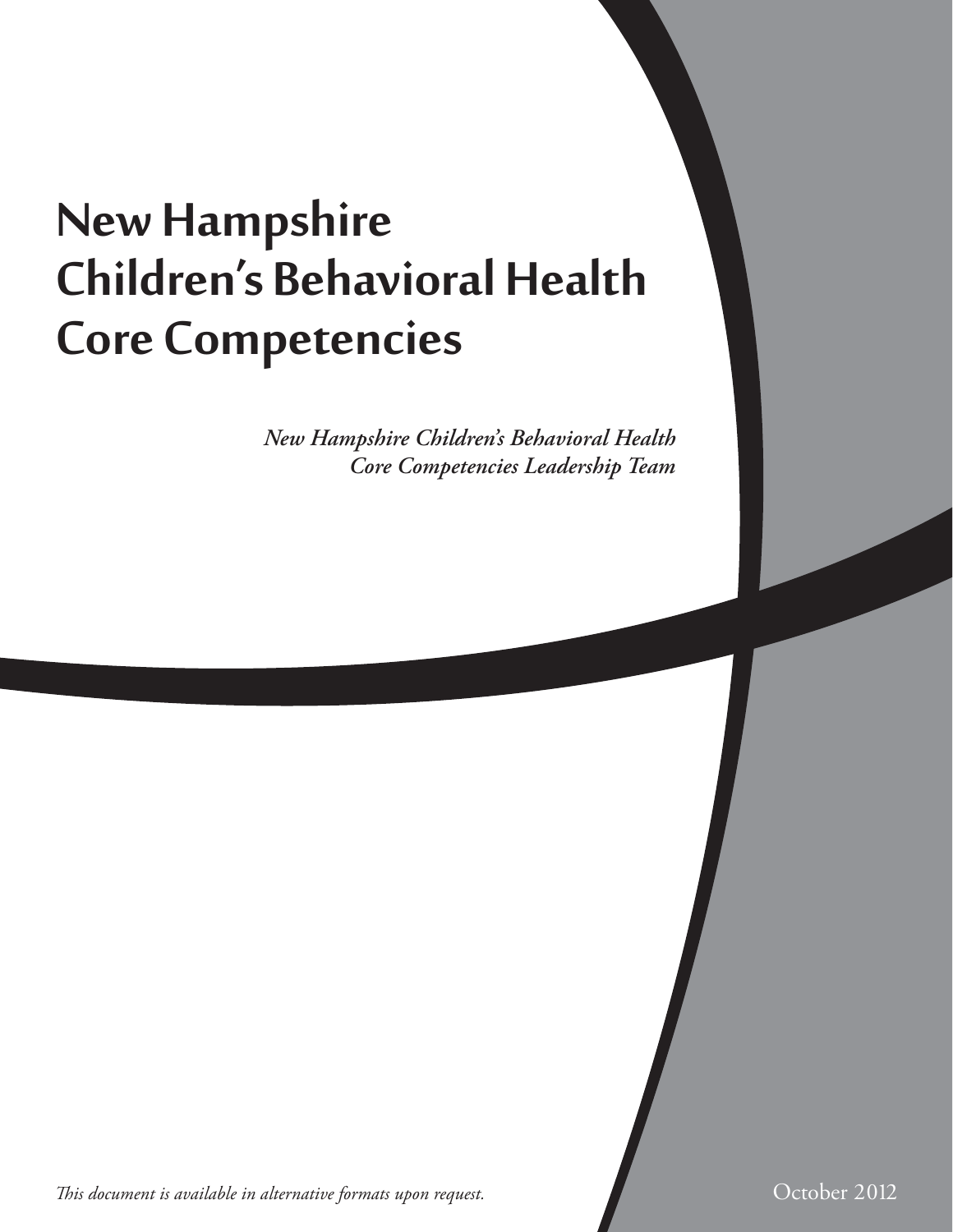# **Acknowledgements**

- • Written and edited by the New Hampshire Children's Behavioral Health Core Competencies Leadership Team including members from the Children's Directors of the 10 New Hampshire Community Mental Health Centers; NAMI NH; Granite State Federation of Families for Children's Mental Health; NH Department of Health and Human Services, Division of Community-Based Care Services; and the Institute on Disability, University of New Hampshire.
- Much of this work has been adapted from New Hampshire's Early Childhood and Family Mental Health Competencies (2011), produced by the New Hampshire Association for Infant Mental Health.
- Many thanks to Joan M. Dodge, Ph.D., Senior Policy Associate, Georgetown University, National Technical Assistance Center for Children's Mental Health, who provided guidance and technical assistance to our team.

This document was made possible by a grant from the Endowment for Health.



For more information about the Core Competencies, please contact:

JoAnne Malloy, Project Director 56 Old Suncook Road, Suite 2 | Concord, NH 03301 603.228.2084 | joanne.malloy@unh.edu

Melissa Mandrell, Project Coordinator 56 Old Suncook Road, Suite 2 | Concord, NH 03301 603.228.2084 | melissa.mandrell@unh.edu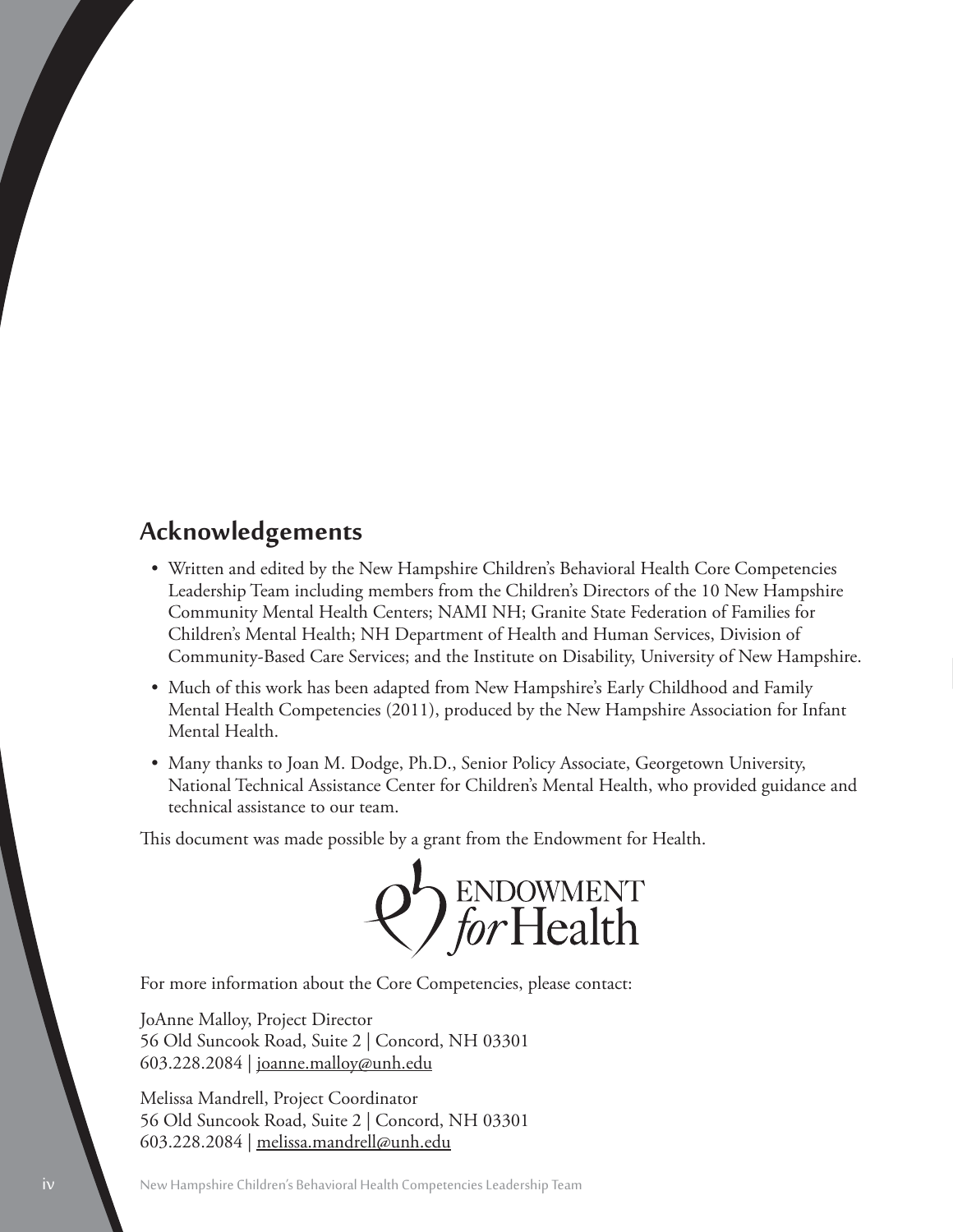# **Our Vision**

New Hampshire's children, youth, and families will receive the highest quality services from the state's community behavioral health system. Toward that end, implementation of the Core Competencies will result in improved outcomes, the system will be recognized as high quality by children, youth, families and communities, and will be supported by local, state and federal systems.

# **Our Purpose**

The New Hampshire Children's Behavioral Health Core Competencies have been designed to improve the quality, consistency, and efficiency of the behavioral health service delivery system for children, adolescents, and their families and create a foundation for training individuals who work with children and adolescents with behavioral health challenges and their families.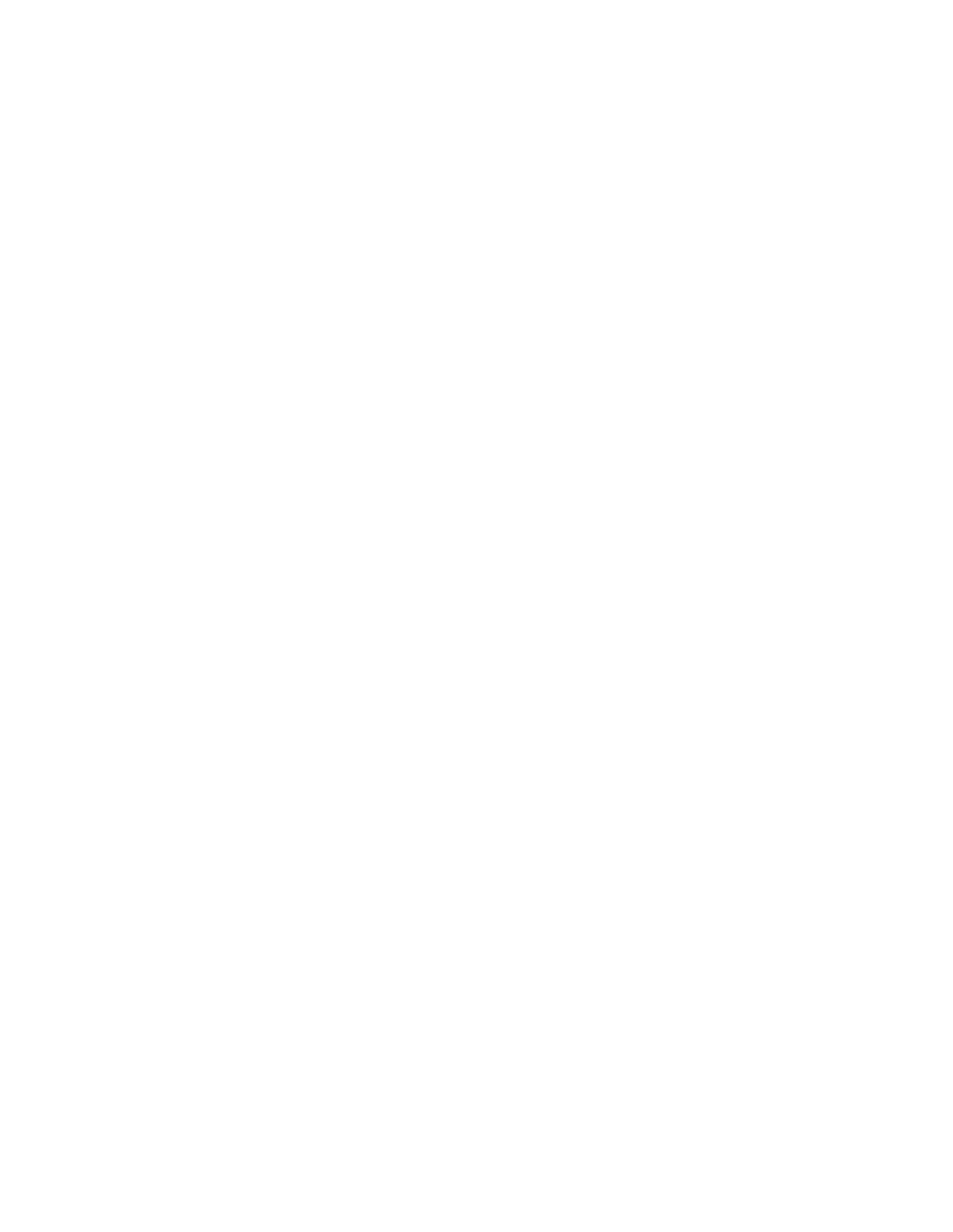# **New Hampshire Children's Behavioral Health Core Competencies**

# **Contents**

| NH Children's Behavioral Health Competency Self-Assessment* 47 |
|----------------------------------------------------------------|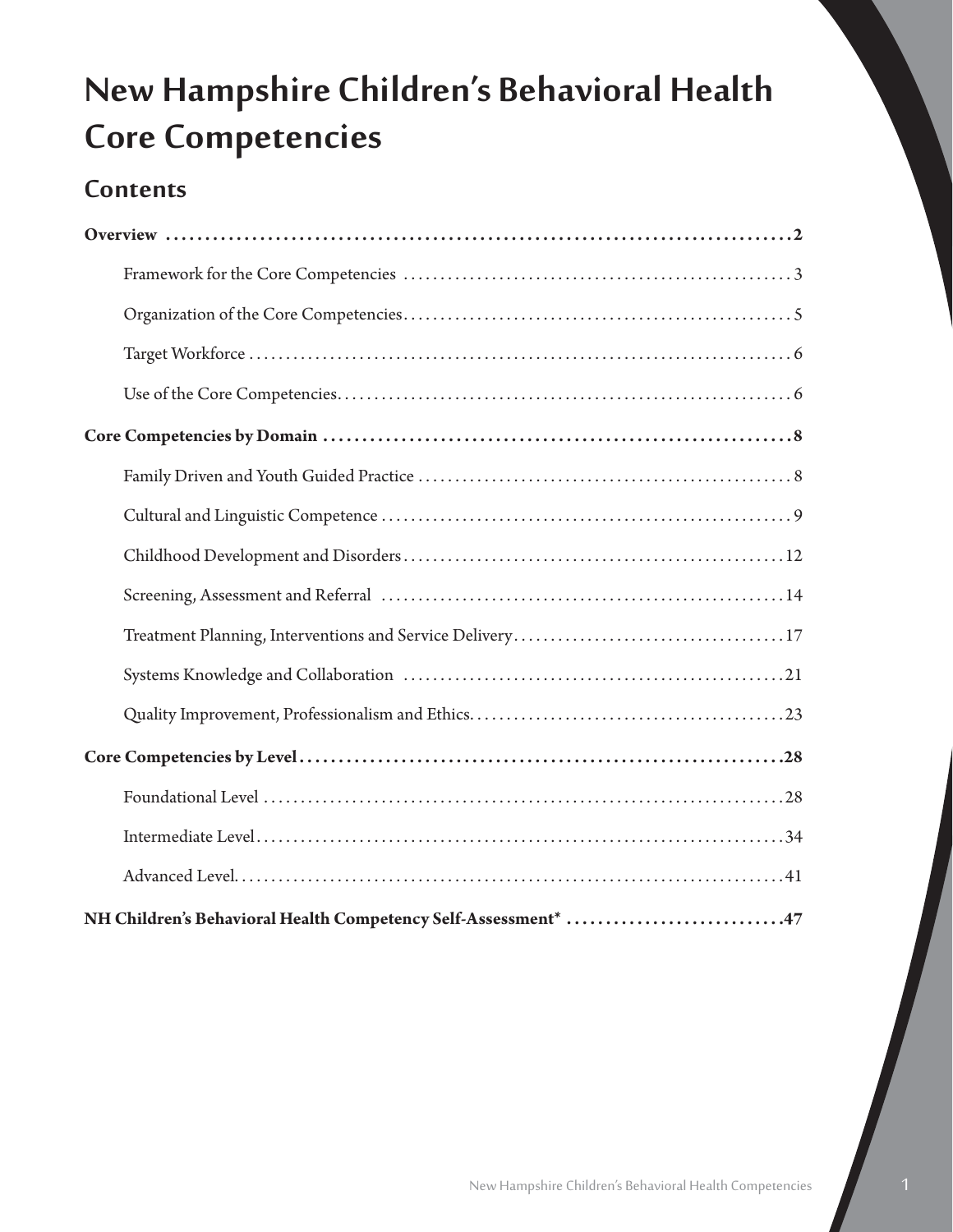# **Overview**

The stability and longevity of New Hampshire's community mental health children's workforce has been a longstanding concern. The annual turnover rates of direct service workers are as high as 20%.<sup>i</sup> Several NH studies have shown that there is a shortage of qualified professionals in NH's community behavioral health system, and have recommended that increased resources be brought to bear to ensure a highly qualified workforce in children's behavioral health.<sup>ii</sup> Families cite staff turnover as a key source of frustration in their efforts to access support for their children.<sup>iii</sup> It has been a challenge for the state's mental health centers to keep up with these changing demands and the mental health center children's directors have become more and more concerned about their ability to provide the best possible services to children and youth with behavioral health needs and their families given these challenges.

There has been an investment in the development of evidence-supported and promising practices in New Hampshire's behavioral health child-serving system. The state's community mental health centers have put considerable resources into developing and sustaining such practices; there has also been significant support from the Endowment

ii Antal, P. (2009). *New Hampshire's Prescription for Mental Health Care: Comprehensive, Integrated, and Coordinated Health Care.* Durham, New Hampshire: Institute on Disability, University of New Hampshire. http://iod.unh. edu/pdf/PMHS09\_brief.pdf

Norton, S., Tappin, R. & McGlashan, L. (2007). *Few and Far Between? Children's Mental Health Providers in NH.* Concord, NH: New Hampshire Center for Public Policy Studies. http://www.nhpolicy.org/reports/cmh\_workforce\_ september\_2007.pdf

iii National Alliance on Mental Illness NH (2007). *Collecting Family Voices on Children's Mental Health: Final Report of Findings.* http://www.naminh.org/sites/default/ files/EFHFINALACCEPTED.pdf

for Health and federally-funded training and implementation projects in Cognitive Behavioral Therapy (CBT) and RENEW (Rehabilitation for Empowerment, Natural support, Education, and Work). Despite these investments in training and capacity building, the mental health centers have difficulty sustaining the practices, in part because there is no infrastructure or funding for ongoing training and coaching, and there are high rates of turnover among direct service staff members.

Nationally, the need for competencies in the behavioral health field has been well documented and is one of five priority areas in the development of a System of Care.ivvi Competencies are a key component of any effort to improve service delivery and to ensure continuous improvement of the workforce. By concentrating the professional development resources within a System of Care framework, the state will be able to infuse strong familycentered knowledge and skills across a diverse set of providers, including staff members in community mental health agencies, private practice, schools, child protection, and juvenile justice.

The *New Hampshire Children's Behavioral Health Core Competencies* are the first step in developing a systematic and comprehensive human resources development infrastructure. The ten mental health centers, beginning with a set of competencies accepted statewide, will

<sup>i</sup> New Hampshire Behavioral Health Association. (2009). *Addressing the Critical Mental Health Needs of NH's Citizens: A Strategy for Restoration. Report of the Listening Sessions.* http://www.nhcbha.org/downloads/ REPORT2009-04-ListeningSessionsReport.pdf

iv Hoge, M. A., Morris, J. A., Daniels, A. S., Stuart, G. W., Huey, L. Y. & Adams, N. (2007). An action plan for behavioral health workforce development: A framework for discussion. Cincinnati, OH. Prepared for the Substance Abuse and Mental Health Services Administration (SAMHSA) by The Annapolis Coalition on the Behavioral Health Workforce. Contract Number 280-02-0302.

<sup>v</sup> Huang, L., Macbeth, G., Dodge, J., Jacobstein, D. (2004). Transforming the Workforce in Children's Mental Health. *Administration and Policy in Mental Health*, *32*(2), 167-187.

vi Stroul, B., Blau, G., & Friedman, R. (2010). *Updating the system of care concept and philosophy.* Washington, DC: Georgetown University Center for Child and Human Development, National Technical Assistance Center for Children's Mental Health.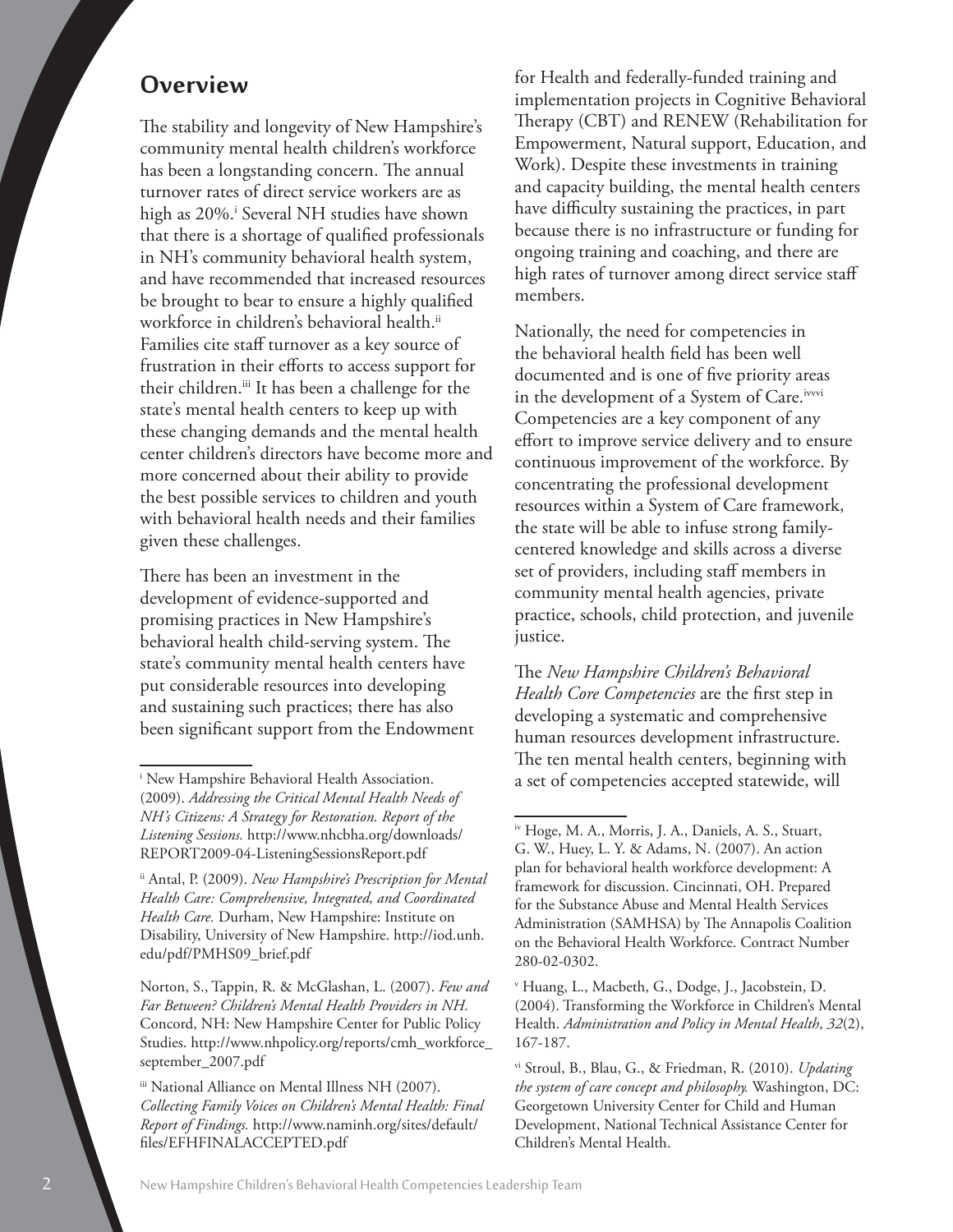have the foundation for a common framework for staff recruitment, orientation, training, supervision, promotion, and retention. Finally, the competencies project training network will develop a means for the children's behavioral health community to articulate its training, education, and internship needs to institutions of higher education and other training providers in order to increase the competency level of future and current staff.

## **Development of the Core Competencies**

In 2010 the Children's Directors from New Hampshire's ten community mental health centers recognized a need to develop an infrastructure to support and improve the consistency and quality of services to children, youth, and families statewide, to retain qualified staff, and to sustain evidence-informed practices. The Directors worked with the Endowment for Health to access support to develop the competencies and then created a Leadership Team with membership from the Department of Health and Human Services, the Granite State Federation of Families for Children's Mental Health (GSFFCMH), NAMI New Hampshire (NAMI NH), and the Institute on Disability (IOD) at the University of New Hampshire.

Between December 2010 and January 2012, a subgroup of the leadership team drafted the competencies, disseminated the drafts, and continuously revised the document based upon feedback from mental health center staff, community organizations, training providers, state leaders and family members. The sub-group looked at children's behavioral health competency documents from Vermont, Maryland, Alaska, Ohio, and New Hampshire's Early Childhood and Family Mental Health Competencies (2011). With guidance from Dr. Joan Dodge of Georgetown University, the larger leadership team engaged in two day-long retreats and worked through the language and meaning of every competency in the draft, constructing a document that is designed to have significant value and relevance to the children's behavioral health workforce.

We want to thank the individuals in the subgroup that developed the competencies drafts and worked diligently to revise and improve each version. These individuals are:

- Kathleen Abate, Granite State Federation for Families for Children's Mental Health
- • Chris Cummings, Riverbend Community Mental Health Center
- • Claudia Ferber, NAMI NH
- • Egon Jensen, Division of Community-Based Care Services, NH DHHS
- JoAnne Malloy, Institute on Disability at the University of New Hampshire
- • Melissa Mandrell, Institute on Disability at the University of New Hampshire
- Glenn Quinney, The Mental Health Center of Greater Manchester

# **Framework for the Core Competencies**

## **Guiding Principles for the New Hampshire Children's Behavioral Health Core Competencies**

The New Hampshire Children's Behavioral Health Core Competencies Leadership Team agreed on six guiding principles for the competencies:

- 1. The needs and strengths of the family and child/youth are at the center of the service system: families are partners at every level.
- 2. The system is designed on a continuum (the Public Health model): prevention, early intervention, targeted services, and tertiary services and interventions.
- 3. Behavioral health care is integrated with primary care and substance abuse services.
- 4. The system includes collaboration and shared responsibility with schools and other child-serving agencies and providers: shared language, integrated costs, data, planning, and service delivery.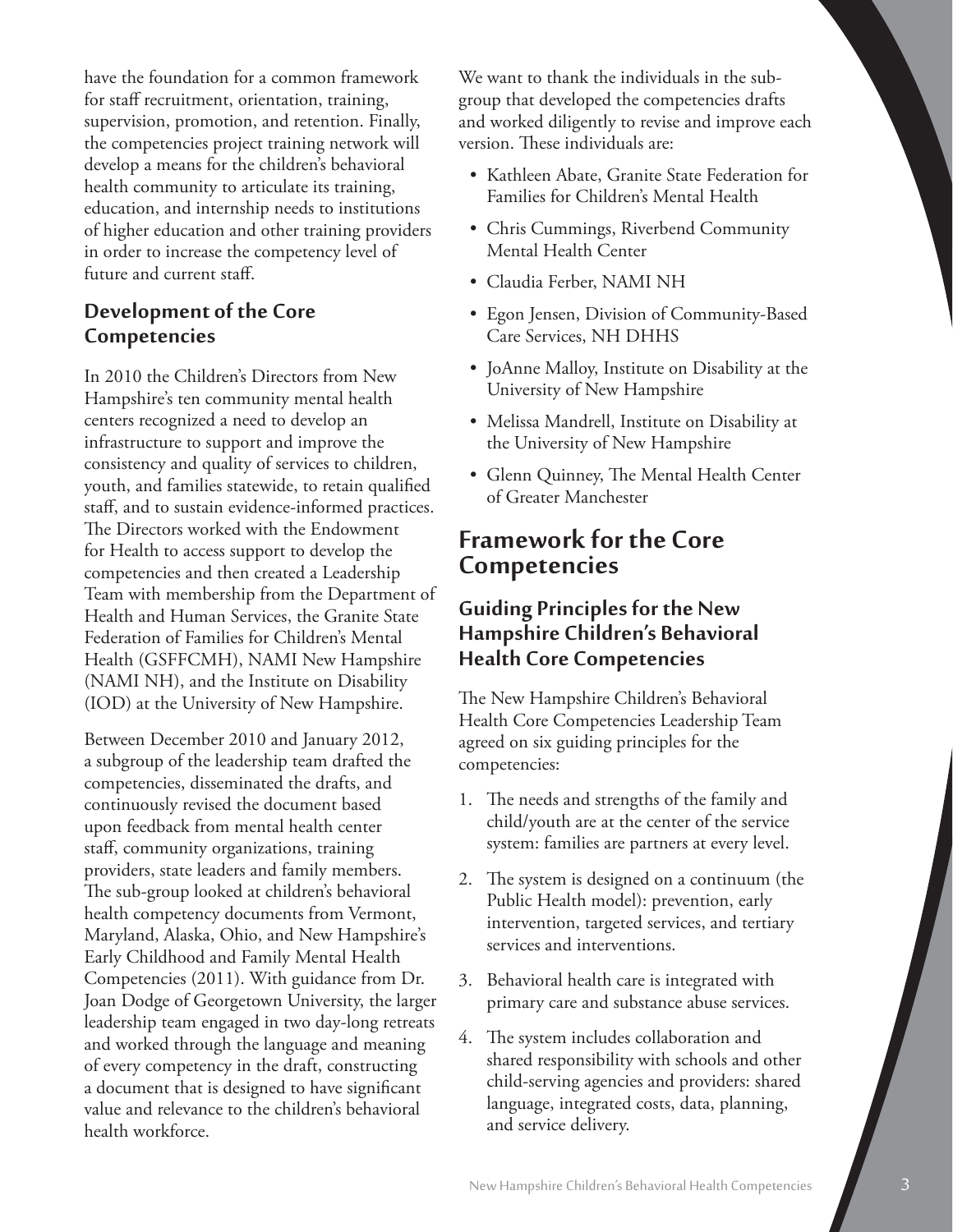- 5. The system uses and is supported to use evidence-informed practices.
- 6. Staff are supported to improve their practice.

## **System of Care**

The development of these competencies has been designed to reflect the children's behavioral health System of Care Principles and Values. The System of Care framework for the delivery of children's mental health services and supports was developed in 1986<sup>vii</sup> in recognition that our child-serving system is fragmented, inefficient, and, in some instances, ineffective in helping children and youth with serious mental health needs and their families. The System of Care framework offers guidance for how services and supports should be developed, delivered, and assessed. The Core Competencies Leadership Team decided to adopt the System of Care Principles and Values to guide the development and implementation of the competencies.

## **System of Care Principles and Values**

#### **Definition**

A system of care is:

A spectrum of effective, community-based services and supports for children and youth with or at risk for behavioral health or other challenges and their families, that is organized into a coordinated network, builds meaningful partnerships with families and youth, and addresses their cultural and linguistic needs, in order to help them to function better at home, in school, in the community, and throughout life.

#### **Values**

#### Systems of care are:

1. Family driven and youth guided, with the strengths and needs of the child and family determining the types and mix of services and supports provided.

- 2. Community based, with the locus of services as well as system management resting within a supportive, adaptive infrastructure of structures, processes, and relationships at the community level.
- 3. Culturally and linguistically competent, with agencies, programs and services that reflect the cultural, racial, ethnic and linguistic differences of the populations they serve to facilitate access to and utilization of appropriate services and supports and to eliminate disparities in care.

#### **Guiding Principles**

Systems of care are designed to:

- 1. Ensure availability and access to a broad, flexible array of effective, community-based services and supports for children and their families that address their emotional, social, educational and physical needs, including traditional and nontraditional services as well as natural and informal supports.
- 2. Provide individualized services in accordance with the unique potentials and needs of each child and family, guided by a strengthsbased, wraparound service planning process and an individualized service plan developed in true partnership with the child and family.
- 3. Ensure that services and supports include evidence-informed and promising practices, as well as interventions supported by practice-based evidence, to ensure the effectiveness of services and improve outcomes for children and their families.
- 4. Deliver services and supports within the least restrictive, most normative environments that are clinically appropriate.
- 5. Ensure that families, other caregivers, and youth are full partners in all aspects of the planning and delivery of their own services and in the policies and procedures that govern care for all children and youth in

vii Stroul, B., & Friedman, R. M. (1986 rev ed). *A system of care for children and adolescents with severe emotional disturbances.* Washington DC: Georgetown University Center for Child Development, National Technical Assistance Center for Children's Mental Health.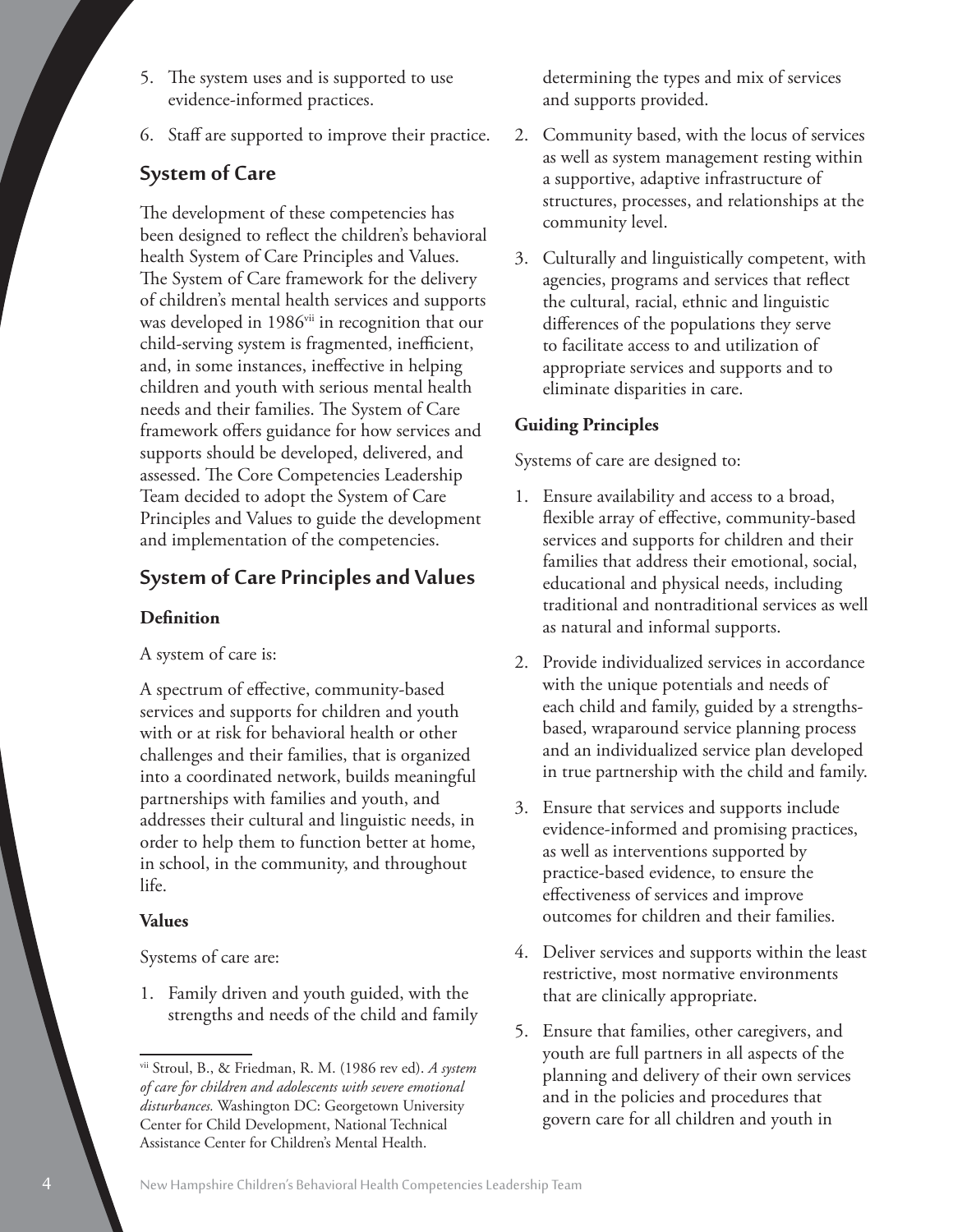their community, state, territory, tribe, and nation.

- 6. Ensure that services are integrated at the system level, with linkages between childserving agencies and programs across administrative and funding boundaries and mechanisms for system-level management, coordination and integrated care management.
- 7. Provide care management or similar mechanisms at the practice level to ensure that multiple services are delivered in a coordinated and therapeutic manner and that children and their families can move through the system of services in accordance with their changing needs.
- 8. Provide developmentally appropriate behavioral health services and supports that promote optimal social-emotional outcomes for young children and their families in their homes and community settings.
- 9. Provide developmentally appropriate services and supports to facilitate the transition of youth to adulthood and to the adult services system as needed.
- 10. Incorporate or link with behavioral health promotion, prevention, and early identification and intervention in order to improve long-term outcomes, including mechanisms to identify problems at an earlier stage and behavioral health promotion and prevention activities directed at all children and adolescents.
- 11. Incorporate continuous accountability and quality improvement mechanisms to track, monitor, and manage the achievement of system of care goals; fidelity to the system of care philosophy; and quality, effectiveness, and outcomes at the system level, practice level, and child and family level.
- 12. Protect the rights of children and families and promote effective advocacy efforts.
- 13. Provide services and supports without regard to race, religion, national origin, gender,

gender expression, sexual orientation, physical disability, socio-economic status, geography, language, immigration status, or other characteristics, and ensure that services are sensitive and responsive to these differences.<sup>viii</sup>

# **Organization of the Core Competencies**

The competencies have been developed to fit New Hampshire's unique cultural context and service delivery system. The domains are consistent with those in competency documents from other states, and are considered critical to the delivery of high quality behavioral health services and supports to children, youth, and families. The competencies are organized within the following structure of descending specificity:

- 1. Competency Domains
- • Levels (Foundational, Intermediate, Advanced)
	- Subheadings or Sub-domains:
		- • Competency Knowledge Statements
			- • Competencies: Statements that reflect specific skills

### **The Domains**

The seven Competency domains reflect the primary content areas for the knowledge and skills that are known to be critical in the delivery of services in the children's behavioral health field. The skills in one domain may be related to skills in other domains. These domains have been adapted from competency frameworks in other states. The seven domains are:

1. Family Driven and Youth Guided Practice-These competencies specify that services and supports are focused on the strengths and needs of families and their children.

viii Stroul, B., Blau, G., & Friedman, R. (2010). *Updating the system of care concept and philosophy.* Washington, DC: Georgetown University Center for Child and Human Development, National Technical Assistance Center for Children's Mental Health.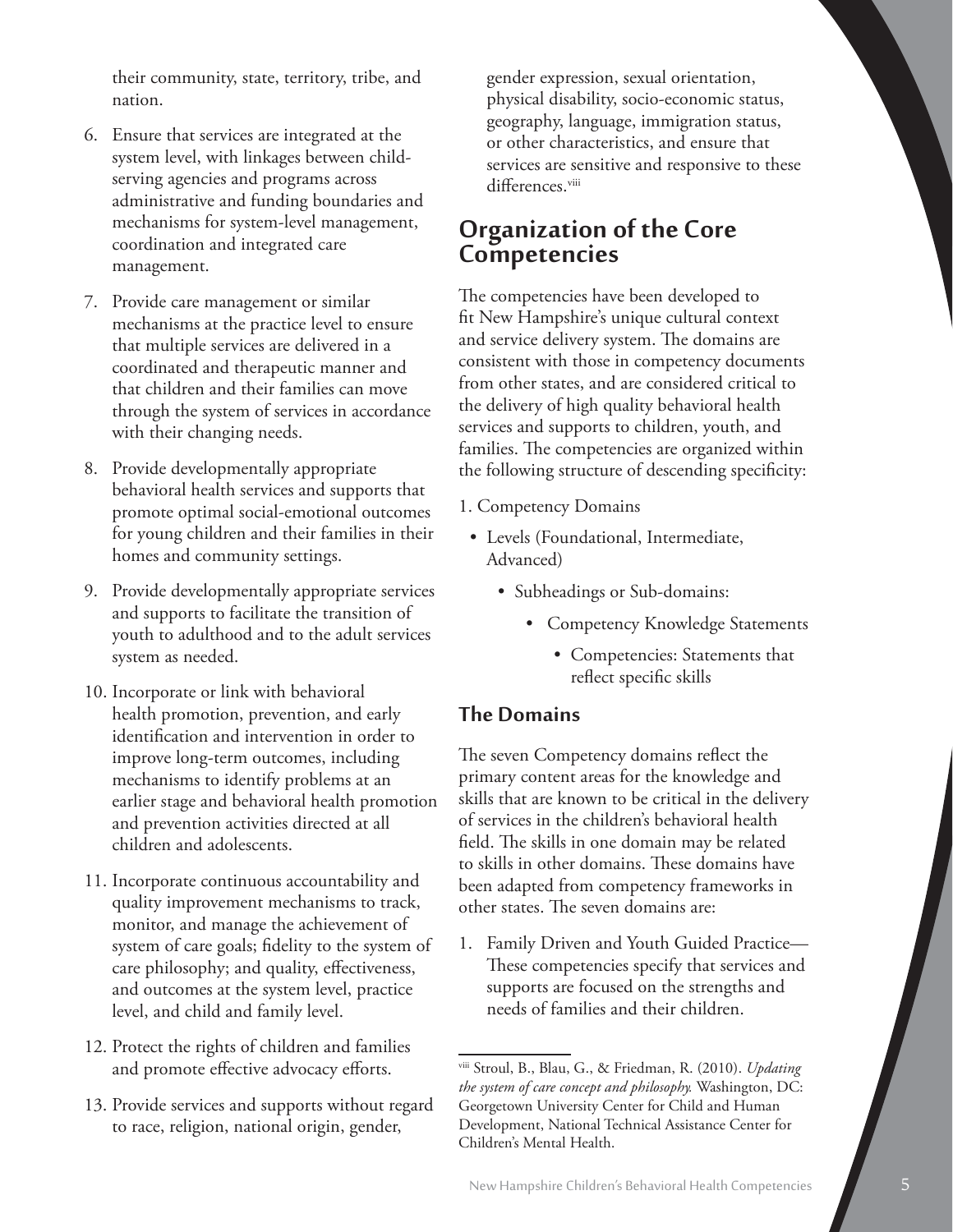- 2. Cultural and Linguistic Competence—These competencies stress the need for knowledge and skills that show respect for and services that support families from all circumstances including those from diverse racial, ethnic, and linguistic backgrounds.
- 3. Childhood Development and Disorders— These competencies address the need for knowledge and skills in the areas of healthy child development and characteristics of developmental problems and dysfunction.
- 4. Screening, Assessment and Referral— These competencies address the skills and knowledge needed to effectively identify the behavioral health needs of children and youth.
- 5. Treatment Planning, Interventions and Service Delivery—These competencies address the skills and knowledge necessary to provide effective behavioral health interventions, services, and supports to children, youth and families.
- 6. Systems Knowledge and Collaboration— This area addresses the skills for effective collaboration and knowledge of critical public, private, and community supports.
- 7. Quality Improvement, Professionalism and Ethics—These competencies address the work habits, skills, and knowledge required to be most effective in providing services and supports to children, youth, and families.

## **The Levels**

The competencies are organized by levels of knowledge and skills in each domain. There are three levels- Foundational, Intermediate, and Advanced- that are designed to identify the skill level of practitioners and assist individual staff in reflecting on strengths, interests and professional development needs and goals. The levels are fluid and are not specifically tied to certain educational attainment or position titles. For example, a Bachelor's level staff person might an advanced rating in "Cultural and Linguistic Competence" but might self-assess as having foundational competencies in "Screening,

Assessment, & Referral"; the person's skills in Cultural Competence would qualify him or her to mentor or support other staff members in that area. The levels are:

- 1. Foundational—These competencies represent the basic knowledge and skills needed by all individuals who provide services and supports to children, youth and families.
- 2. Intermediate—These competencies reflect the skills and knowledge of individuals who have responsibility for the provision of services, including treatment planning and working with children, youth, and families to make decisions about interventions and supports.
- 3. Advanced—These competencies reflect the skills and knowledge of individuals who supervise and teach others how to implement interventions. Individuals with advanced skills also monitor the quality of practice, and lead others in children's behavioral health systems and community change.

The competencies in each domain include knowledge competencies with the corresponding skill competencies listed beneath each knowledge competency. This has been done to reflect the need for understanding theory and concepts and being able to demonstrate that understanding in practice.

# **Target Workforce**

These professional competencies are intended to guide the preparation and ongoing professional development of both direct service and supervisory staff in New Hampshire's behavioral health system. The focus is on supporting children and youth and their families.

# **Use of the Core Competencies**

The competencies can be used to:

• Create consistency and continuity of children's behavioral health services throughout the state.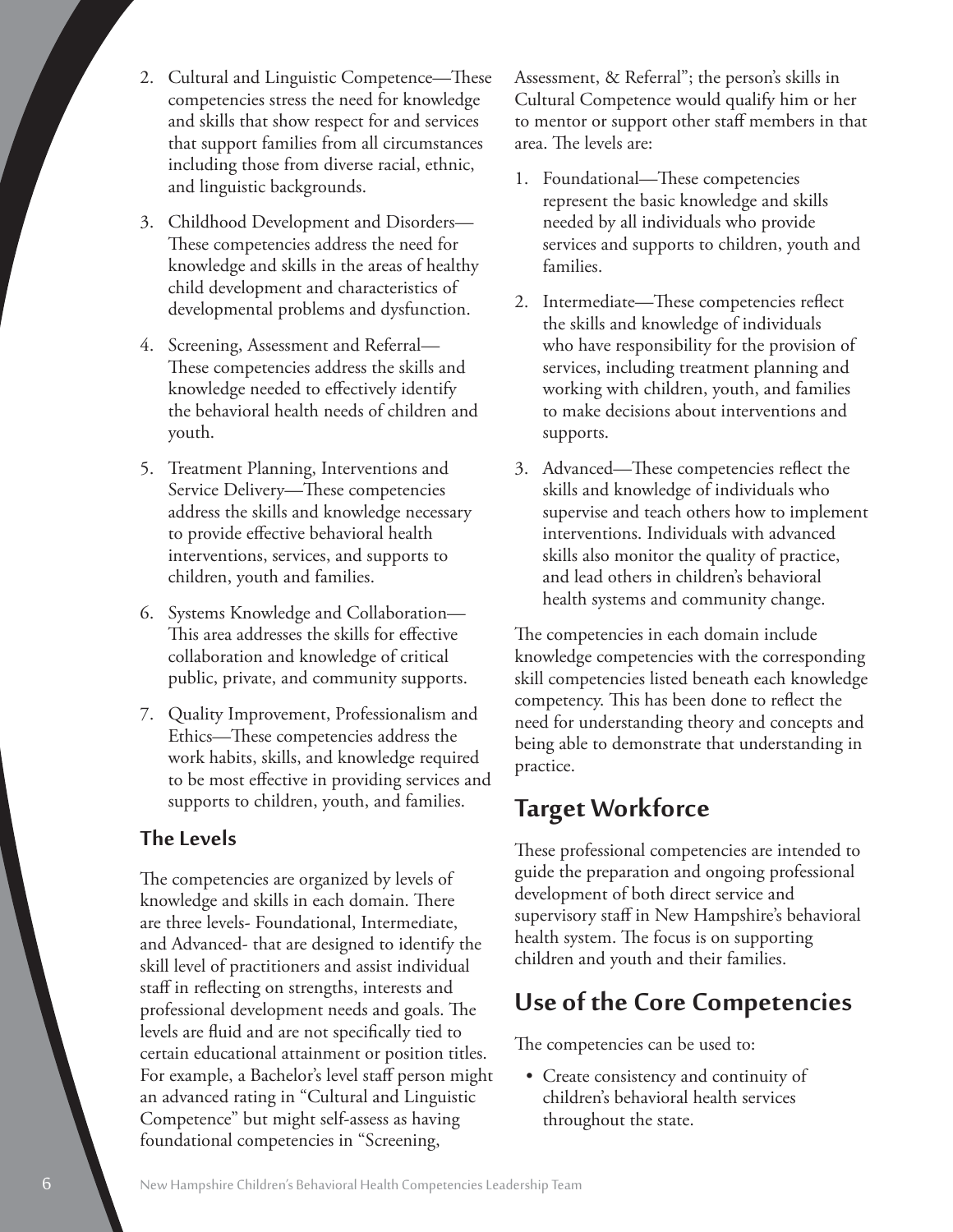- Create more consistent and efficient training for staff.
- Create a system to evaluate individual staff competencies and create a proactive professional development planning process for each staff member.
- Improve outcomes for children, youth and families.
- Improve quality of care by providing the training and support systems needed by children's behavioral health providers.
- • Provide leadership for children's behavioral health in our communities and the state.
- Ensure retention of well trained, effective staff.
- Provide better support and development for providers in the children's behavioral health system.
- Be responsive to the behavioral health needs of children, youth and families.
- Effectively communicate the mission and services provided by the children's behavioral health system to stakeholders.
- Promote and support System of Care values and principles and their integration into practice.

While all of these competencies may be used in various settings along the children's behavioral health service continuum, it is very unlikely that any one person has—or that any one position makes use of—all the competencies in either a domain or level. The full array of competencies will likely be evident only when looking at a whole program or community team. On a continuum, hiring agencies and supervisors should determine which competency domains and levels they require for particular positions. $\frac{1}{x}$ 

Workforce competency documents can be used for a variety of purposes. They can be used to assess learning needs of students, employees, and whole programs or teams. They can be used to develop or evaluate professional development curricula, or as a tool for supervision and mentoring support.<sup>x</sup>

It is our plan to use these competencies for workforce development, including assessing the current workforce strengths and needs to develop training and coaching options that address areas of need and sustain areas of strength, and to embed the competencies in pre-service programs and coursework that individuals may access to meet licensing requirements.

ix New Hampshire Association for Infant Mental Health. (2011). *New Hampshire's Early Childhood and Family Mental Health Competencies: A Framework for Professional Development for those Working with Children Under Six and their Families.* http://www.nhaimh.org/manager/external/ ckfinder/userfiles/files/ECFMHC%20w%20DPlan%20 and%20SATool.pdf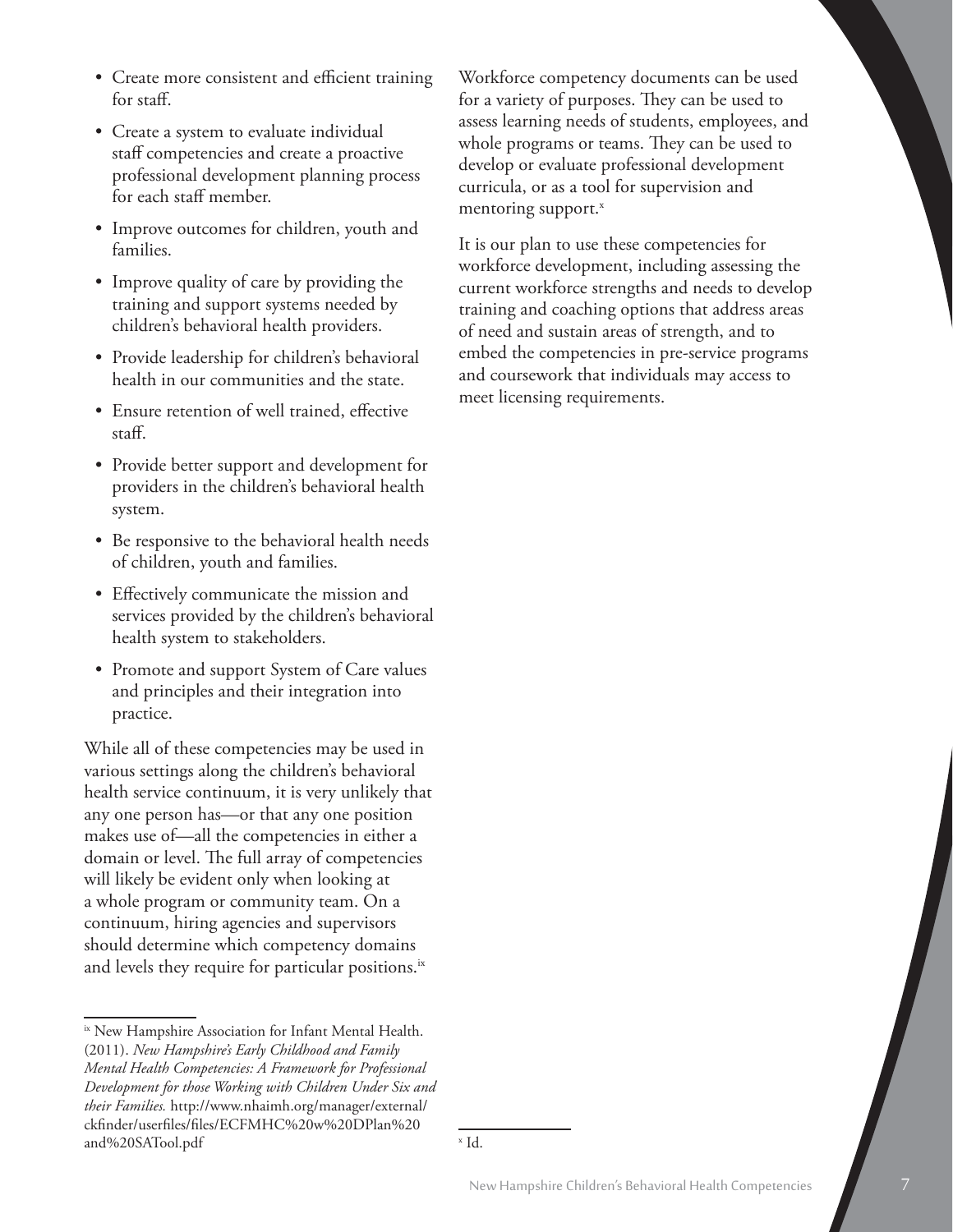# **Core Competencies by Domain**

# **Family Driven and Youth Guided Practice**

Professional staff working in children's behavioral health must possess considerable knowledge and skill in the domain of family-driven and youth-guided care. This domain includes the knowledge and skills required to promote a culture within an agency or organization that demonstrates in both clinical practices and administrative policy a deliberate, organized process to engage families, children, and youth at all levels in a meaningful way. By embedding the knowledge and skills of a family-driven and youth-guided system of care approach into practice, professional staff will support the social and emotional development of children, youth and their families.

#### **Foundational Level Competencies**

#### **A. Engagement & Partnering**

Understands the importance of partnering as equals with youth and families.

Understands Family Driven and Youth Guided Systems of Care, including: 1) family as the experts on their child; 2) family as equal partners; 3) families' cultural preferences; 4) strengths and needs of the family; 5) partnership at all levels (individual family, policy, community).

- 1. Effectively engages the youth (as developmentally appropriate) and family as equal partners in decision making and implementation process.
- 2. Recognizes the strengths, competencies, and needs of the youth and family in determining supports and services.
- 3. Respects and acknowledges the perspectives of the youth and family about what is needed and what works best even when it contradicts traditional treatment models.
- 4. Respects and includes the dreams and goals of each child, youth and family in services

and supports even when team members have different opinions about whether they are realistic possibilities.

- 5. Provides opportunities for success and building resilience.
- 6. Provides relevant information and data to youth and family to assist them in decision making.
- 7. Practices open, honest, sensitive communication skills using jargon-free language.
- 8. Supports the youth and family's efforts to direct their own care.
- 9. Jointly sets goals and desired outcomes for treatment with the youth and family.
- 10. Includes the youth and family in monitoring the treatment plan.
- 11. Assists the youth and family to understand their rights and responsibilities in the treatment process.
- 12. Explains the agency grievance policy to youth and families and ensures that all families understand the manner in which grievances can be addressed.

### **B. Leadership**

Understands the importance of youth and families as equal partners and leaders in organizational or systems change efforts.

- 13. Shares information about youth and family leadership training and supports their participation.
- 14. Promotes and encourages youth and families to provide input, feedback and participate in agency/organization policy/program decision making.
- 15. Links youth and family with leadership training opportunities.

#### **Intermediate Level Competencies**

#### **A. Engagement and Partnering**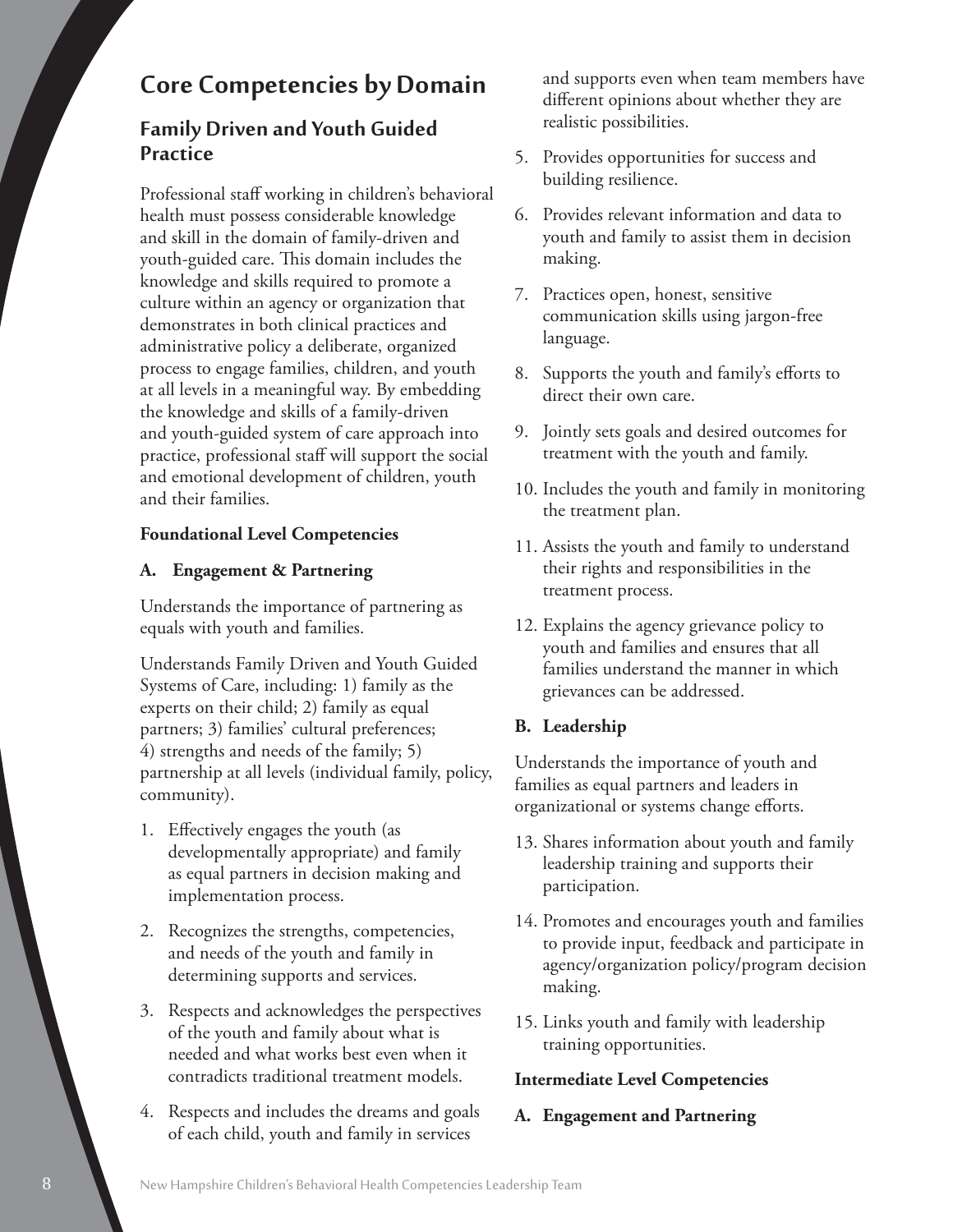Knows how to deliver difficult information in a way that is respectful of families.

Understands how to integrate the principles, values, and philosophy of family-driven and youth-guided supports into practice.

- 1. Models how to provide the family-driven and youth-guided approach.
- 2. Includes youth and family voice, including their expressed goals, needs, and strengths, in the development, monitoring, and modification of the treatment plan.
- 3. Effectively maintains engagement with youth and family when approaching areas of treatment that may present as threatening and/or emotionally sensitive.
- 4. Develops new ideas and solutions to meet the challenges of engaging and partnering with youth and families in the treatment process.

#### **B. Leadership**

Understands the importance of youth and family members taking leadership roles in systems change and service evaluation efforts.

- 5. Identifies and encourages family and youth to assume leadership roles.
- 6. Ensures at an organizational level that families and youth are identified to provide input and feedback to agency policies and practice, and that there is a process in place to support them to do so.

#### **Advanced Level Competencies**

#### **A. Engagement and Partnering**

Understands the value of engaging and partnering with families and youth at all levels within the system.

1. Creates a collaborative culture in the organization between families and professionals.

2. Trains and supervises staff to ensure that family-driven and youth-guided values and principles are integrated into their practice.

#### **B. Leadership**

Understands and is versed in current practices, research, and literature about family and youth partnerships and leadership practices and training opportunities.

- 3. Teaches partnering skills and provides ongoing coaching to staff in family and youth leadership.
- 4. Engages families in developing and implementing quality improvement processes within the agency/programs.
- 5. Advocates for families and youth to have authentic influence as members of agency/ program boards and committees.
- 6. Creates opportunities for youth to have a voice in the development and implementation of policy and practice within the agency/programs.
- 7. Connects families and youth with the statewide family /youth organizations to engage in system change work on the state and federal level.
- 8. Provides opportunities for staff, youth, and families to receive training to build family/youth and leadership skills and opportunities.

# **Cultural and Linguistic Competence**

Professional staff working in children's behavioral health must possess considerable knowledge and skill in the domain of cultural and linguistic competence. Cultural and linguistic competence is one of the values of systems of care. Cultural Competence is defined as "the integration of knowledge, information and data about individuals and groups of people into clinical standards, skills, service approaches and supports, policies, measures and benchmarks that align with the individual's or group's culture and increases the quality, appropriateness and acceptability of healthcare and outcomes".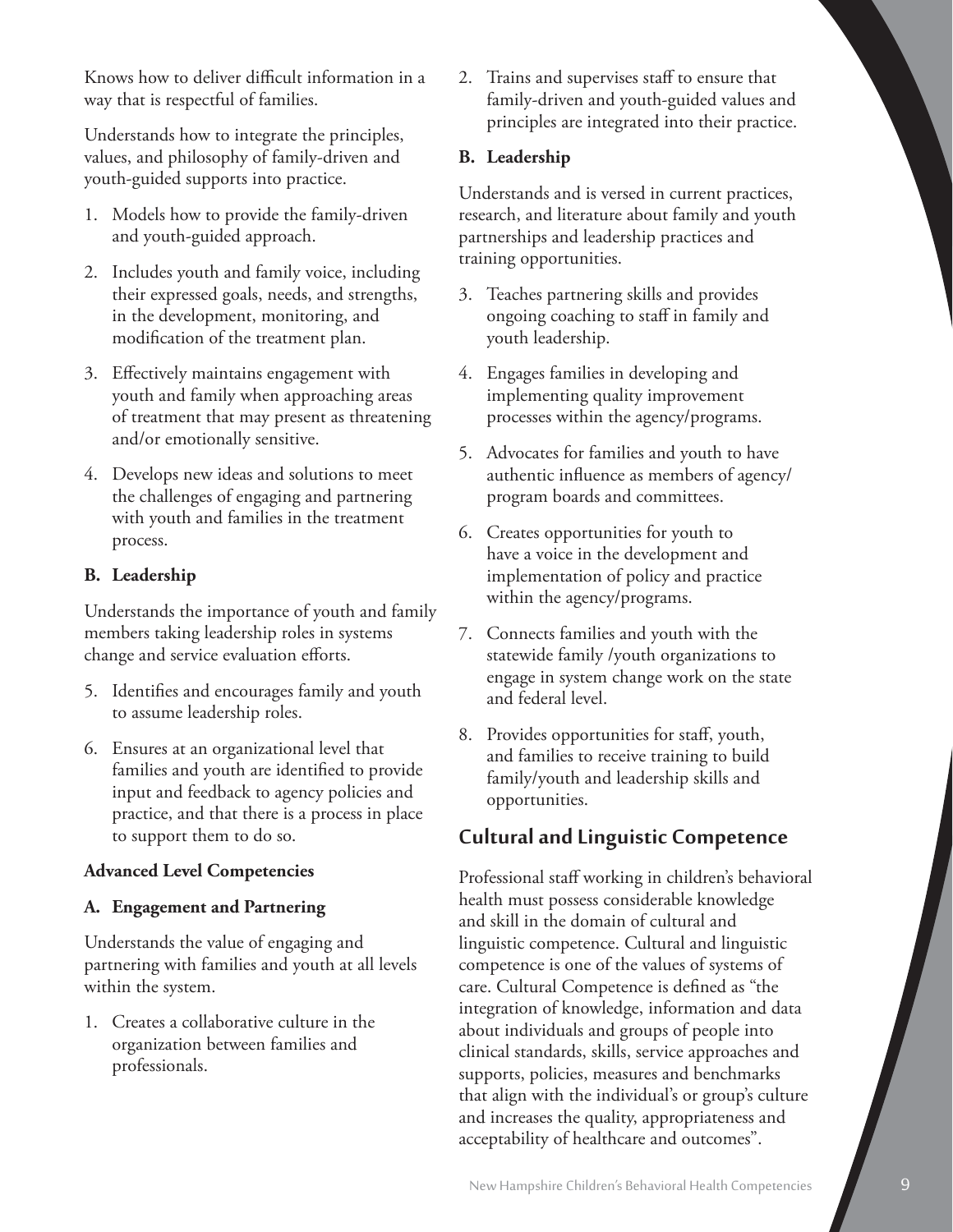(Cross, et al., 1989) Linguistic Competence is defined as "the capacity of an organization and its personnel to communicate effectively and convey information in a manner that is easily understood by diverse audiences including those of limited English proficiency, those who have low literacy skills or are not literate, and individuals with disabilities". (Goode & Jones, 2004)

#### **Foundational Level Competencies**

#### **A. Engagement and Communication**

Understands the importance of responding, communicating and engaging effectively with each family and child given their cultural histories, experiences, current circumstances, routines, preferences, and values.

- 1. Demonstrates respectful and sensitive responses to each child, youth, and family given their unique culture and experiences.
- 2. Engages each child, youth, and family based upon their unique life experiences and developmental changes.
- 3. Develops and provides information and resources that value cultural and linguistic diversity, including how to access interpreters when necessary.
- 4. Applies an understanding and appreciation of cultural and linguistic diversity in all aspects of practice.
- 5. Effectively engages with families and youth from various cultural traditions.

#### **B. English as a Second Language and Low Literacy Skills**

Understands how to recognize low literacy skills and limited English proficiency among families, children, and adolescents.

6. Accurately recognizes the need and seeks support to find translators for families, children, and youth who have limited English proficiency.

7. Accurately recognizes and seeks support for families, children, and youth who may have low literacy skills.

#### **C. Social Justice**

Understands the different types of barriers that families may face and how those barriers relate to a family and child's views of behavioral health and overall world views.

- 8. Interacts with families and children in a manner that shows respect, sensitivity, and empathy.
- 9. Demonstrates a non-judgmental approach to all families and children.

#### **D. Best Practices**

Has knowledge of culturally responsive practice and the limitations of commonly used behavioral health practices.

- 10. Works with every child and family to identify their priorities, strengths, and needs.
- 11. Utilizes interventions that are appropriate to the child's, youth's and family's culture and experiences.

#### **Intermediate Level Competencies**

#### **A. Engagement and Communication**

Understands the array of culturally diverse populations, to include race, ethnicity, creed, gender, sexual identity, disability, and financial status and understands the attitudes, barriers, and biases that impact their engagement.

- 1. Engages each child, youth, and family with respect to cultural and linguistic differences in the context of each individual's and family's beliefs and values.
- 2. Responds appropriately to verbal and nonverbal communication, and demonstrates culturally specific signs of respect...
- 3. Engages and communicates effectively with each family about behavioral health and wellness and the behavioral health service system.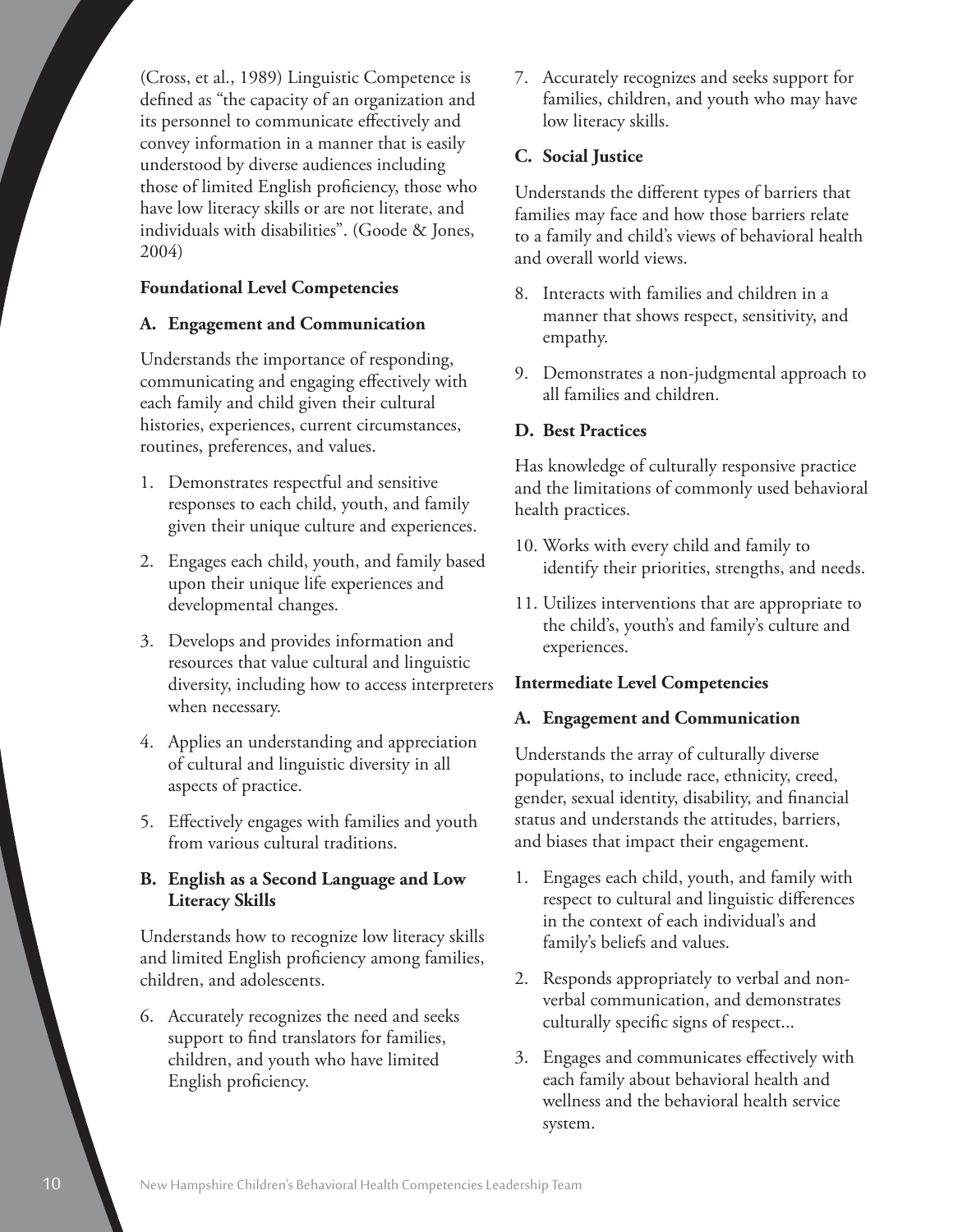#### **B. English as a Second Language and Low Literacy Skills**

Understands the importance of and knows the community-based resources to assist the family, child or adolescent who may have difficulty communicating in English or who has low literacy skills.

- 4. Obtains English translation services for families, children, and youth who need it.
- 5. Obtains supports to assist families, children, and youth who have low literacy skills.
- 6. Understands the legal requirements for accommodating individuals who require interpreters, alternate forms of communication, etc.

#### **C. Social Justice**

Knows the resources available to assist families with issues related to discrimination and/or prejudice.

7. Advocates on behalf of culturally and linguistically diverse children, youth, and families to ensure full access to support and services in their communities.

Understands the current socio-political and socio-cultural environment in relation to child, youth and family well-being from various cultures and experiences.

- 8. Develops information and creates an environment that promotes understanding of the needs of culturally and linguistically diverse families.
- 9. Effectively articulates the needs of individuals who are faced with challenging socio-political and socio-cultural circumstances.

#### **D. Best Practices**

Knows of the culturally and linguistically appropriate services in the region and state.

10. Refers families to appropriate cultural and linguistic services given the needs of families and their children.

11. Links the family to resources within the family's cultural community

#### **Advanced Level Competencies**

#### **A. Engagement and Communication**

Understands and compiles current information about the values, traditions, and routines of culturally diverse populations.

- 1. Develops and shares information about culturally-specific resources with co-workers.
- 2. Refers co-workers to appropriate information and resources when requested.
- 3. Trains internal and external staff and partners on culturally-sensitive and culturally-specific practices and interventions.

### **B. Social Justice**

Knows and understands all state and federal legislation, regulations and mandates that address human, civil, and client rights.

- 4. Consults with peers and staff about issues related to institutionalized discrimination and disadvantage.
- 5. Promotes greater inclusion, supportive services, and access to opportunities for culturally and linguistically diverse children, youth and families with behavioral health concerns at the agency, community, and state levels.

### **C. Best Practices**

Understands how to reflect on one's personal behaviors and actions that are sensitive to, and respectful of, culturally diverse populations.

- 6. Teaches others effective techniques for the assessment and engagement of individuals and families from culturally and linguistically diverse backgrounds.
- 7. Appropriately corrects others' insensitivity or disrespect to culturally diverse populations and/or values.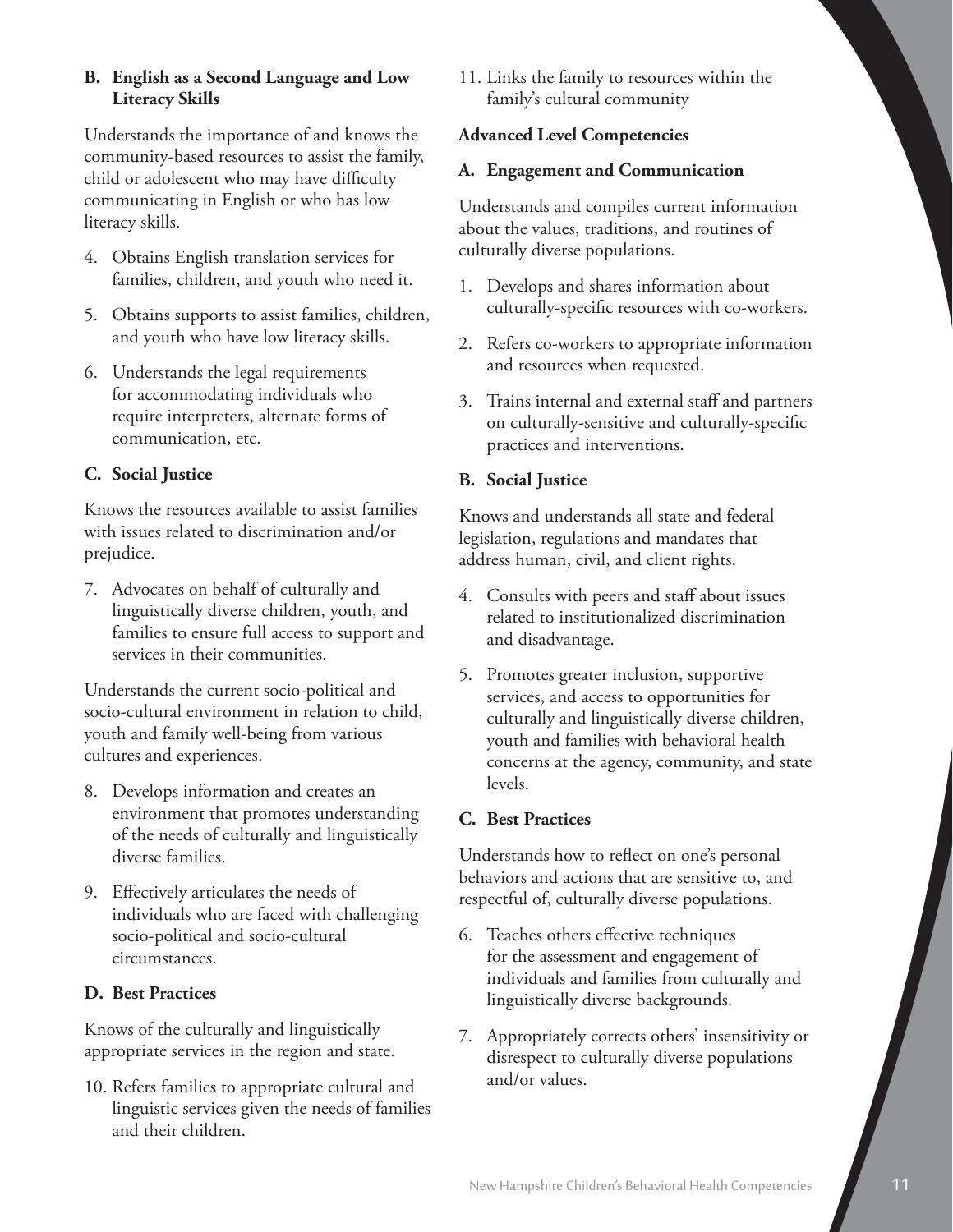# **Childhood Development and Disorders**

Professional staff working in children's behavioral health must possess considerable knowledge and skill in the domain of child development and disorders. This domain includes the skills and knowledge needed to understand the major theories of and factors that affect positive child and adolescent growth and development, including the importance of positive adult/child relationships. Professionals should understand social, emotional, and brain development and the effect of environment and individual temperament on the child's relationships, communication, and behavior. Professionals should have knowledge of the mental health diagnoses and the underlying causes and manifestations of disorders in children and adolescents in order to design and implement positive strategies to assist the child and family.

#### **Foundational Level Competencies**

#### **A. Child and Adolescent Development**

Understands the basic milestones of child and adolescent development.

- 1. Recognizes the characteristics and benchmarks of a typically-developing child or youth.
- 2. Identifies significant indicators of potential development problems or challenges.

Knows major theories of child and adolescent development.

3. Recognizes and responds effectively to each child's and youth's developmental differences.

Understands the importance of cognitive development in children and adolescents.

4. Applies knowledge of cognitive development to work with children, youth and families.

#### **B. Childhood Disorders**

Understands the common behavioral disorders of childhood and adolescence (as per current

edition of the Diagnostic and Statistical Manual).

5. Matches the development and implementation of strategies to the child's or youth's strengths and needs.

Understands the general characteristics of childhood disorders.

6. Recognizes areas of concern regarding potential symptoms or disorders and discusses with supervisor.

Understands that multiple factors that impact the needs of children and youth with emotional/ behavioral challenges.

7. Accurately identifies the environmental, historical, and cultural factors that may be impacting the strengths and needs of the child, youth and family.

#### **C. Substance Use**

Understands common indicators of substance use and abuse in families and youths and the potential adverse impacts upon child and adolescent development.

- 8. Recognizes situations when substance use may be present and may affect child or youth and seeks supervision.
- 9. Recognizes situations when the adverse impact of alcohol and substance use may be present during pregnancy and seeks consultation with supervisor.

#### **Intermediate Level Competencies**

#### **A. Child and Adolescent Development**

Understands the interplay between the milestones of and the specific environmental, community, and individual factors that affect child and adolescent development.

1. Effectively communicates information about the milestones of child and adolescent development to families to help them better meet their child's social/emotional needs.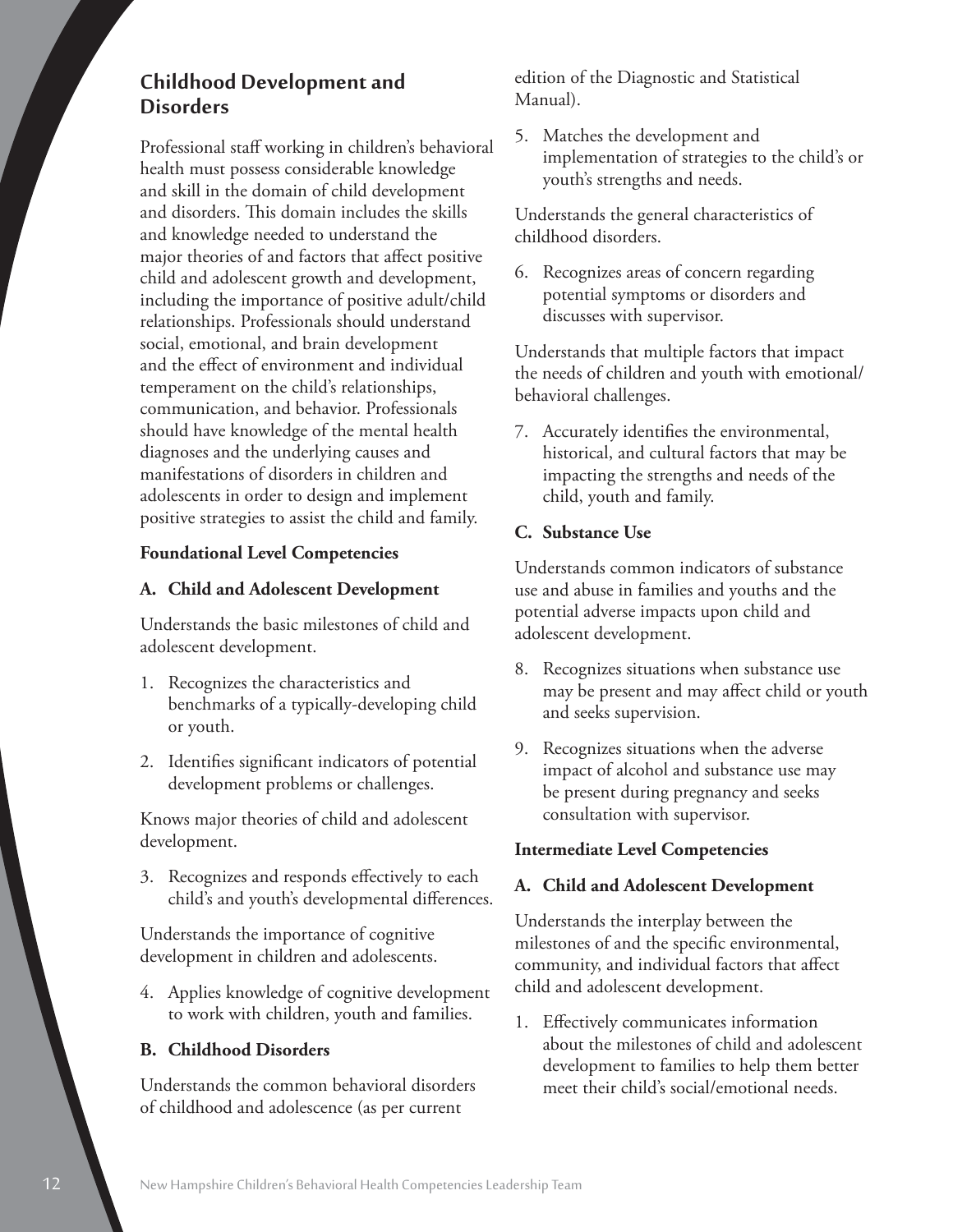Understands how trauma can affect cognitive and overall child and youth development.

- 2. Incorporates knowledge of trauma and other environmental factors in assessment and treatment planning.
- 3. Identifies, provides, and refers child and family to appropriate additional supports and services to address each child's developmental needs.
- 4 Incorporates information about child and adolescent brain/cognitive/emotional development and individual assessment into the development of the treatment plan.

#### **B. Childhood Disorders**

Understands the characteristics and manifestations of child and adolescent behavioral and developmental disorders.

5. Effectively communicates with the child, youth, family and team members information about the child's disorder and treatment based upon strengths and needs.

Understands the characteristics and markers of adult mental illnesses that may surface in adolescence.

- 6. Provides support and engages and communicates effectively with youth and family to ensure a seamless transition to adulthood.
- 7. Assists with the adult diagnostic process and effectively engages and communicates with youth and family when there is a concern that an adult mental or behavioral health issue is emerging.

#### **C. Substance Use**

Understands the major theories of addiction and how substance use impacts child and adolescent development.

8. Engages and communicates with the youth and family when there is a concern about substance use.

- 9. Incorporates the youth and family's needs and strengths related to substance use and abuse into treatment plan.
- 10. Provides education and engages youth and family in discussions about the adverse impact of alcohol and substance use during pregnancy or when parenting, including the negative effects on child development.

#### **Advanced Level Competencies**

#### **A. Child and Adolescent Development**

Possesses advanced and in-depth knowledge of the milestones of healthy child and adolescent cognitive/ brain and social/emotional development.

- 1. Supervises and trains staff to use developmentally appropriate practices and intervention strategies to support and address the child's and youth's development needs and strengths.
- 2. Supervises and trains staff in the implementation of treatment plans that support healthy development based on an understanding of cognitive/brain development and the child's, youth's and family's needs and strengths.

#### **B. Childhood Disorders**

Possesses advanced and in-depth knowledge of childhood and youth disorders.

- 3. Supervises and trains staff in the development and implementation of treatment plans based on the child's and youth's needs, strengths, and those of the family.
- 4. Provides consultation to staff members regarding findings that are contrary to healthy child and youth development and supervises staff that are developing strategies to address needs.
- 5. Provides consultation to staff members and community agency colleagues on using knowledge of child and youth disorders to effectively engage child, youth, and family.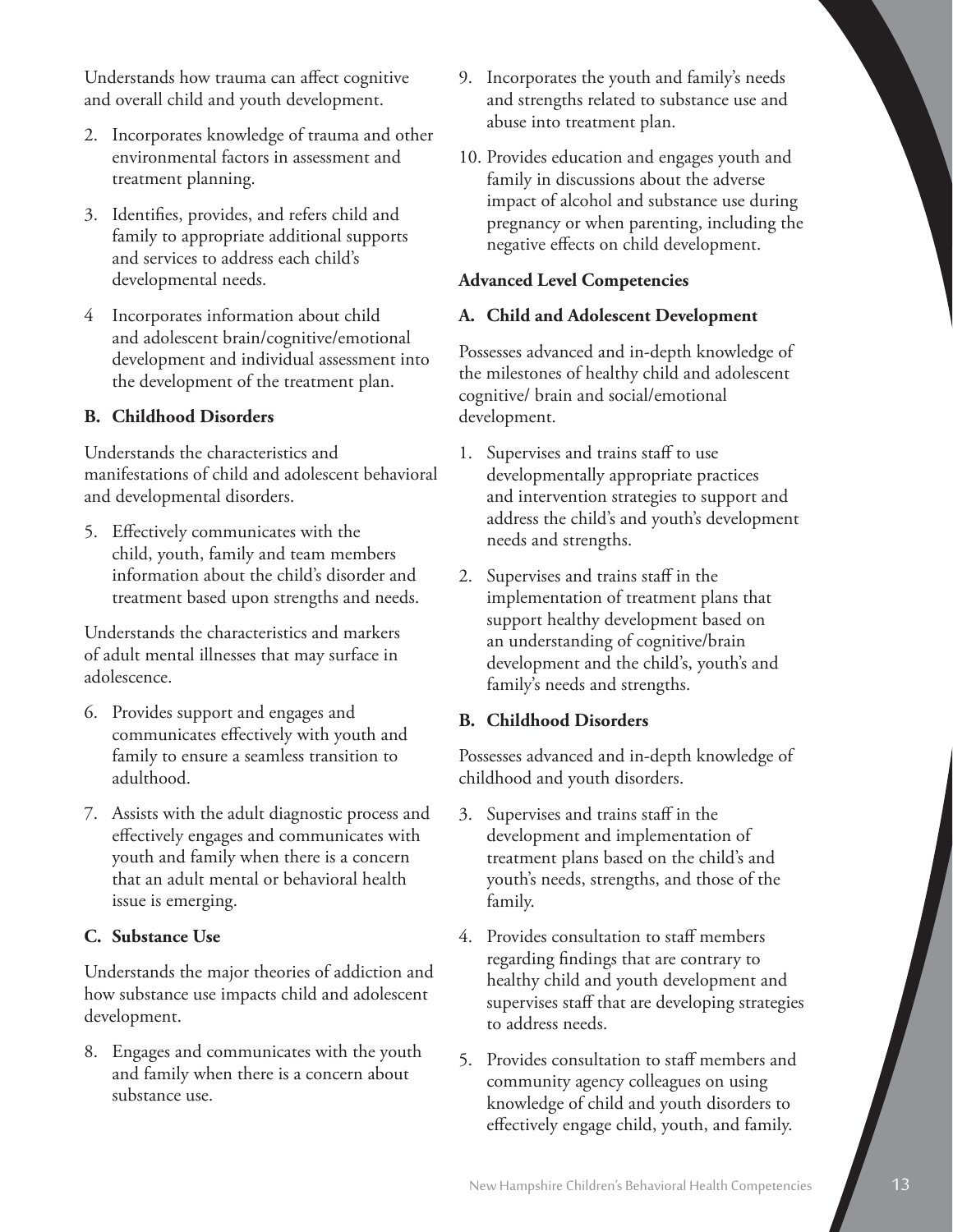#### **C. Substance Use**

Has knowledge of the elements and features of specific evidence-informed substance use disorder treatments.

- 6. Provides training to staff in substance use disorders and their adverse impacts on child and youth development.
- 7. Provides training and supervision to staff members on effective treatments and research-supported practices for substance use prevention and intervention.

## **Screening, Assessment and Referral**

Professional staff working in children's behavioral health must possess considerable knowledge and skill in the domain of screening, assessment and referral. Screening and assessment refers to the initial and ongoing process of determining the unique and changing needs and strengths of children and families to ensure they are provided the most effective care throughout treatment to achieve desired outcomes. This process may also provide data for program development and system improvement initiatives.

#### **Foundational Level Competencies**

#### **A. Behavioral Health Assessment and Access**

Understands the referral, intake, and eligibility determination process for behavioral health services and has a basic understanding of the agency's service array.

- 1. Explains the referral and intake and eligibility process to a parent or other caregiver, youth, and/or community member.
- 2. Identifies family needs and strengths, as part of a team with children, youth, and families.
- 3. Collaborates with a team, including youth and families, in the process of ongoing assessment.
- 4. Integrates existing clinical and functional assessments to support ongoing work with child, youth, and family.

5. Identifies and refers children, youth, and their family members with needs outside the center's area and/or level of expertise to the appropriate agencies and supports.

#### **B. Safety and Risk Assessment/Screening and Management**

Understands potential danger to self or others, including suicide, self-harm, homicide and other risk and warning signs, and how to respond appropriately.

6. Responds to risk and safety situations in a timely and appropriate manner, with supervision.

Knows the risk and warning signals that may threaten a child's, youth's or family's health and well-being.

7. Articulates the specific characteristics, warning signs, behaviors, and risk factors that may threaten the health and safety of children, youth and families.

Understands the relationship between behavioral health and general health and wellness.

- 8. Works with family to identify general health care needs.
- 9. Identifies instances when the child may need other health services and discusses with supervisor to develop a plan of action

Understands the mandatory reporter requirements for abuse and neglect and knows how to report according to the law and the process.

- 10. Reports instances of suspected abuse or neglect according to the stated process and the state law.
- 11. Communicates with family/caregiver about the mandatory reporting process while maintaining family engagement.

Understands the impact of trauma, abuse and neglect on the child and family.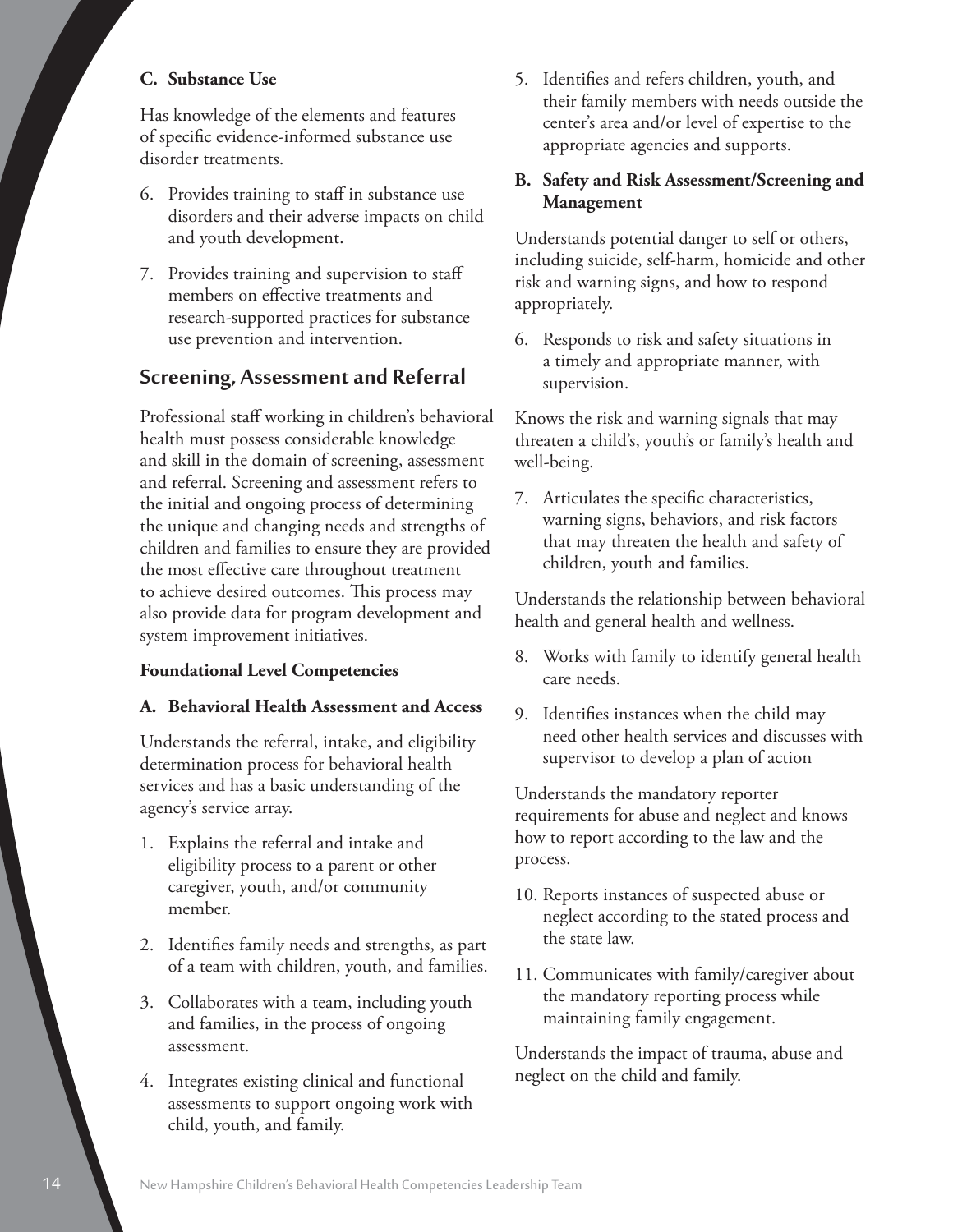12. Identifies signs of trauma, abuse and neglect on the child and family and reports to the proper authority, with supervisory support.

Understands the Emergency Services and the Involuntary Emergency Admissions (IEA) process.

- 13. Refers to Emergency Services and gives information to enable assessment, in consultation with team and supervisor.
- 14. Explains the emergency services process to families or caregivers and supports them through the process.

Understands factors and risk related to domestic violence – how it impacts the family and safety issues.

- 15. Refers to domestic violence agencies and to police and DCYF, as appropriate.
- Understands and can assess safety in the community.
- 16. Assesses risk in the community and uses this information in community-based work.
- Knows the techniques to reduce risk in community based work.
- 17. Takes steps to avoid situations where risk may be present.

Knowledge of substance use including impact on youth and the family.

18. Identifies signs of substance use and makes the appropriate referrals.

#### **Intermediate Level**

#### **A. Behavioral Health Assessment and Access**

Understands that assessment is an ongoing process to evaluate the unique needs and strengths of each child, youth, and family.

1. Continuously assesses, using a strengthsbased, family/child centered approach, the changing needs of the child, youth, and family and modifies the individualized service plan as needed.

- 2. Synthesizes information from a variety of sources to develop an accurate assessment.
- 3. Communicates assessment results and recommendations effectively to children, families, members of the clinical team and other caregivers, in both oral and written formats.

Knows how to administer the formal assessment tools that are utilized by the state or local community behavioral health system for determining eligibility and outcomes.

- 4. Utilizes and implements, with fidelity, the approved formal and informal assessment tools for eligibility.
- 5. Uses formal assessment tools and data for clarifying diagnostic issues, for identifying case management needs, and to refer to evidence informed treatment interventions or refer to the appropriate expert.

Knows how to utilize the current Diagnostic and Statistical Manual (DSM) used to determine multi-axial diagnoses.

- 6. Uses the DSM to develop an accurate diagnosis.
- 7. Utilizes the DSM and effectively communicates findings with families, clinical staff, managed care and governmental agencies, as needed.

Knows how to synthesize assessment information into a concise clinical formulation.

8. Writes an effective, usable, readable, clinical formulation that includes family strengths, needs, cultural factors, and goals.

#### **B. Safety and Risk Assessment/Screening and Management**

Possesses a thorough understanding of depression, including warning signs, symptoms, prevalence, myths, risks and protective factors.

9. Accurately identifies depression or other conditions that may put the child or youth at risk.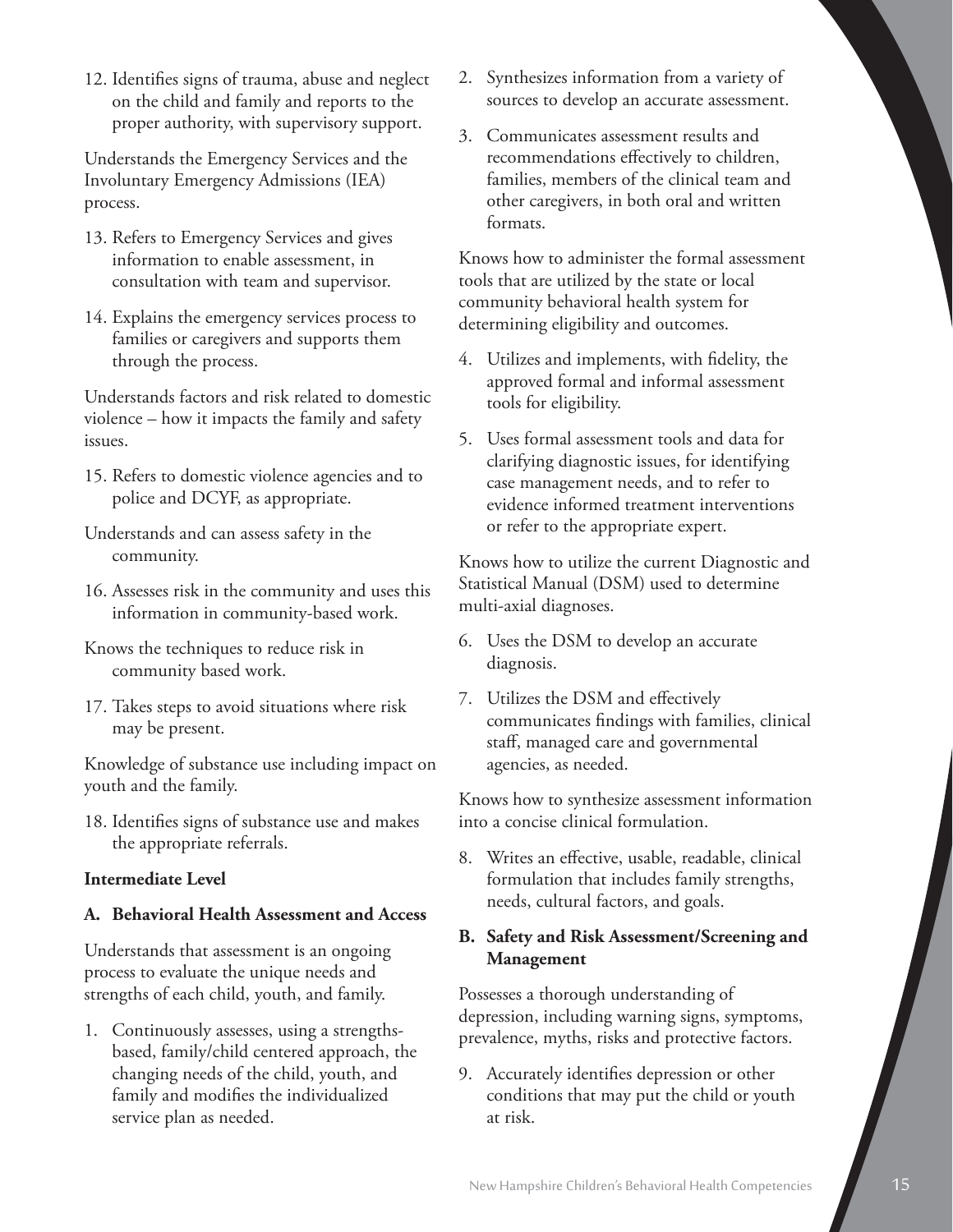10. Conducts suicide and other assessments of high risk screenings and designs timely referrals and interventions.

Knows how to identify and respond to requests for safety assessments.

- 11. Responds to emergency situations, according to the policies and procedures regarding domestic violence, trauma, substance use established by the organization. Supports families throughout the process.
- 12. Effectively coordinates crisis response with families, clinical team members, emergency services, hospital emergency rooms and inpatient facilities.

Understands and has had experience with the Involuntary Emergency Admission (IEA) process.

13. Supports families and the child or youth through the IEA process.

Possesses a thorough understanding of domestic violence, trauma and substance use and the impact on child and family development.

- 14. Accurately identifies situations that include possible domestic violence, trauma, and substance use.
- 15. Develops and revises treatment plans and maintains effective treatment relationships with families who are reported for suspicions of abuse or neglect.

Understands the details of mandatory reporting of Sentinel and High Profile events.

16. Follows established organizational policies and procedures for reporting Sentinel and High profile events to the Bureau of Behavioral Health.

Knows the risk factors associated with the potential for dangerous or violent behavior.

17. Follows policies and procedures on how to evaluate, respond to and report possible dangerous situations, including duty to warn.

#### **Advanced Level Competencies**

#### **A. Behavioral Health Assessment and Access**

Has extensive knowledge and expertise in providing comprehensive behavioral health assessments to children and families with the most complex needs across a broad range of behavioral, developmental, and diagnostic categories.

- 1. Trains and supervises staff on how to provide comprehensive behavioral health screenings.
- 2. Provides consultation to help identify and resolve different points of view about how best to understand and assist children and families with the most complex needs.

Has extensive knowledge and experience with the Diagnostic and Statistical Manual (DSM) utilized to determine multi-axial diagnoses.

- 3. Trains and supervises staff on how to use the DSM.
- 4. Engages and communicates with families, staff members and other stakeholders about diagnostic factors.

Has thorough knowledge about state and federal rules and regulations which impact the assessment process, including mastery of any tools that are mandated for determining eligibility and outcomes and fidelity of implementation.

5. Provides supervision, training, and consultation to staff using required assessment tools.

#### **B. Safety and Risk Assessment/Screening and Management**

Has extensive knowledge and experience with youth depression, domestic violence, trauma and substance use.

6. Provides supervision, training, and consultation to staff in symptoms and assessments for youth depression, domestic violence, trauma, and substance use.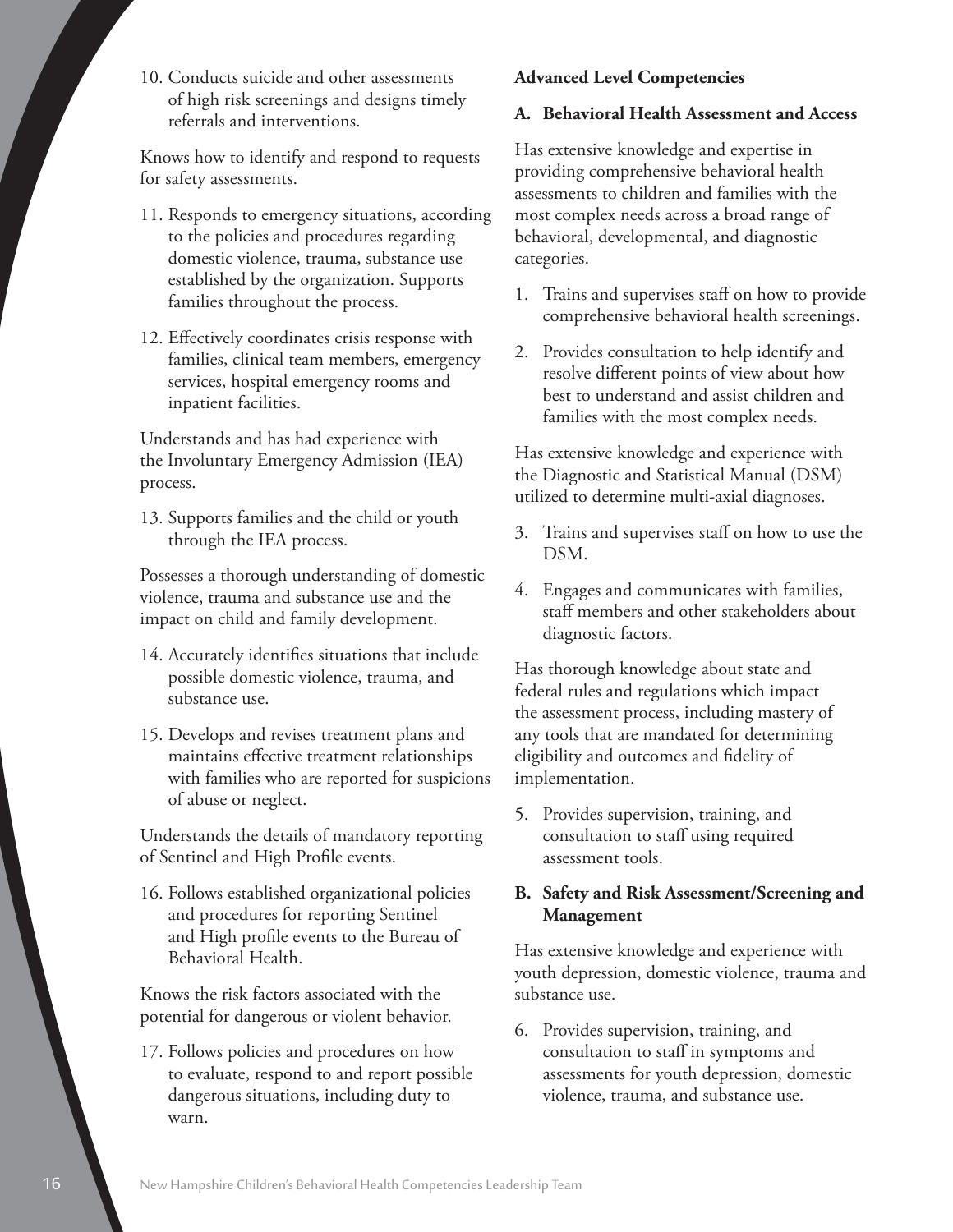7. Provides supervision, training and consultation to staff members and other stakeholders in risk assessment and management.

Possesses extensive knowledge and experience in providing safety assessments, including mastery of rules and regulations regarding criteria for admission to New Hampshire Hospital.

- 8. Serves as a resource to staff regarding the need for higher levels of care to address safety needs (such as hospitalization) and may facilitate the process.
- 9. Trains and supervises staff to recognize the need for higher levels of care and how to facilitate the admissions/application process.

Has thorough knowledge and experience regarding the mandatory reporting of suspicions of child abuse and neglect and Sentinel and High Profile events, including essential knowledge of state laws and administrative rules.

10. Follows and serves as a resource for staff regarding the agency protocol for mandatory reporting and other types of high profile events.

Has extensive knowledge and experience in assessing the potential for dangerous or violent behavior, as well as how these factors may impact the location where services are provided.

11. Provides consultation and supervision to staff in high risk situations.

## **Treatment Planning, Interventions and Service Delivery**

Professional staff working in children's behavioral health must possess considerable knowledge and skill in the domain of treatment planning, interventions and service delivery. This domain refers to the skills and knowledge necessary to develop, implement, monitor and revise treatment plans, and to provide high quality behavioral health services to children, youth, and their families based upon their needs. Treatment providers need to be knowledgeable of and skilled in the use of evidence-based, evidenceinformed, professionally-accepted and effective behavioral health strategies and practices in their work with children and families.

#### **Foundational Level**

#### **A. Treatment Planning**

Understands the values and principles of familydriven and youth-guided care and how they are integrated into all aspects of the treatment process.

Knows basic treatment modalities and the application of each (knows what they are and who they are for).

1. Describes approaches and models for individual therapy, family therapy, group, therapeutic behavioral supports, family support, case management, and crisis management.

Understands the importance, purpose, and structure of the treatment planning process.

- 2. Formulates measurable goals.
- 3. Uses the treatment plan to assess progress and need for ongoing services.
- 4. Builds on strengths, needs and resiliency of youth and families.

Understands the importance of supporting youth and families to identify their own priorities/goals.

5. Helps youth and family to identify their goals.

Understands the connection between positive child and youth development and positive relationships and environments.

- 6. Implements practices and treatment plan objectives that prioritize the development of positive behavior.
- 7. Implements practices and treatment plan objectives that prioritize the development of positive relationships with peers, family members, teachers, and other social supports.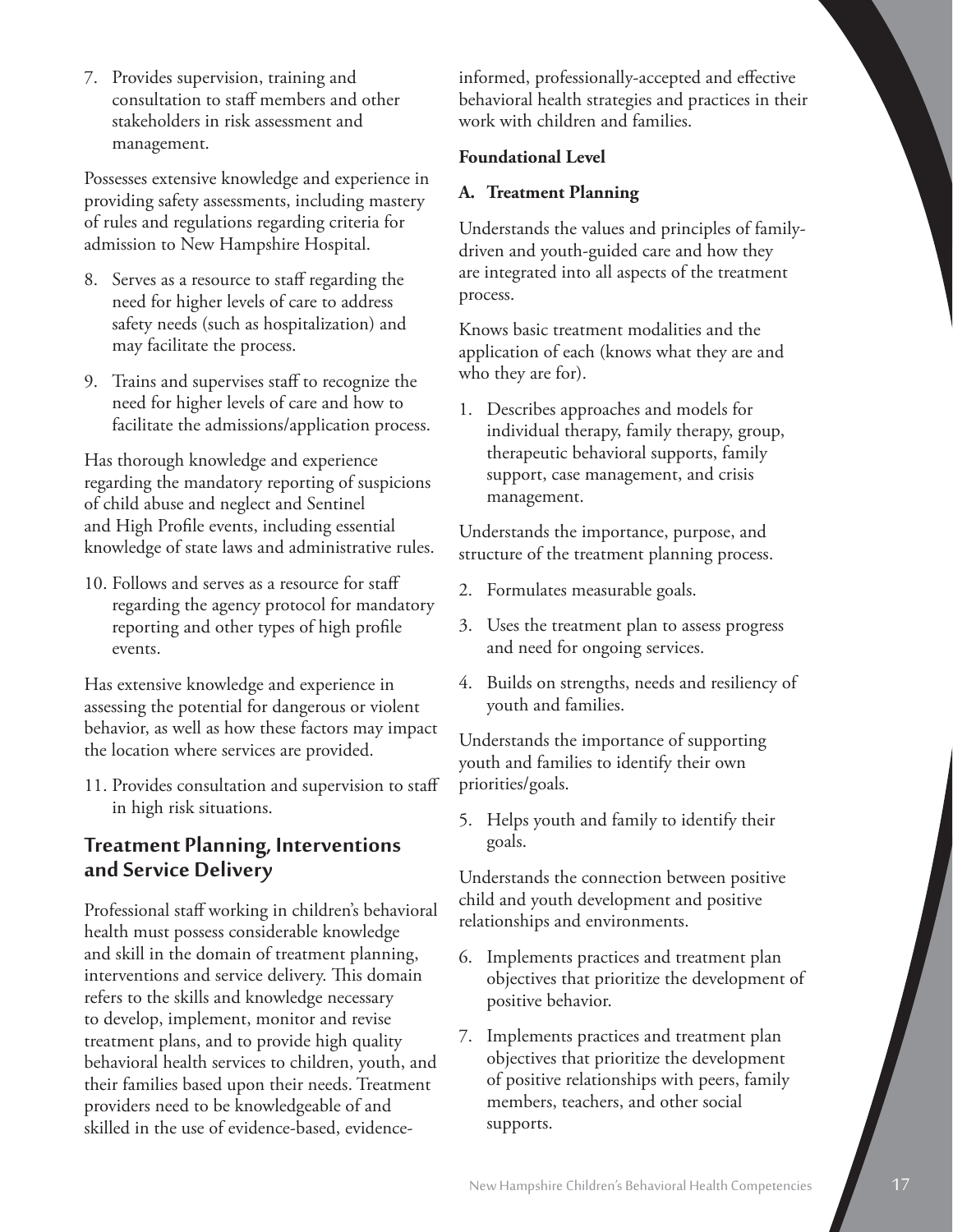#### **B. Interventions**

Understands strategies and skills to engage child, youth, and family in the therapeutic relationship.

8. Provides support and education to family members/caregivers to promote their child's resiliency.

Knows the basic applications and effects of psychotropic medication used with children and youth.

9. Explains the purposes and appropriate uses of medications before and during use to families and youth.

Knows the evidence based and informed practices utilized in the mental health center.

- 10. Explains the services and supports provided by the mental health center to the family, youth, and other providers.
- 11. Provides accurate basic information and support to the youth and family about evidence based and informed practices provided by the mental health center.

Knowledgeable in techniques and strategies for de-escalation and crisis management.

12. Applies and models basic de-escalation techniques when working with children, youth and families and uses crisis management skills to avoid escalation.

Understands a broad range of strategies to promote child and youth behavioral health and wellness, and to ameliorate or reduce symptoms and behaviors that impair an individual's ability to function in an age- and developmentally appropriate manner.

13. Implements basic cognitive behavioral strategies such as: problem solving, parenting strategies, effective communication, modeling, coaching, affect management/ calming down, reinforcement, shaping, identifying strengths and stressors, and limit setting.

Knowledgeable in basic positive communication techniques such as active listening, problemsolving, and modeling, among others.

14. Models positive communication techniques when working with children, youth, and families.

Is familiar with the risk and protective factors associated with level of functioning among children and youth.

15. Communicates information and data with family/caregivers and team members about behavioral needs, strengths, concerns, and progress.

Understands basic behavioral theory, including function, triggers, antecedents, context and ways to intervene.

- 16. Identifies the need for and consults with supervisor to facilitate referrals for additional behavior supports and services when indicated.
- 17. Implements strategies and interventions that promote pro-social behaviors and inclusion.

Understands the importance of continually reassessing, changing interventions and planning as needed to fit the situation.

- 18. Changes approach and intervention based on ongoing assessment with consultation with supervisor.
- 19. Participates and offers helpful information as a member of the youth's or family team.

Understands models for engagement and the importance of promoting readiness for change.

20. Adjusts interventions and strategies in response to the needs of the child, youth, and family, and with the support of the team and supervisor.

Knows the agency's model and process for Targeted Case Management.

21. Explains, refers to, and utilizes Targeted Case Management when needed.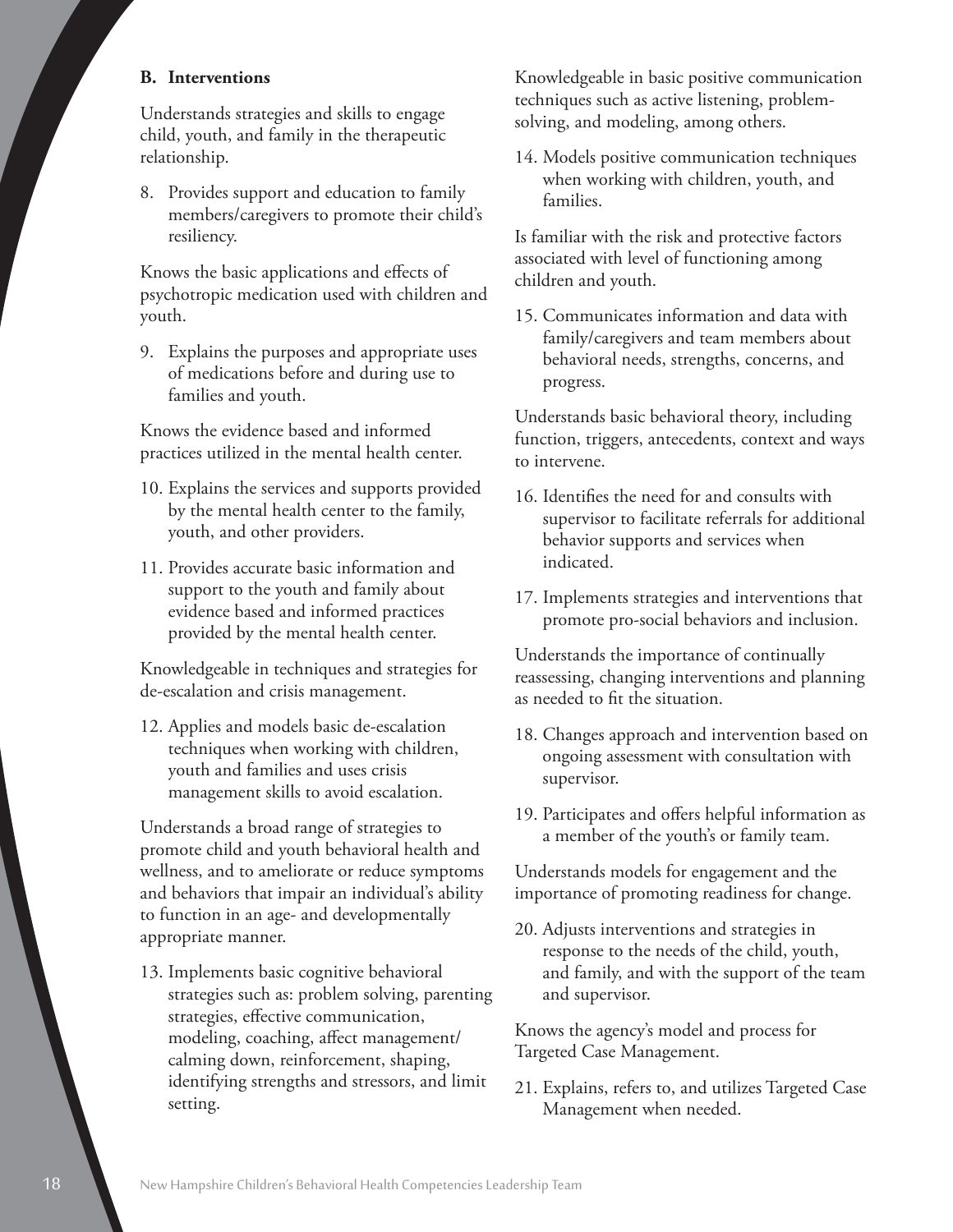#### **Intermediate Level Competencies**

#### **A. Treatment Planning**

Understands the importance of and how to develop family-driven, youth-guided, strengthsbased treatment plans.

1. Engages and communicates effectively with children, youth, and families as partners in the treatment process.

Knows how to engage and partner with youth and families in a therapeutic contract.

2. Develops treatment plans in partnership with families and youth that focus on the unique interests, strengths, and needs of the youth and family.

Knows how to match youth and family strengths and needs with specific interventions and techniques.

- 3. Matches objectives and interventions to youth and family strengths and needs.
- 4. Develops treatment plan objectives that prioritize the development of positive relationships with peers, family members, teachers, and other social supports.

Understands how clinical assessment guides the development of the treatment plan.

- 5. Develops treatment goals and objectives that are consistent with clinical presentation and generally accepted standards of care or evidence based principles.
- 6. Uses clinical assessment as a guide in development of treatment goals and objectives.

Understands the connection between services and goals and objectives.

7. Develops treatment plan objectives that outline strategies and interventions that match the child, youth and family's goals, strengths, and needs.

Knows how to develop and write observable, measurable objectives.

- 8. Writes measurable goals and objectives that include timeframes, provider, and frequencies.
- 9. Develops criteria for reaching the goals with the child, youth and family and incorporates those criteria into the treatment plan.
- 10. Monitors, with involvement of child, youth, family, and other key team members, the progress towards treatment objectives quarterly and modifies plan as needed.

Understands the relationship between goals and objectives and criteria for discharge.

11. Uses treatment plan to assess progress and to determine readiness for discharge.

#### **B. Interventions**

Understands family systems models, theories of child/youth/family therapy and how to apply theories in practice.

12. Provides clinically appropriate individual, group and family therapy.

Understands clinical theories and the importance of using strategies that are based upon theory and research.

13. Provides evidence informed, evidence-based, professionally-accepted and effective clinical services and interventions.

Understands the impact of and resources for treatment of substance use disorders on youth and families.

14. Accurately identifies and provides services and interventions in collaboration with youth and families to address substance use disorders OR facilitates a referral to an appropriate provider.

Understands how trauma impacts families, children and youth in the treatment relationship.

15. When clinically indicated, provides treatment models that address trauma related issues.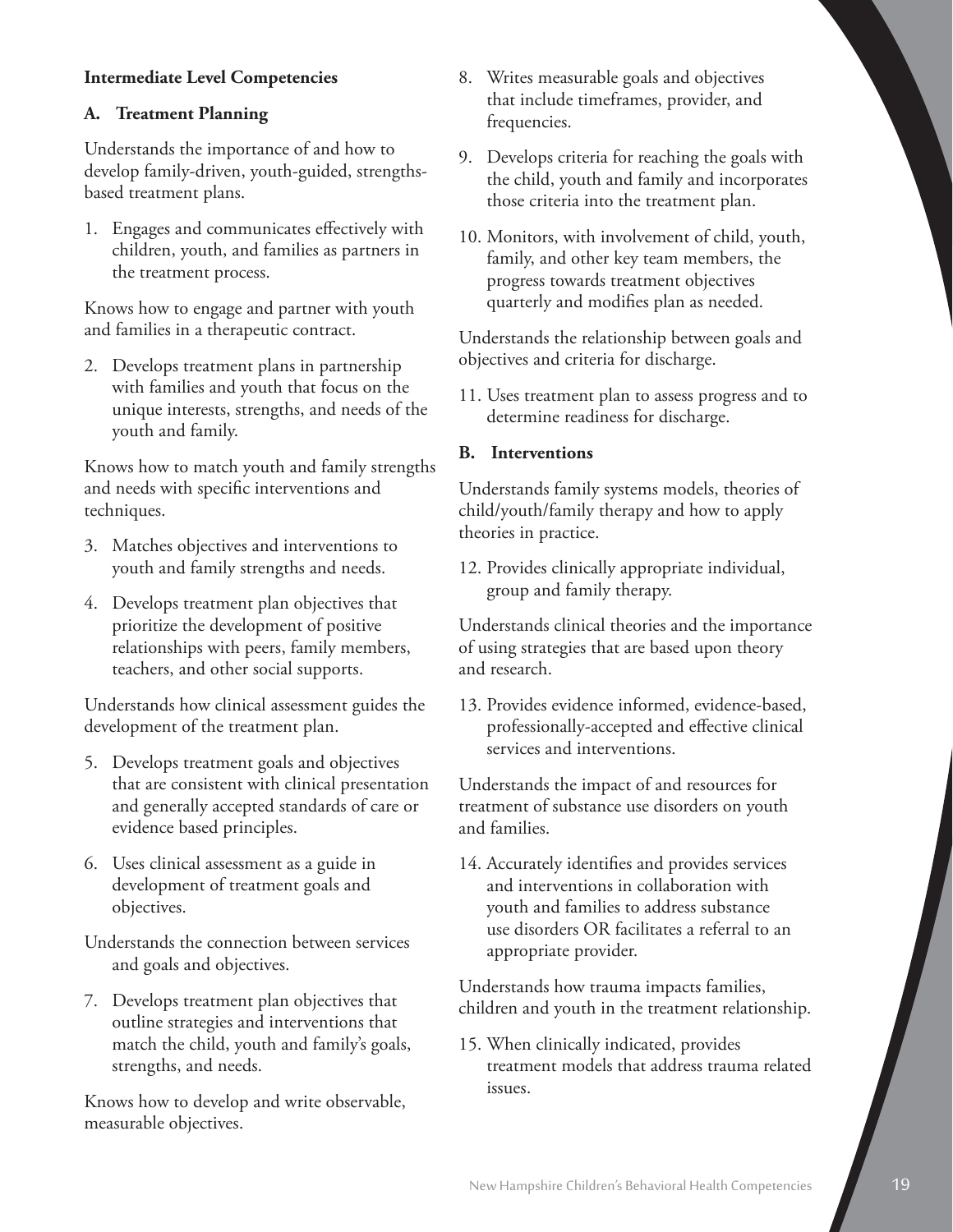16. Develops and implements positive behavioral strategies and interventions that are sensitive to how trauma impacts behavior in children, youths and families.

Understands cognitive behavioral therapy, practice, and interventions.

17. Effectively uses cognitive behavior strategies within a treatment context.

Understands Targeted Case Management services and supports.

18. Identifies the need for case management and provides referral and outreach for community-based services and supports such as economic, housing, vocational, education, culturally relevant, and other resources.

Has knowledge of parenting and behavioral management skills and theories and how to use these effectively with children and youth with complex behavioral and emotional needs.

19. Provides interventions and supports for families and significant others that will improve the relationship of the child/youth with family members.

Understands the importance of and how to develop, facilitate, and work effectively with family/youth teams.

- 20. Works with youth and family to support and develop individualized teams, including natural supports such as extended family members and others who are important to the success of the child/youth.
- 21. Facilitates the team process so that the strengths, needs and dignity of the child/ youth/and family are the focus of the work.

Understands importance of natural supports and community activities/interventions that are culturally effective.

- 22. Facilitates and builds support for the use of natural supports and resources.
- 23. Promotes the use of community resources and activities and matches supports with

regard to each youth's and family's cultural and situational needs and strengths.

Understands behavioral analysis and theory, including function, triggers, antecedents, contexts, principles, practices and evidenceinformed interventions.

- 24. Develops behavior plans designed to prevent problem behavior and promote positive behaviors.
- 25. Includes behavior strategies and/or behavioral interventions in treatment plans based on the needs and strengths of the child, youth, and family.
- 26. Assesses and adjusts behavioral interventions and practices frequently to ensure positive social and emotional outcomes for the child, youth and family.
- 27. Chooses strength-based, pro-social behavioral approaches when planning and implementing behavior interventions.

#### **Advanced Level Competencies**

#### **A. Treatment Planning**

Knows the rules and regulations governing the treatment planning process.

1. Supervises and trains staff in the development and writing of treatment plans.

Has knowledge and extensive experience in the development and assessment of effective treatment plan development, implementation, and review processes.

- 2. Monitors treatment plans and makes recommendations to ensure positive outcomes.
- 3. Oversees, designs, and directs systems and processes within the agency for treatment planning development and review.
- 4. Assesses the quality of treatment planning and implementation, and assesses treatment outcomes in order to recommend and implement system and practice improvements.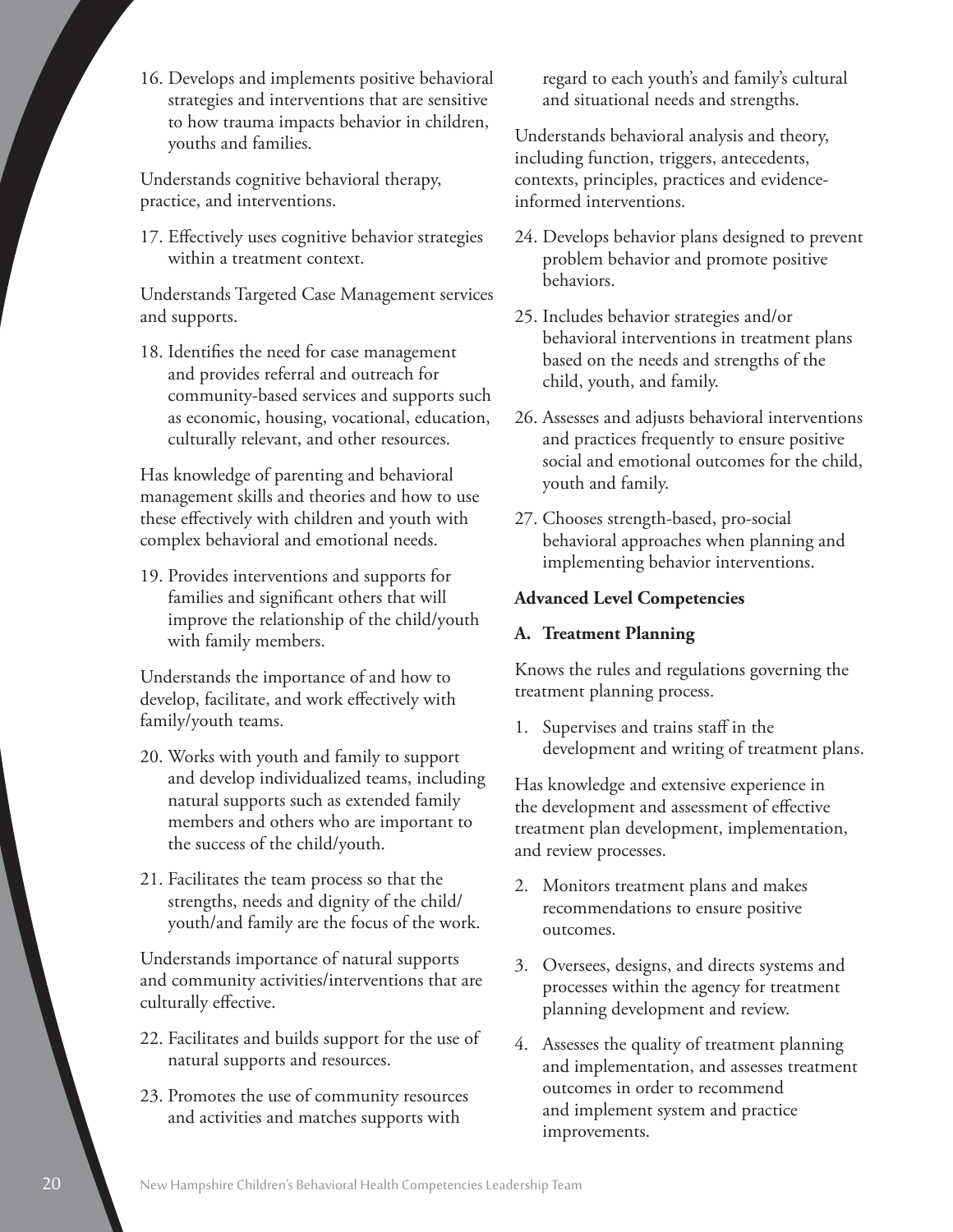#### **B. Interventions**

Has knowledge, training and expertise in the models, theories, and effective practices of clinical supervision.

5. Provides high-quality clinical supervision and consultation both internally within the behavioral health system and externally within the child serving community.

Knows effective consultation models and practices.

6. Provides consultation to outside agencies in specific behavioral health practices and interventions including cognitive behavioral therapy.

Has expertise, training, and knows current literature and research on the importance of family-driven and youth-guided principles and practices and how they can be integrated with clinical theories and interventions.

- 7. Provides training, supervision, and consultation to staff on family-driven and youth-guided principles and practice.
- 8. Develops new practice models, processes and systems within the agency and with other providers in order to improve practice that reflects family-driven and youth-guided principles and practice.

Understands the complex cultural, behavioral, psychological, and environmental factors that can influence behavior in children, youth, and families.

9. Teaches and supervises staff and clinical supervisors in the development and delivery of behaviorally-based interventions.

Has been trained in one or more specific research-based behavior interventions.

Has expertise and training in several evidence informed/evidence-based practices.

10. Implements evidence informed/evidencebased interventions with fidelity.

- 11. Continuously assesses/monitors the implementation of systems that support the delivery of evidence-informed/evidencebased practices within the agency and trains and supervises staff in those systems.
- 12. Works effectively with children and families with the most significant and complex support needs.
- 13. Continuously assesses the implementation of systems that support how specialized interventions are matched and provided to specific populations.
- 14. Provides consultation on complex child and family situations to staff within and outside the agency.

# **Systems Knowledge and Collaboration**

Professional staff working in children's behavioral health must possess considerable knowledge and skill in the domain of systems knowledge and collaboration. Systems knowledge and collaboration reflects and recognizes the fact that children and youth and their families often experience involvement in multiple child-serving systems, as well as in communitybased recreation and other activities. In order for children and youth to experience positive development and good outcomes, all facets of their daily lives must be considered. Therefore, professionals must know how to include providers, mentors, and other individuals involved with a child or youth as part of their team for planning purposes, and know how to coordinate services and supports in order to increase efficiencies and positive outcomes.

#### **Foundational Level**

#### **A. Public Child-Serving Systems**

Understands the basic rules governing public child serving systems including juvenile justice, child protection, education and special education.

Understands the role of workers within the public child serving systems.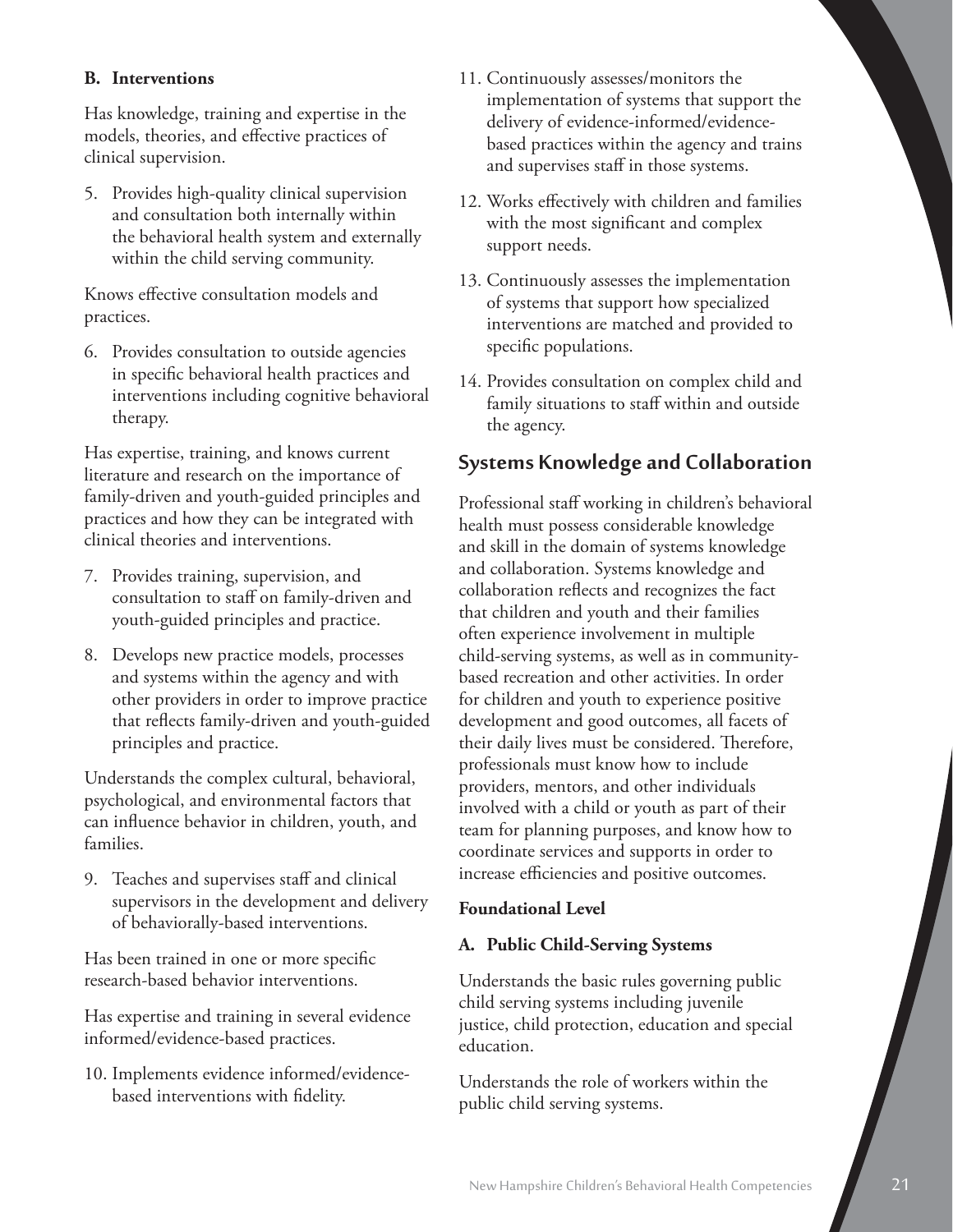- 1. Communicates effectively with families about the systems with which they may be involved.
- 2. Knows who to contact at the offices of other child serving agencies if there are questions about that system or about family-specific issues, and assists in facilitated referrals for families.

#### **B. Community Resources**

Knows of a wide variety of public and private resources including those to meet basic needs and other necessary supports (family supports, financial, food, housing, clothing, faith based, recreational activities, etc.).

- 3. Assists families to identify their resource needs, access community resources, and increase their capacity to access resources independently.
- 4. Refers families and youth to family and youth organizations for family to family or peer to peer support and education, recognizing their value to the child, youth, and family.

Understands the eligibility and referral process for these community resources.

5. Facilitates and coordinates referrals for families to community resources.

Understands the vital role community and natural supports and resources play in the life of children, youth, and families.

6. Effectively assists families and youth to identify and connect with natural supports and services that will provide greater quality of life and can enhance resilience and opportunities for success.

#### **C. Development of Relationships with Other Systems and Resources**

Understands the importance of building and nurturing positive relationships with people at other public and community agencies.

7. Builds positive relationships with individuals at other agencies.

Understands the importance of working in teams.

8. Works effectively as a team member.

Knows the System of Care Values and Principles.

- 9. Coordinates services and supports that demonstrate family-driven values when planning and providing services.
- 10. Demonstrates System of Care Values and Principles in all facets of daily work.

#### **Intermediate Level**

#### **A. Public Child-Serving Systems**

Understands the laws, rules, mandates, and planning processes for the special education, child protection, juvenile justice, developmental disabilities systems among other child-serving agencies.

Understands the interplay between mandates and resources of the various public child serving systems.

- 1. Educates families about regulations and the roles and limitations of ancillary public systems in which they may be involved.
- 2. Facilitates a family-driven plan that draws on resources available through access to multiple systems.
- 3. Promotes planning among agencies and community resources that is effective, nonduplicative, and consistent with the goals and needs of the family and child/youth with input from the team.

Understands the rules and regulations governing benefits for children and families (i.e. Medicaid, Medicare, financial assistance, local assistance, housing benefits, work incentives, postsecondary education assistance, among others).

4. Assists families and youth to apply for and, if eligible, comply with eligibility redeterminations for critical public benefit programs.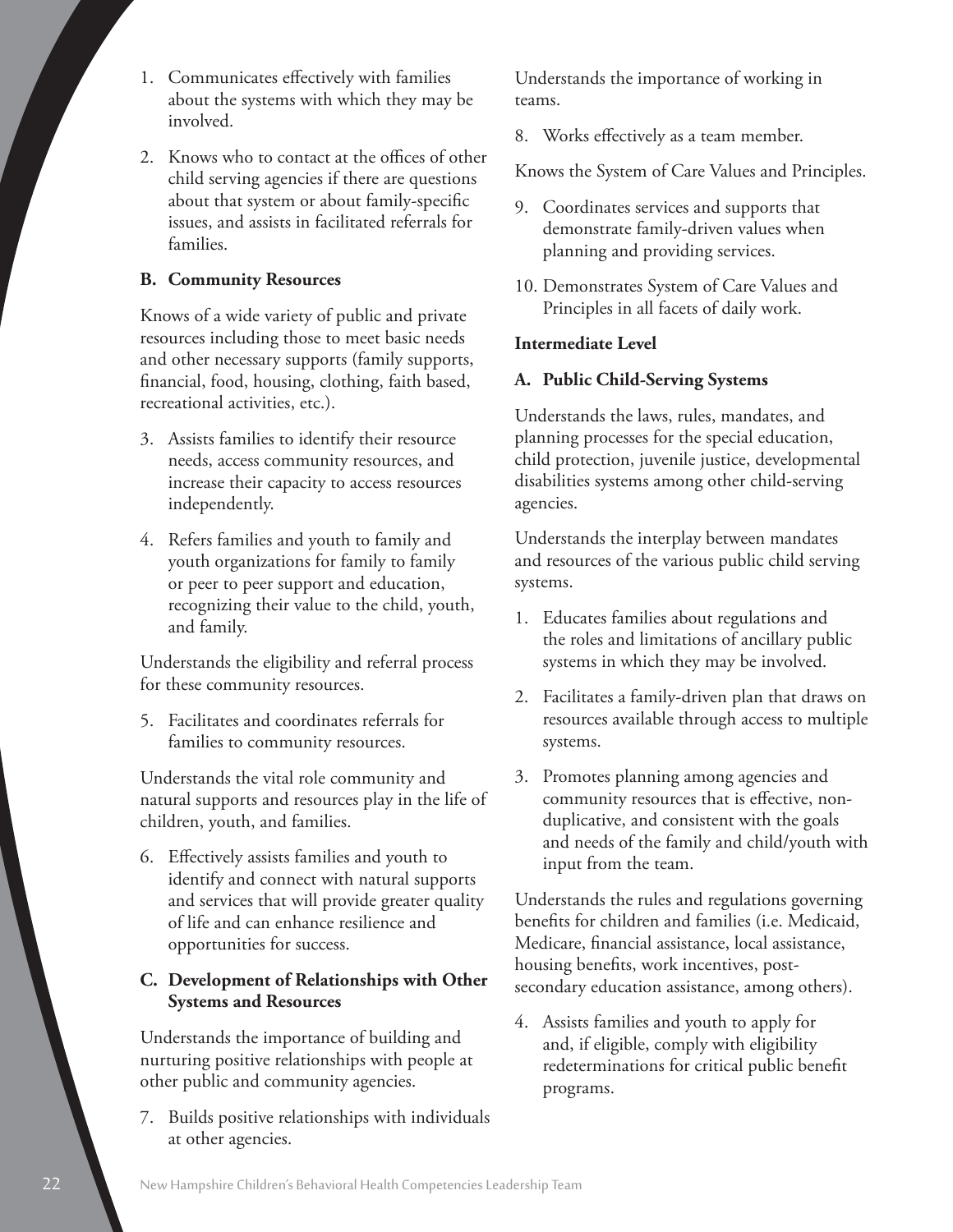Understands System of Care philosophy and values.

- 5. Integrates System of Care values and principles in all aspects of work and is able to provide consultation to others in this area.
- 6. Provides supervision to staff in a manner that enhances the ability and commitment of staff to work in concert with the System of Care Values and Principles.

#### **B. Community Resources**

Is familiar with the principles of best practices in person or family centered planning.

- 7. Uses family-driven or youth-guided planning to develop goals and objectives with the youth and family.
- 8. Incorporates support from other child serving agencies, community resources and natural supports in the plan.

#### **C. Development of Relationships with Other Systems and Resources**

Understands resources beyond the local community, such as state and federal resources and the eligibility and application processes.

- 9. Seeks supervision to access resources beyond the local level when faced with system barriers that challenge the ability of family teams to achieve optimal outcomes.
- 10. Provides a clinical perspective to the team process balanced with an understanding of the youth and family perspective.

#### **Advanced Level**

#### **A. Community Resources**

Knows at least one best practice in person or family centered planning.

1. Educates family or youth about familydriven and youth-guided planning and works to maximize contributions and resources of all team members to build a plan that is effective.

- 2. Maintains fidelity when implementing an evidence-based planning model such as Wraparound.
- 3. Exhibits high level skills in the art of facilitation of the planning and team process.
- 4. Mediates and resolves systemic differences or differences of opinion and approaches among team members in complex situations (including multiple public and private members).

Understands skills and tools necessary to orient and train others in family-driven and youthguided planning processes.

- 5. Teaches and models the collaborative team process, conflict resolution, negotiation, and problem-solving.
- 6. Trains, orients , supports and mentors others as they implement best practices in the family-driven and youth-guided planning processes.

Understands the Systems of Care Values and Principles in the context of multi-stakeholder planning and policy initiatives.

- 7. Effectively engages and leads stakeholders in multi-system initiatives related to systems change, policy groups, and improvement initiatives at the regional or local level.
- 8. Participates in multi-stakeholder initiatives related to systems change and improvement at the state or national level.
- 9. Represents local strengths and concerns regarding systems change in such a way as to ensure needs of the field are taken into account in such initiatives.

# **Quality Improvement, Professionalism and Ethics**

Professional staff working in children's behavioral health must possess considerable knowledge and skill in the domain of quality improvement, professionalism and ethics. Professional staff must know how to work with and collaborate with individuals from diverse backgrounds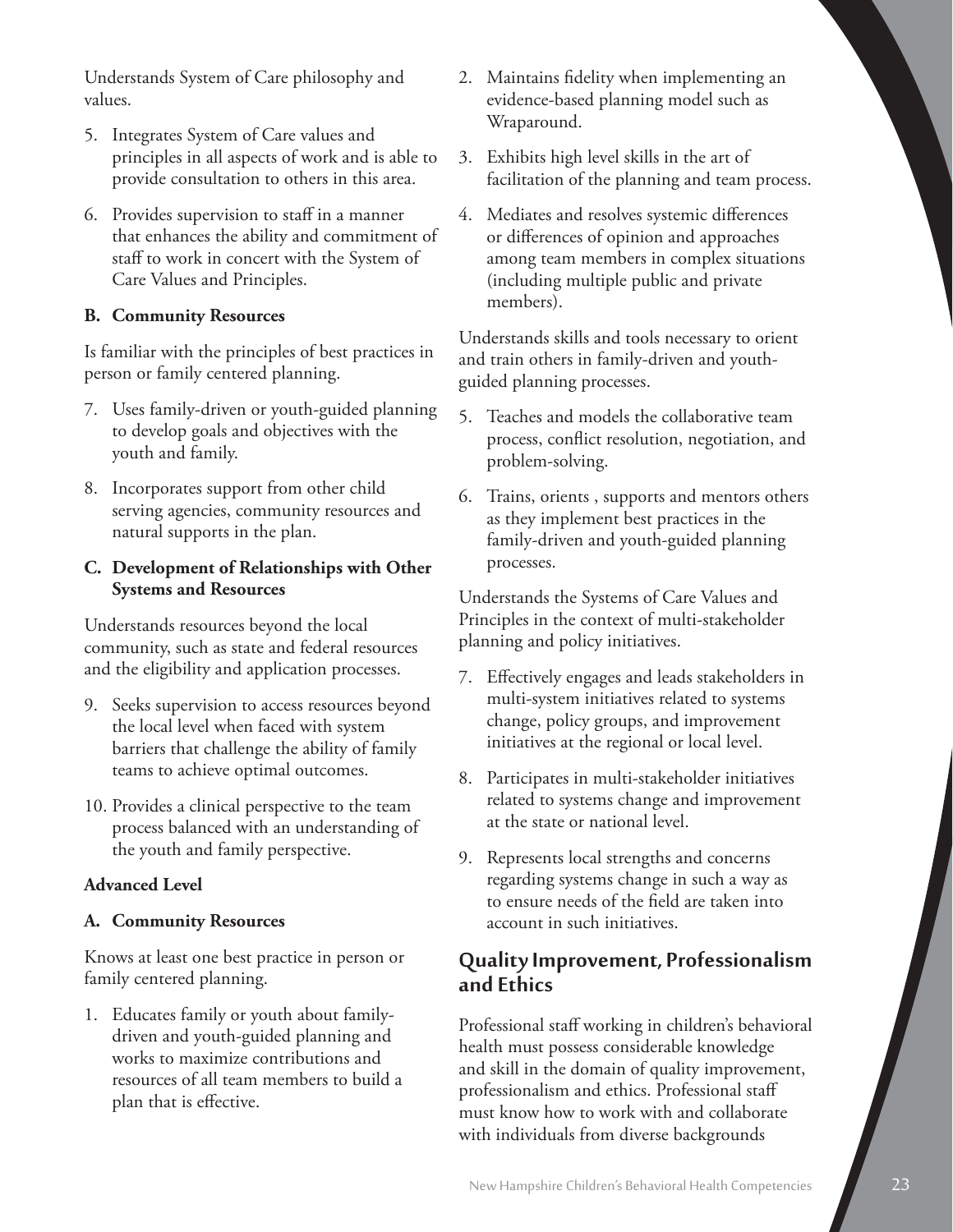and perspectives, and must understand the importance of self-reflection and continuous improvement for the benefit of individual children and youth and for the agency as a whole. Staff members use data to support positive health outcomes. Staff must keep current with professional knowledge, standards and practice, and ensure that the privacy and dignity of all individuals is respected.

#### **Foundational Level Competencies**

#### **A. Ethics and Confidentiality**

Understands the importance of and reasons for privacy and confidentiality.

- 1. Displays and maintains confidentiality and respect of privacy at all times.
- 2. Follows policies for confidential record keeping and documentation.
- 3. Follows proper procedures for obtaining consents.

Understands the mandatory reporting requirements.

4. Follows mandatory reporting requirements.

Understands personal and professional boundaries and why they are important.

- 5. Maintains professional boundaries and seeks supervision as appropriate.
- **B. Self-Assessment and Professional Development**

Understands the importance of self-reflection and use of supervision in delivering effective services to children, youth and families.

- 6. Demonstrates the ability to examine and reflect upon one's own values, biases, strengths, and attitudes in working with children, youth, and families.
- 7. Articulates and seeks assistance with situations that cause personal reactions with children, youth, and families.

8. Appropriately seeks and utilizes ongoing supervision, consultation, and mentoring activities.

Is familiar with the children's behavioral health competencies.

9. Identifies one's strengths and needs in relation to the foundational level competencies.

Understands the importance of professional development.

10. Participates in professional development activities.

#### **C. Outcomes and Quality Improvement**

Knows the agency's documentation requirements.

11. Completes required documentation in an accurate, efficient, and comprehensive manner.

Understands the purposes and uses of data, systematic review, and formal assessments to improve practice with children, youth and families.

12. Uses data to assess and improve the effectiveness of one's practice.

#### **D. Health and Safety**

Understands the required health and safety policies and procedures.

- 13. Completes the basic and required health and safety training.
- 14. Follows all health and safety procedures, as required by agency, state and federal regulations.

Knows the basic crisis responses for safety.

15. Responds to crisis situations in a calm and appropriate manner.

#### **E. Work Organization**

Understands time management.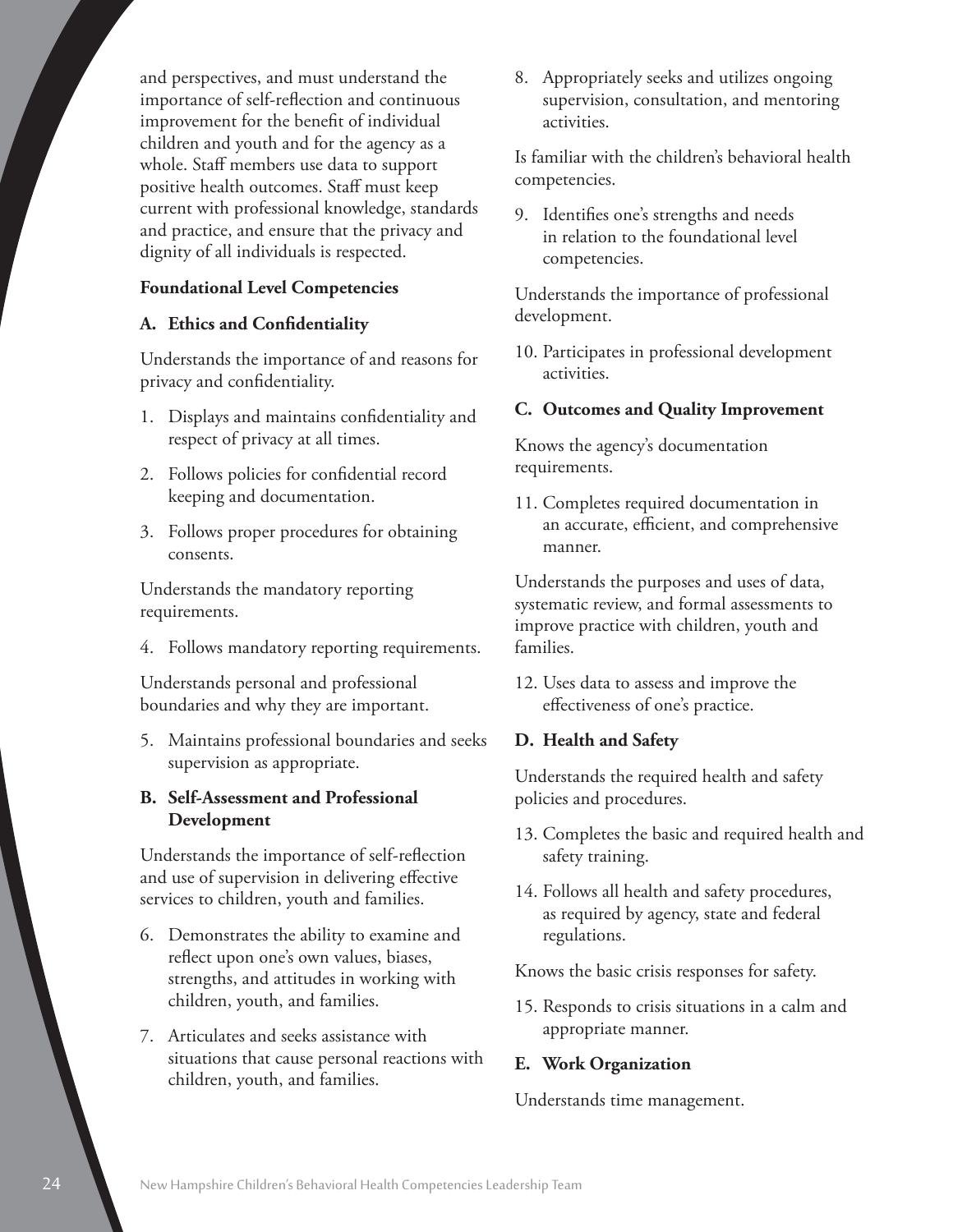16. Effectively manages time to meet the needs of children, youth, families, and expectations of the position.

Knows the required billing, case, and data documentation procedures.

17. Completes required documentation accurately and on time.

Understands the importance of team participation.

- 18. Participates in and contributes to the enhanced effectiveness of team activities.
- 19. Works effectively and appropriately with colleagues and as a member of family teams.

#### **Intermediate Level Competencies**

#### **A. Ethics and Confidentiality**

Understands the importance of privacy relative to the cultural needs of individual children, youth and families.

Understand the basic requirements of the HIPPA.

Understands other agency laws and policies governing client privacy, documentation, and confidentiality (e.g., FERPA, IDEA, federal substance use policies).

- 1. Ensures that client rights, including the right to informed consent, have been communicated to all families and individuals.
- 2. Ensures that all consent, application, and eligibility forms are up to date.
- 3. Explains to families the laws and rules that govern confidentiality and mandatory reporting so that families make informed decisions about disclosure.

Understands techniques that honor personal and professional boundaries and their relationship to unconditional care.

4. Engages families, children, and youth while maintaining professional boundaries.

#### **B. Self-Assessment and Professional Development**

Understands the importance of continuous selfassessment, reflection, and professional growth.

- 5. Continuously examines own practice relative to best practice and cultural sensitivity.
- 6. Models reflective practice techniques.

Understands the importance of continuous growth and study in one's area of practice, including connecting with the current research and literature.

- 7. Identifies areas of one's own strengths and needs in relation to the intermediate level competencies.
- 8. Follows the Code of Ethics in one's discipline.
- 9. Pursues and obtains professional licenses and certifications in consultation with supervisor
- 10. Participates in and actively seeks trainings designed to improve one's practice on an ongoing basis.
- 11. Reads current research and literature and incorporates into practice.

#### **C. Outcomes and Quality Improvement**

Recognizes the importance of program and practice evaluation and Continuous Quality Improvement.

12. Participates in and contributes to agency and community efforts designed to improve service quality.

Understands the data and analysis processes for the most common practices provided by the agency.

13. Collects and reflects on data that shows that one is meeting the needs of clients in an effective and timely manner.

Understands that assessment is an ongoing, dynamic process designed to improve services to each child, youth, and family.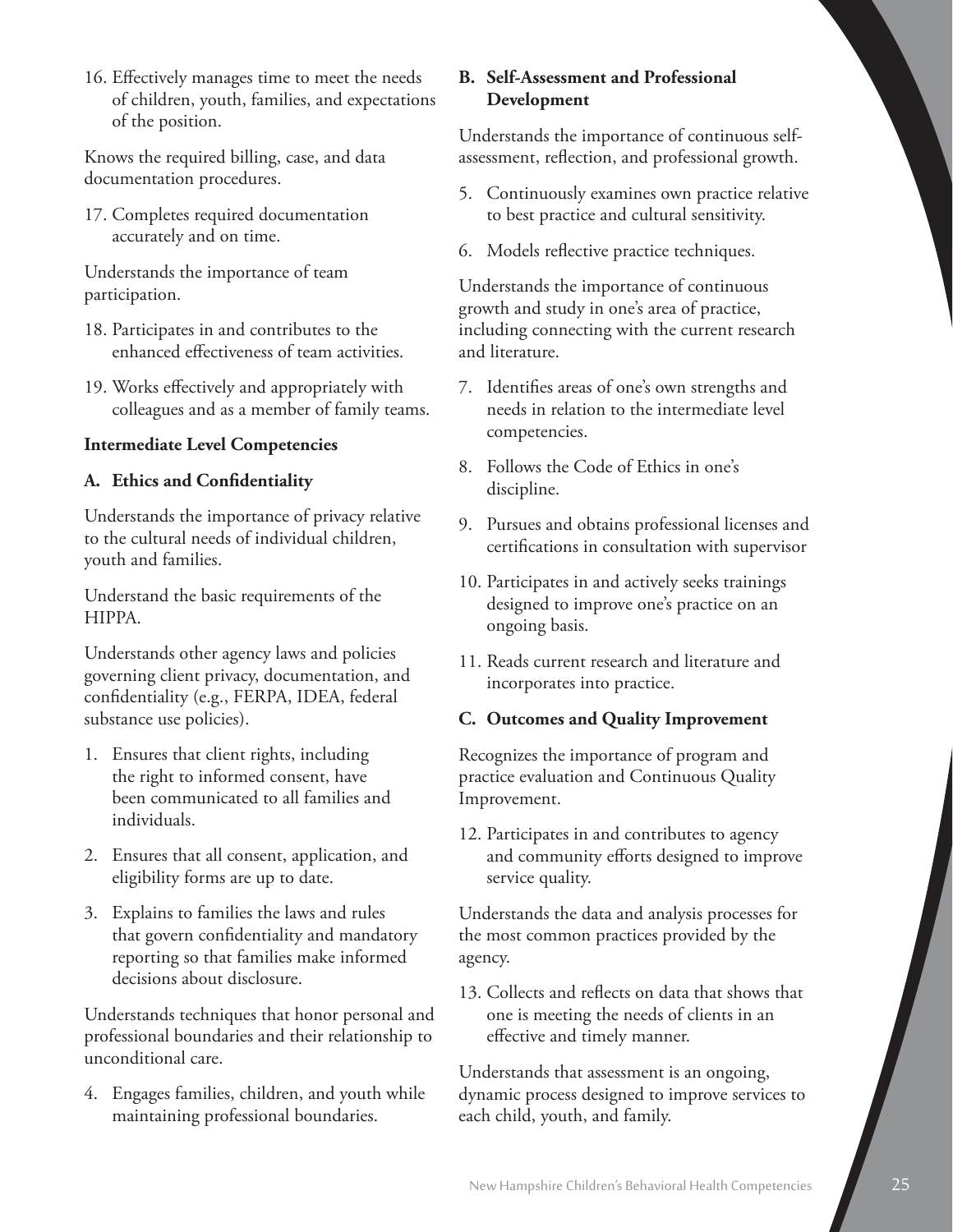14. Brings experiences with and knowledge of children, youth and families to inform the improvement of policies and practices at the agency level.

#### **D. Work Organization**

Understands the organization's systems, policies and techniques for managing one's workload while effectively supporting children, youth, and families.

15. Organizes one's own time and tasks to ensure that children, youth, and families are served in a timely and effective manner.

Understands or knows basic supervisory techniques.

- 16. Supervises, as directed by supervisor, agency staff members and completes staff evaluations as required.
- 17. Serves as a role model and mentor for staff.

#### **Advanced Level Competencies**

#### **A. Ethics and Confidentiality**

Researches and fully understands compliance with all laws and policies that govern ethics and confidentiality.

- 1. Supervises and trains staff in all aspects of confidentiality and ethics.
- 2. Provides consultation internally and externally regarding family rights and confidentiality.
- 3. Identifies ethical dilemmas and manages them appropriately.

#### **B. Self-Assessment and Professional Development**

Has knowledge of theoretical and conceptual models for self-reflection and professional behavior.

4. Provides leadership, modeling, and guidance to promote a culture of self-reflection among staff and teams.

- 5. Offers opportunities for staff to learn, reflect, and analyze complex issues related to practice, ethics, and supports given to children, youth, and families.
- 6. Trains and supports staff to adhere to codes of ethics.

Understands the current literature on and opportunities for training in the trends, practice and research-supported practice models that reflect Systems of Care values in behavioral health care for children and youth.

- 7. Brings information from the current literature, research, and policies to agency staff.
- 8. Provides and facilitates opportunities for staff members to self-assess and develop relevant professional development goals.
- 9. Seeks out, supports, and facilitates staff participation in relevant professional development activities.
- 10. Models positive constructive feedback and communication techniques in supervision.
- 11. Constructs an individualized professional development plan with supervisees, focused on the individual's professional growth needs.

#### **C. Outcomes and Quality Improvement**

Understands the agency's Quality Improvement system.

12. Identifies when treatment and service goals and objectives are or are not being met and intervenes appropriately.

Understands how to evaluate service quality.

- 13. Collects and analyzes data to assess the quality of service delivery to children and families and uses those data to communicate with supervisees in order to improve outcomes for children, youth, and families.
- 14. Designs and analyzes the effectiveness of team processes.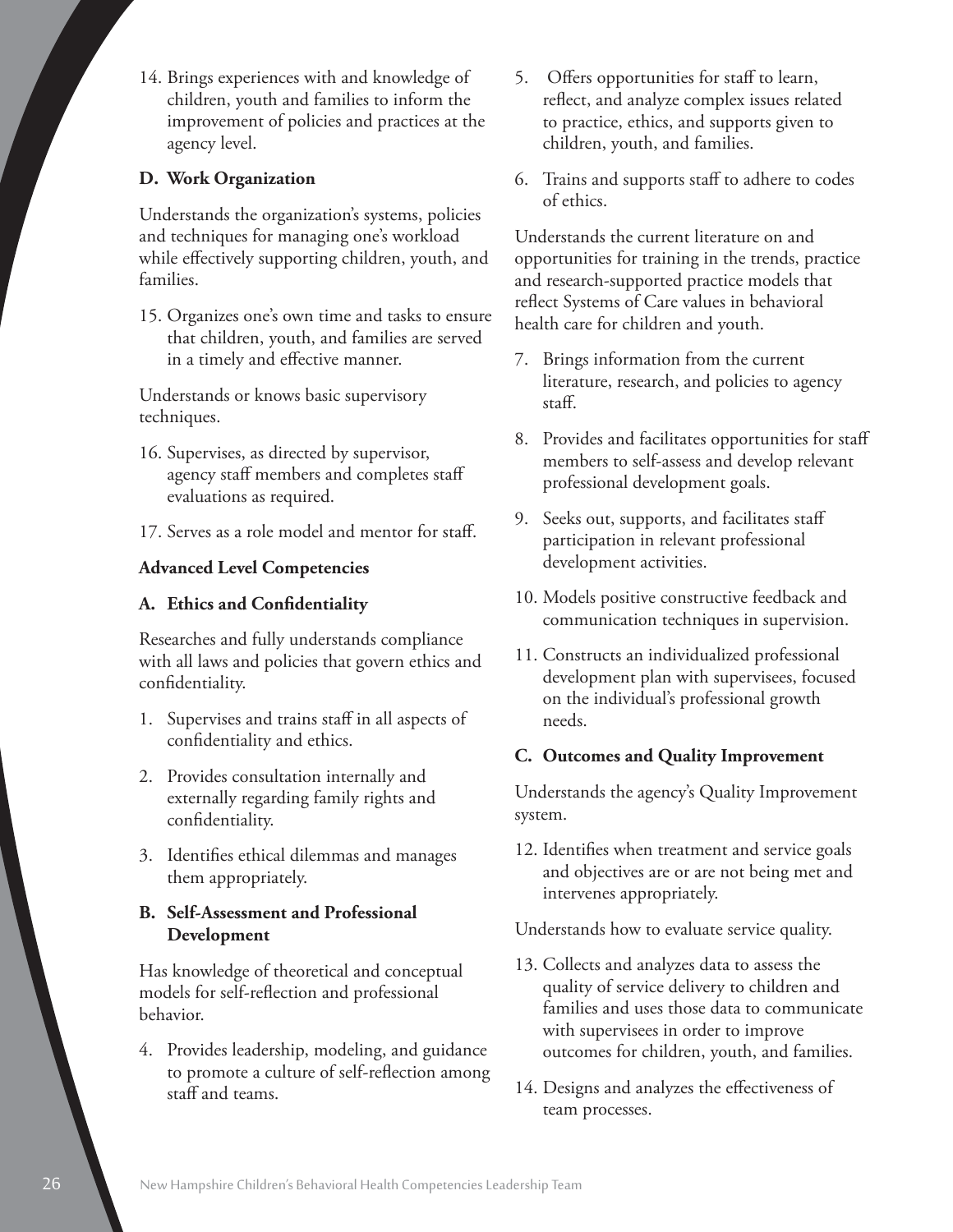#### **D. Work Organization**

Understands the formal and informal hierarchies and structures within the agency.

- 15. Provides direct supervision, consultation and education to staff around time management, work organization and administrative functions.
- 16. Develops structures to support direct service staff to provide one or more researchsupported practices.
- 17. Analyzes data and provides reports that address issues of service efficiency and effectiveness.
- 18. Communicates expectations in a clear and direct manner with all staff.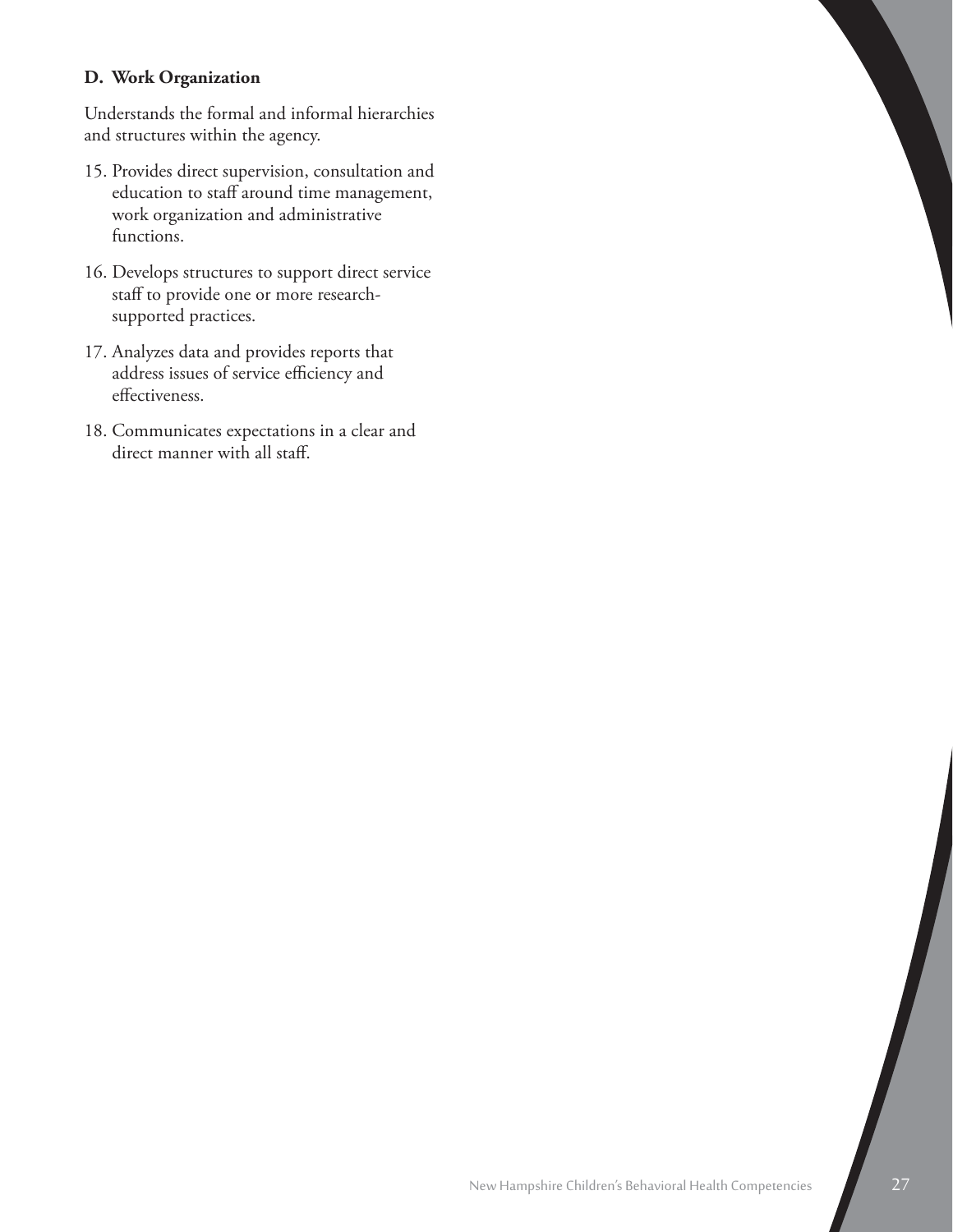# **Core Competencies by Level**

# **Foundational Level**

The competencies at the Foundational level reflect the knowledge and skills that all individuals who provide direct services to children/youth with behavioral health needs and their families should possess to ensure quality outcomes. Various competencies at the Foundational level may also be applicable to individuals who have initial contact with children, youth, and families, including intake workers and support staff members at the discretion of the agency. Staff members who possess Foundational level knowledge and skills are continually supervised and receive ongoing professional development.

#### **Family-Driven and Youth-Guided Practice**

#### **A. Engagement & Partnering**

Understands the importance of partnering as equals with youth and families.

Understands Family Driven and Youth Guided Systems of Care, including: 1) family as the experts on their child; 2) family as equal partners; 3) families' cultural preferences; 4) strengths and needs of the family; 5) partnership at all levels (individual family, policy, community).

- 1. Effectively engages the youth (as developmentally appropriate) and family as equal partners in decision making and implementation process.
- 2. Recognizes the strengths, competencies, and needs of the youth and family in determining supports and services.
- 3. Respects and acknowledges the perspectives of the youth and family about what is needed and what works best even when it contradicts traditional treatment models.
- 4. Respects and includes the dreams and goals of each child, youth and family in services and supports even when team members have

different opinions about whether they are realistic possibilities.

- 5. Provides opportunities for success and building resilience.
- 6. Provides relevant information and data to youth and family to assist them in decision making.
- 7. Practices open, honest, sensitive communication skills using jargon-free language.
- 8. Supports the youth and family's efforts to direct their own care.
- 9. Jointly sets goals and desired outcomes for treatment with the youth and family.
- 10. Includes the youth and family in monitoring the treatment plan.
- 11. Assists the youth and family to understand their rights and responsibilities in the treatment process.
- 12. Explains the agency grievance policy to youth and families and ensures that all families understand the manner in which grievances can be addressed.

#### **B. Leadership**

Understands the importance of youth and families as equal partners and leaders in organizational or systems change efforts.

- 13. Shares information about youth and family leadership training and supports their participation.
- 14. Promotes and encourages youth and families to provide input, feedback and participate in agency/organization policy/program decision making.
- 15. Links youth and family with leadership training opportunities.

#### **Cultural and Linguistic Competence**

**A. Engagement and Communication**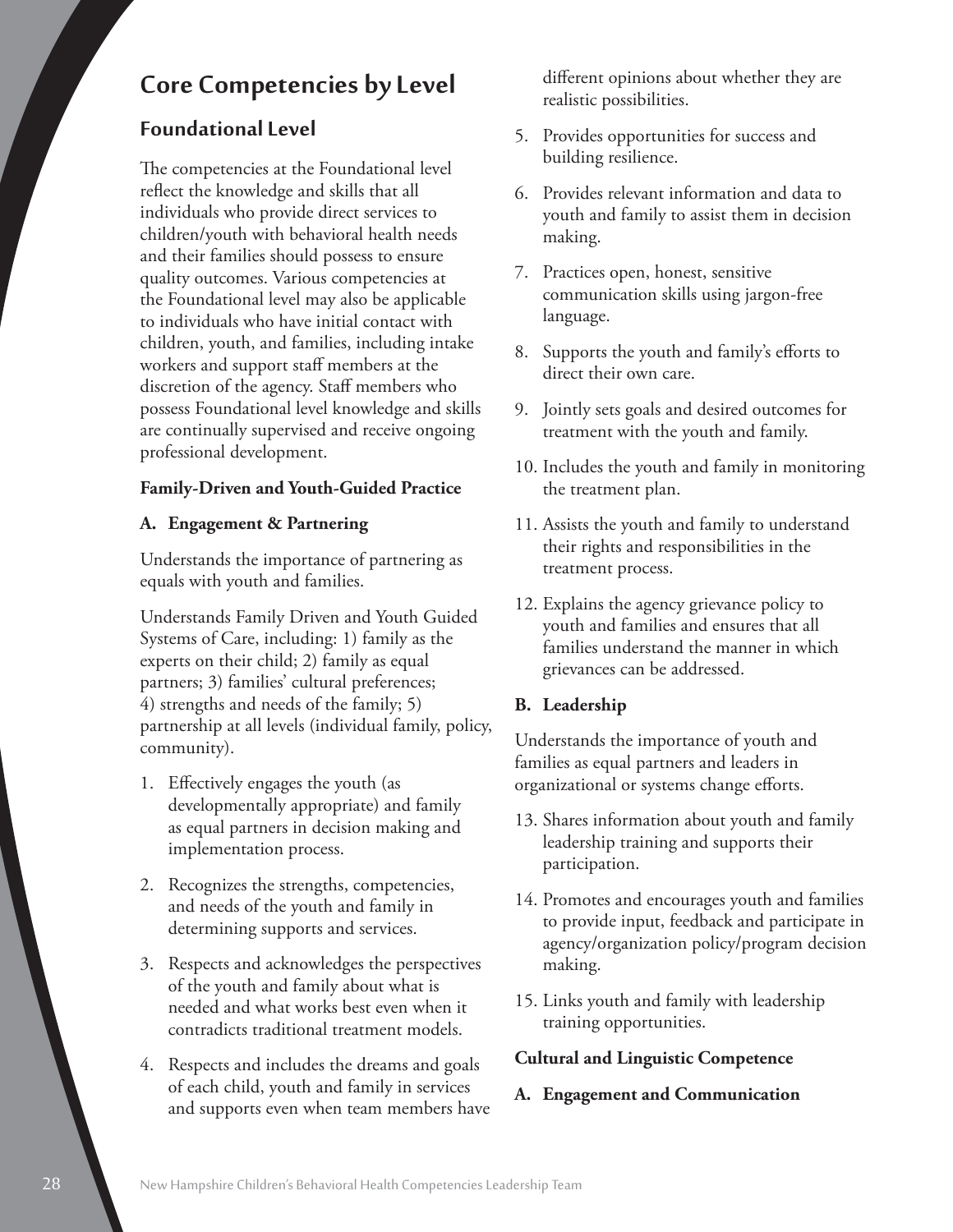Understands the importance of responding, communicating and engaging effectively with each family and child given their cultural histories, experiences, current circumstances, routines, preferences, and values.

- 1. Demonstrates respectful and sensitive responses to each child, youth, and family given their unique culture and experiences.
- 2. Engages each child, youth, and family based upon their unique life experiences and developmental changes.
- 3. Develops and provides information and resources that value cultural and linguistic diversity, including how to access interpreters when necessary.
- 4. Applies an understanding and appreciation of cultural and linguistic diversity in all aspects of practice.
- 5. Effectively engages with families and youth from various cultural traditions.

#### **B. English as a Second Language and Low Literacy Skills**

Understands how to recognize low literacy skills and limited English proficiency among families, children, and adolescents.

- 6. Accurately recognizes the need and seeks support to find translators for families, children, and youth who have limited English proficiency.
- 7. Accurately recognizes and seeks support for families, children, and youth who may have low literacy skills.

#### **C. Social Justice**

Understands the different types of barriers that families may face and how those barriers relate to a family and child's views of behavioral health and overall world views.

8. Interacts with families and children in a manner that shows respect, sensitivity, and empathy.

9. Demonstrates a non-judgmental approach to all families and children.

#### **D. Best Practices**

Has knowledge of culturally responsive practice and the limitations of commonly used behavioral health practices.

- 10. Works with every child and family to identify their priorities, strengths, and needs.
- 11. Utilizes interventions that are appropriate to the child's, youth's and family's culture and experiences.

#### **Childhood Development and Disorders**

#### **A. Child and Adolescent Development**

Understands the basic milestones of child and adolescent development.

- 1. Recognizes the characteristics and benchmarks of a typically-developing child or youth.
- 2. Identifies significant indicators of potential development problems or challenges.

Knows major theories of child and adolescent development.

3. Recognizes and responds effectively to each child's and youth's developmental differences.

Understands the importance of cognitive development in children and adolescents.

4. Applies knowledge of cognitive development to work with children, youth and families.

#### **B. Childhood Disorders**

Understands the common behavioral disorders of childhood and adolescence (as per current edition of the Diagnostic and Statistical Manual).

5. Matches the development and implementation of strategies to the child's or youth's strengths and needs.

Understands the general characteristics of childhood disorders.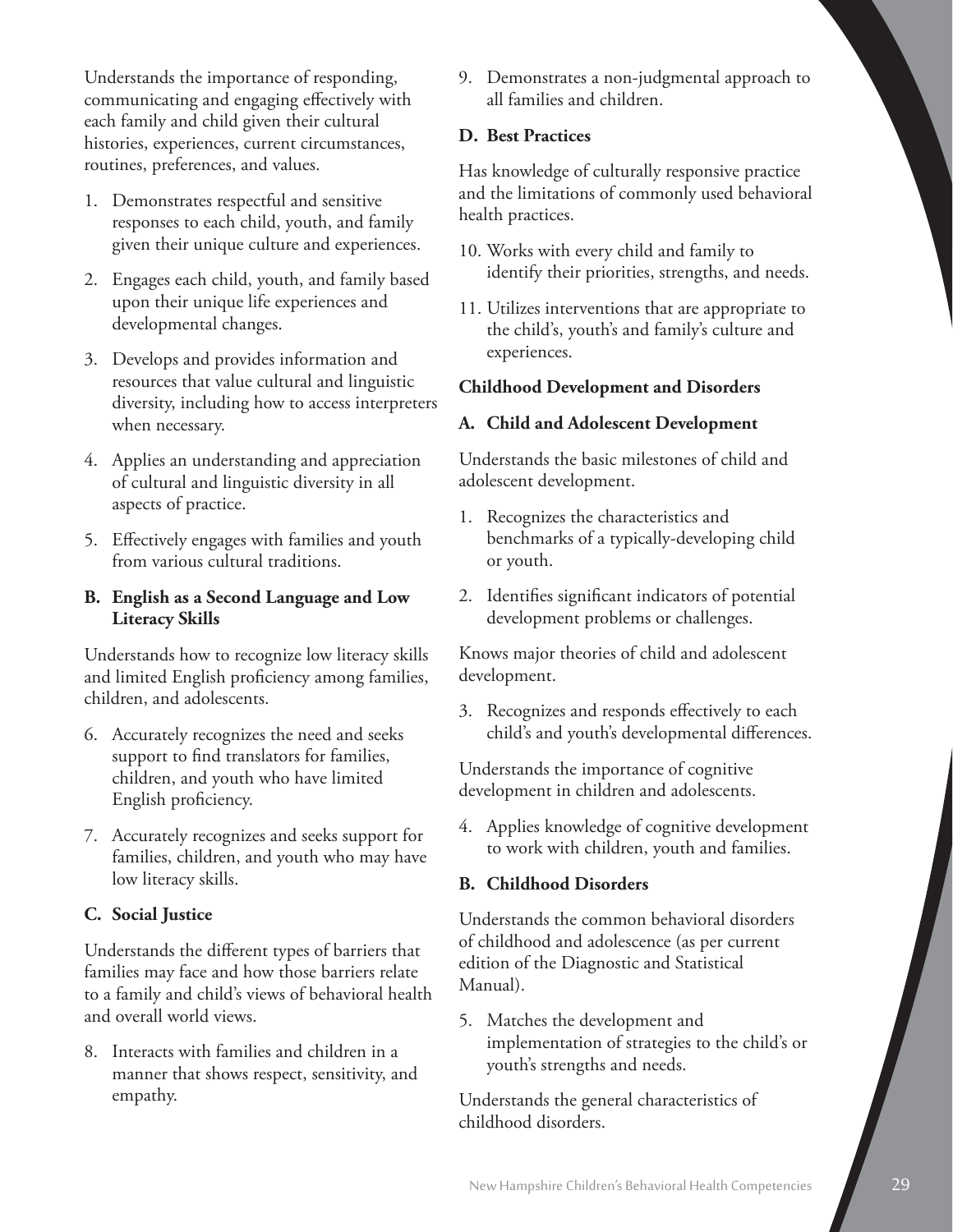6. Recognizes areas of concern regarding potential symptoms or disorders and discusses with supervisor.

Understands that multiple factors that impact the needs of children and youth with emotional/ behavioral challenges.

7. Accurately identifies the environmental, historical, and cultural factors that may be impacting the strengths and needs of the child, youth and family.

#### **C. Substance Use**

Understands common indicators of substance use and abuse in families and youths and the potential adverse impacts upon child and adolescent development.

- 8. Recognizes situations when substance use may be present and may affect child or youth and seeks supervision.
- 9. Recognizes situations when the adverse impact of alcohol and substance use may be present during pregnancy and seeks consultation with supervisor.

#### **Screening, Assessment and Referral**

#### **A. Behavioral Health Assessment and Access**

Understands the referral, intake, and eligibility determination process for behavioral health services and has a basic understanding of the agency's service array.

- 1. Explains the referral and intake and eligibility process to a parent or other caregiver, youth, and/or community member.
- 2. Identifies family needs and strengths, as part of a team with children, youth, and families.
- 3. Collaborates with a team, including youth and families, in the process of ongoing assessment.
- 4. Integrates existing clinical and functional assessments to support ongoing work with child, youth, and family.

5. Identifies and refers children, youth, and their family members with needs outside the center's area and/or level of expertise to the appropriate agencies and supports.

#### **B. Safety and Risk Assessment/Screening and Management**

Understands potential danger to self or others, including suicide, self-harm, homicide and other risk and warning signs, and how to respond appropriately.

6. Responds to risk and safety situations in a timely and appropriate manner, with supervision.

Knows the risk and warning signals that may threaten a child's, youth's or family's health and well-being.

7. Articulates the specific characteristics, warning signs, behaviors, and risk factors that may threaten the health and safety of children, youth and families.

Understands the relationship between behavioral health and general health and wellness.

- 8. Works with family to identify general health care needs.
- 9. Identifies instances when the child may need other health services and discusses with supervisor to develop a plan of action

Understands the mandatory reporter requirements for abuse and neglect and knows how to report according to the law and the process.

- 10. Reports instances of suspected abuse or neglect according to the stated process and the state law.
- 11. Communicates with family/caregiver about the mandatory reporting process while maintaining family engagement.

Understands the impact of trauma, abuse and neglect on the child and family.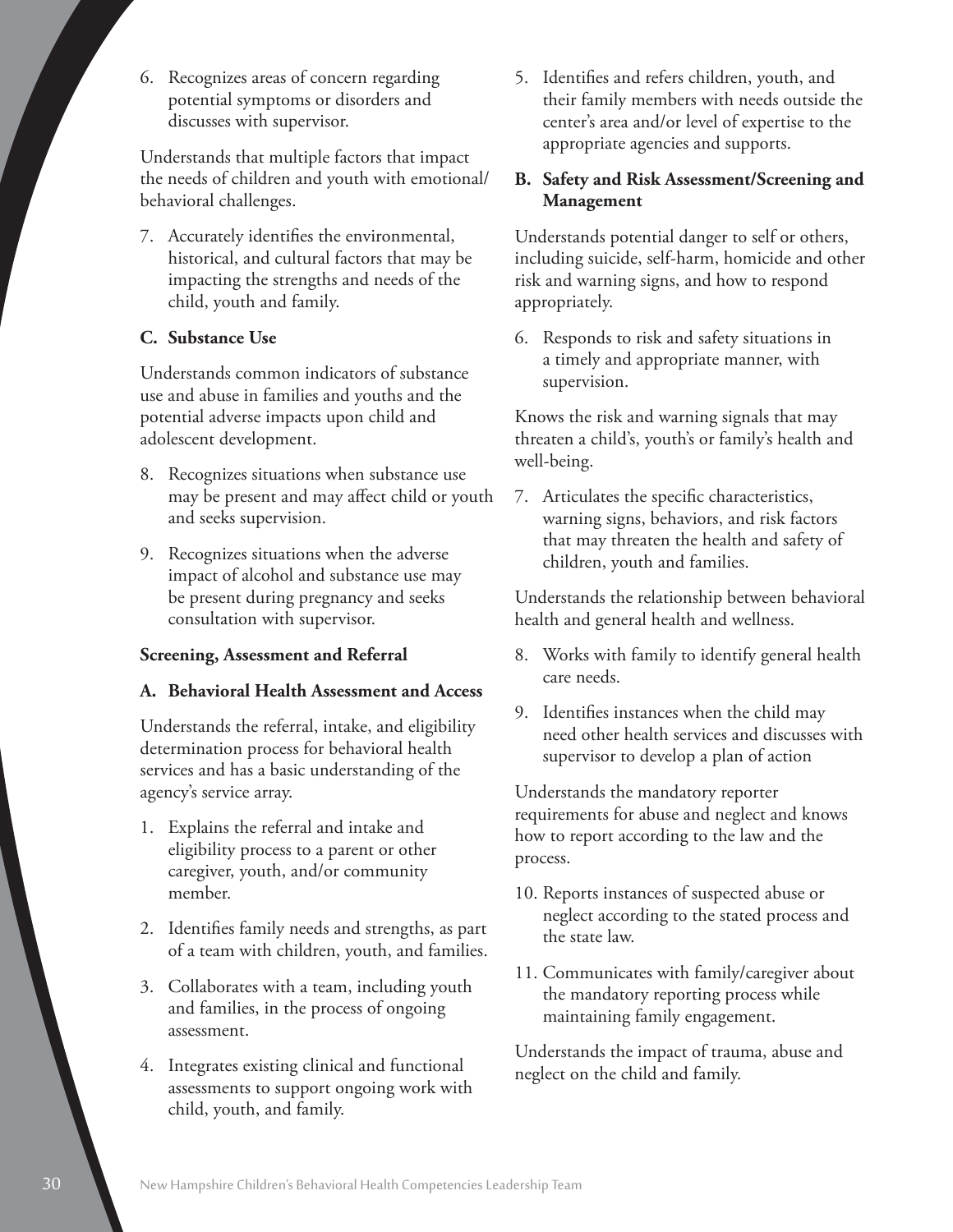12. Identifies signs of trauma, abuse and neglect on the child and family and reports to the proper authority, with supervisory support.

Understands the Emergency Services and the Involuntary Emergency Admissions (IEA) process.

- 13. Refers to Emergency Services and gives information to enable assessment, in consultation with team and supervisor.
- 14. Explains the emergency services process to families or caregivers and supports them through the process.

Understands factors and risk related to domestic violence – how it impacts the family and safety issues.

15. Refers to domestic violence agencies and to police and DCYF, as appropriate.

Understands and can assess safety in the community.

16. Assesses risk in the community and uses this information in community-based work.

Knows the techniques to reduce risk in community based work.

17. Takes steps to avoid situations where risk may be present.

Knowledge of substance use including impact on youth and the family.

18. Identifies signs of substance use and makes the appropriate referrals.

#### **Treatment Planning, Interventions and Service Delivery**

#### **A. Treatment Planning**

Understands the values and principles of familydriven and youth-guided care and how they are integrated into all aspects of the treatment process.

Knows basic treatment modalities and the application of each (knows what they are and who they are for).

1. Describes approaches and models for individual therapy, family therapy, group, therapeutic behavioral supports, family support, case management, and crisis management.

Understands the importance, purpose, and structure of the treatment planning process.

- 2. Formulates measurable goals.
- 3. Uses the treatment plan to assess progress and need for ongoing services.
- 4. Builds on strengths, needs and resiliency of youth and families.

Understands the importance of supporting youth and families to identify their own priorities/goals.

5. Helps youth and family to identify their goals.

Understands the connection between positive child and youth development and positive relationships and environments.

- 6. Implements practices and treatment plan objectives that prioritize the development of positive behavior.
- 7. Implements practices and treatment plan objectives that prioritize the development of positive relationships with peers, family members, teachers, and other social supports.

#### **B. Interventions**

Understands strategies and skills to engage child, youth, and family in the therapeutic relationship.

8. Provides support and education to family members/caregivers to promote their child's resiliency.

Knows the basic applications and effects of psychotropic medication used with children and youth.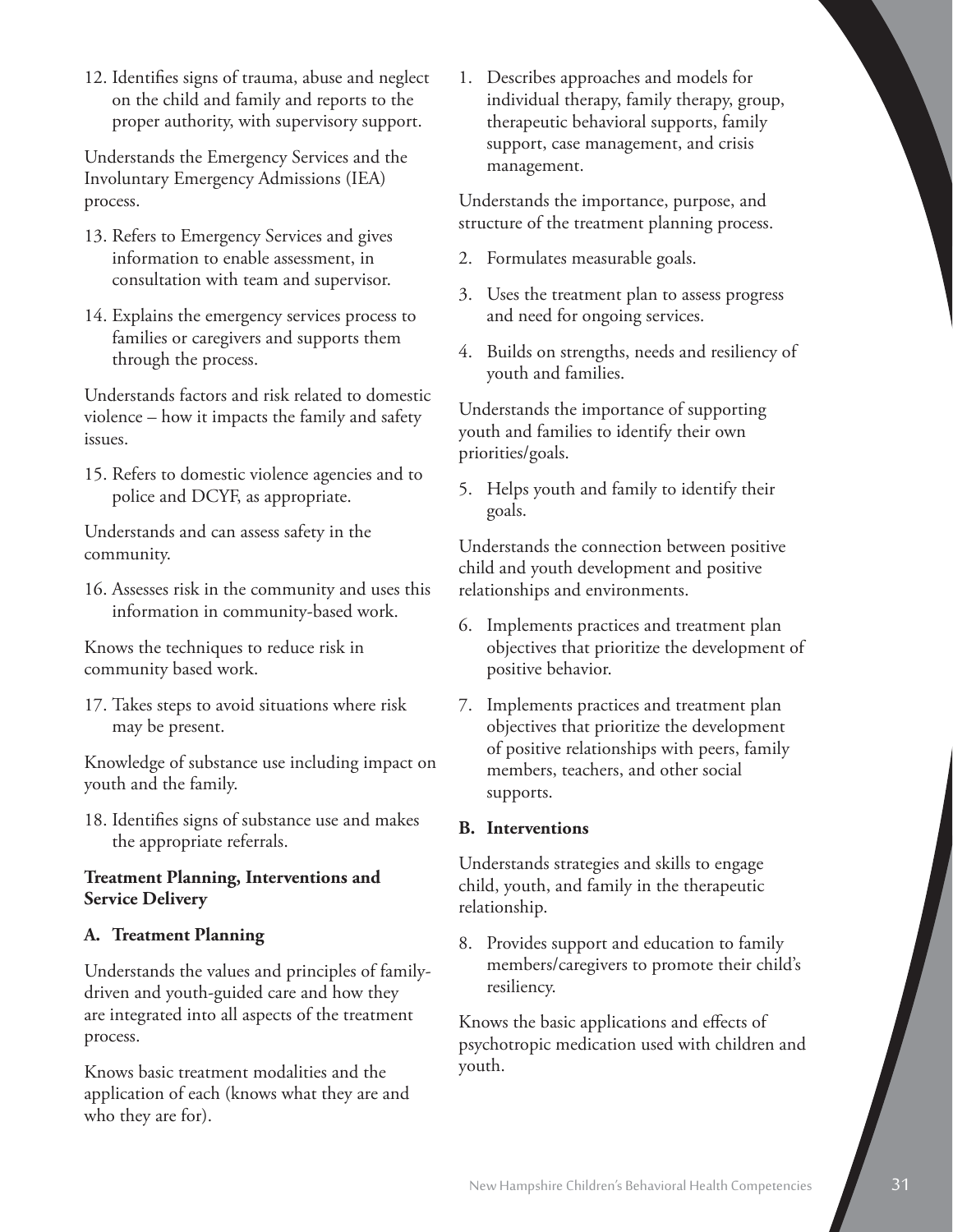9. Explains the purposes and appropriate uses of medications before and during use to families and youth.

Knows the evidence based and informed practices utilized in the mental health center.

- 10. Explains the services and supports provided by the mental health center to the family, youth, and other providers.
- 11. Provides accurate basic information and support to the youth and family about evidence based and informed practices provided by the mental health center.

Knowledgeable in techniques and strategies for de-escalation and crisis management.

12. Applies and models basic de-escalation techniques when working with children, youth and families and uses crisis management skills to avoid escalation.

Understands a broad range of strategies to promote child and youth behavioral health and wellness, and to ameliorate or reduce symptoms and behaviors that impair an individual's ability to function in an age- and developmentally appropriate manner.

13. Implements basic cognitive behavioral strategies such as: problem solving, parenting strategies, effective communication, modeling, coaching, affect management/ calming down, reinforcement, shaping, identifying strengths and stressors, and limit setting.

Knowledgeable in basic positive communication techniques such as active listening, problemsolving, and modeling, among others.

14. Models positive communication techniques when working with children, youth, and families.

Is familiar with the risk and protective factors associated with level of functioning among children and youth.

15. Communicates information and data with family/caregivers and team members about behavioral needs, strengths, concerns, and progress.

Understands basic behavioral theory, including function, triggers, antecedents, context and ways to intervene.

- 16. Identifies the need for and consults with supervisor to facilitate referrals for additional behavior supports and services when indicated.
- 17. Implements strategies and interventions that promote pro-social behaviors and inclusion.

Understands the importance of continually reassessing, changing interventions and planning as needed to fit the situation.

- 18. Changes approach and intervention based on ongoing assessment with consultation with supervisor.
- 19. Participates and offers helpful information as a member of the youth's or family team.

Understands models for engagement and the importance of promoting readiness for change.

20. Adjusts interventions and strategies in response to the needs of the child, youth, and family, and with the support of the team and supervisor.

Knows the agency's model and process for Targeted Case Management.

21. Explains, refers to, and utilizes Targeted Case Management when needed.

#### **Systems Knowledge and Collaboration**

#### **A. Public Child-Serving Systems**

Understands the basic rules governing public child serving systems including juvenile justice, child protection, education and special education.

Understands the role of workers within the public child serving systems.

1. Communicates effectively with families about the systems with which they may be involved.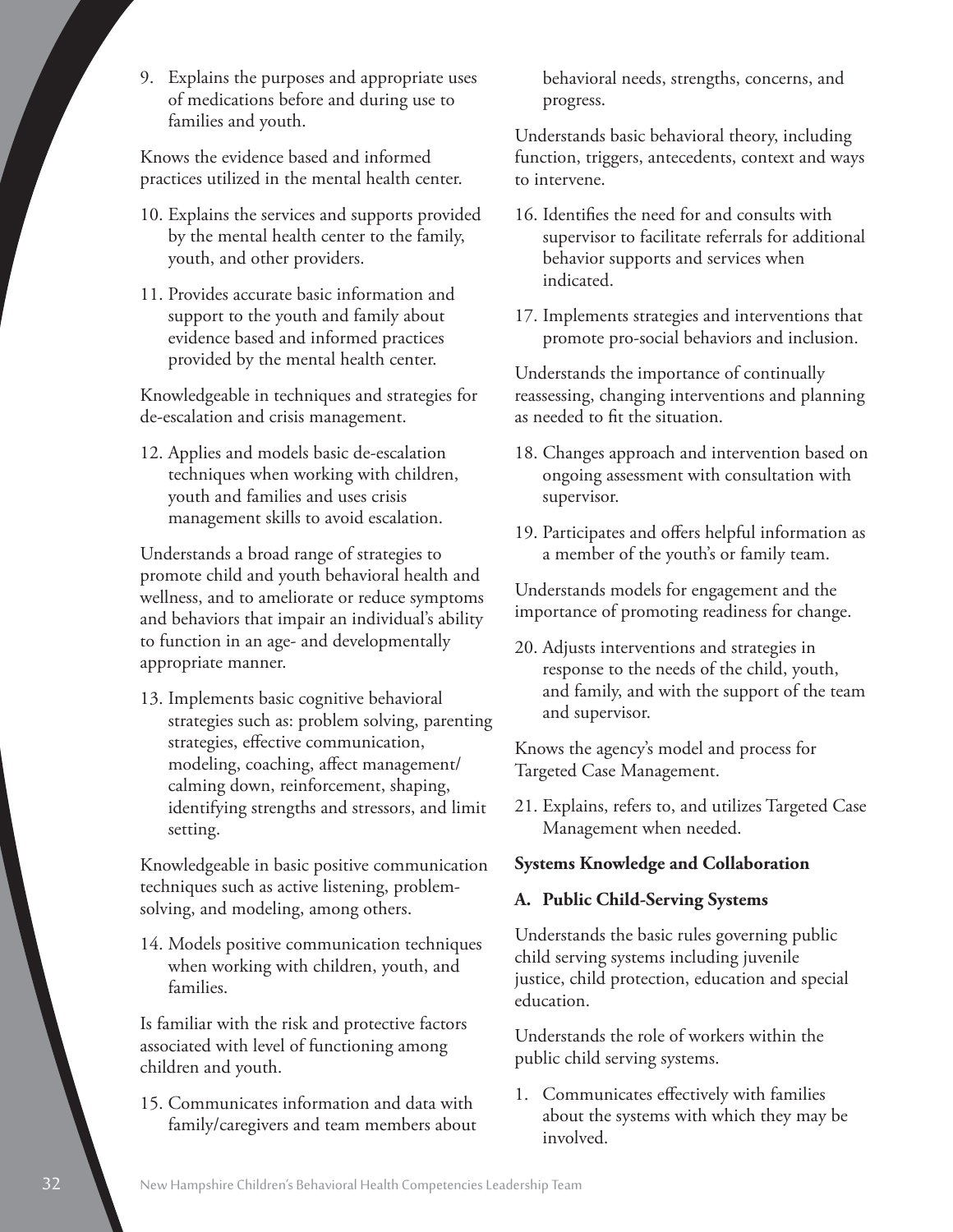2. Knows who to contact at the offices of other child serving agencies if there are questions about that system or about family-specific issues, and assists in facilitated referrals for families.

#### **B. Community Resources**

Knows of a wide variety of public and private resources including those to meet basic needs and other necessary supports (family supports, financial, food, housing, clothing, faith based, recreational activities, etc.).

- 3. Assists families to identify their resource needs, access community resources, and increase their capacity to access resources independently.
- 4. Refers families and youth to family and youth organizations for family to family or peer to peer support and education, recognizing their value to the child, youth, and family.

Understands the eligibility and referral process for these community resources.

5. Facilitates and coordinates referrals for families to community resources.

Understands the vital role community and natural supports and resources play in the life of children, youth, and families.

6. Effectively assists families and youth to identify and connect with natural supports and services that will provide greater quality of life and can enhance resilience and opportunities for success.

#### **C. Development of Relationships with Other Systems and Resources**

Understands the importance of building and nurturing positive relationships with people at other public and community agencies.

7. Builds positive relationships with individuals at other agencies.

Understands the importance of working in teams.

8. Works effectively as a team member.

Knows the System of Care Values and Principles.

- 9. Coordinates services and supports that demonstrate family-driven values when planning and providing services.
- 10. Demonstrates System of Care Values and Principles in all facets of daily work.

#### **Quality Improvement, Professionalism and Ethics**

#### **A. Ethics and Confidentiality**

Understands the importance of and reasons for privacy and confidentiality.

- 1. Displays and maintains confidentiality and respect of privacy at all times.
- 2. Follows policies for confidential record keeping and documentation.
- 3. Follows proper procedures for obtaining consents.

Understands the mandatory reporting requirements.

4. Follows mandatory reporting requirements.

Understands personal and professional boundaries and why they are important.

5. Maintains professional boundaries and seeks supervision as appropriate.

#### **B. Self-Assessment and Professional Development**

Understands the importance of self-reflection and use of supervision in delivering effective services to children, youth and families.

- 6. Demonstrates the ability to examine and reflect upon one's own values, biases, strengths, and attitudes in working with children, youth, and families.
- 7. Articulates and seeks assistance with situations that cause personal reactions with children, youth, and families.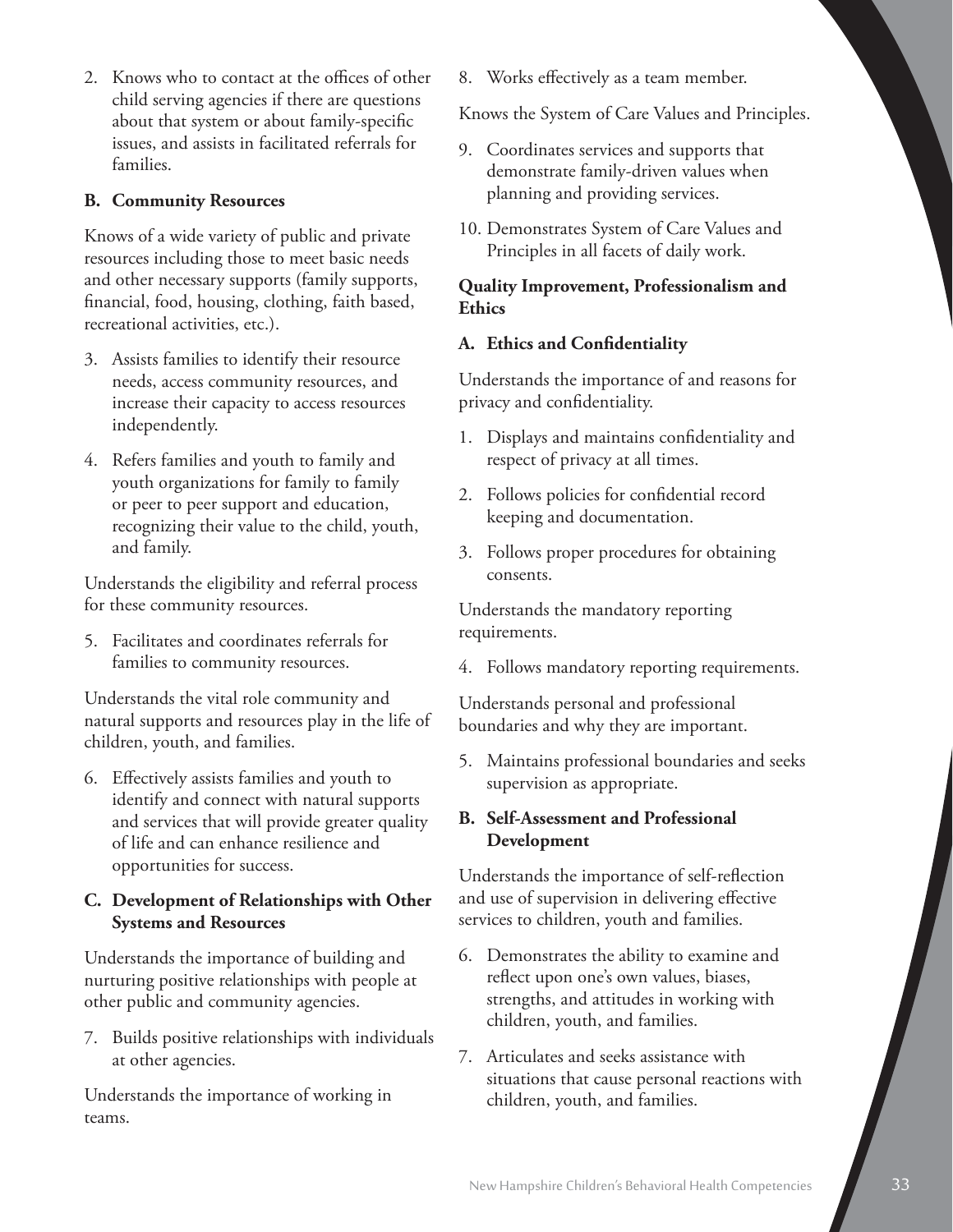8. Appropriately seeks and utilizes ongoing supervision, consultation, and mentoring activities.

Is familiar with the children's behavioral health competencies.

9. Identifies one's strengths and needs in relation to the foundational level competencies.

Understands the importance of professional development.

10. Participates in professional development activities.

#### **C. Outcomes and Quality Improvement**

Knows the agency's documentation requirements.

11. Completes required documentation in an accurate, efficient, and comprehensive manner.

Understands the purposes and uses of data, systematic review, and formal assessments to improve practice with children, youth and families.

12. Uses data to assess and improve the effectiveness of one's practice.

#### **D. Health and Safety**

Understands the required health and safety policies and procedures.

- 13. Completes the basic and required health and safety training.
- 14. Follows all health and safety procedures, as required by agency, state and federal regulations.

Knows the basic crisis responses for safety.

15. Responds to crisis situations in a calm and appropriate manner.

#### **E. Work Organization**

Understands time management.

16. Effectively manages time to meet the needs of children, youth, families, and expectations of the position.

Knows the required billing, case, and data documentation procedures.

17. Completes required documentation accurately and on time.

Understands the importance of team participation.

- 18. Participates in and contributes to the enhanced effectiveness of team activities.
- 19. Works effectively and appropriately with colleagues and as a member of family teams.

## **Intermediate Level**

The competencies at the Intermediate level reflect the desired knowledge and skills that are necessary to plan, provide, and reassess service delivery in order to work effectively with children/youth with behavioral health needs and their families, including skills in specific services and research-based interventions. These Intermediate level competencies identify a range of skills and knowledge to develop, implement, and monitor treatment plans, to provide appropriate services, and to recognize how these services fit into a larger clinical and community framework.

#### **Family-Driven and Youth-Guided Practice**

#### **A. Engagement and Partnering**

Knows how to deliver difficult information in a way that is respectful of families.

Understands how to integrate the principles, values, and philosophy of family-driven and youth-guided supports into practice.

- 1. Models how to provide the family-driven and youth-guided approach.
- 2. Includes youth and family voice, including their expressed goals, needs, and strengths, in the development, monitoring, and modification of the treatment plan.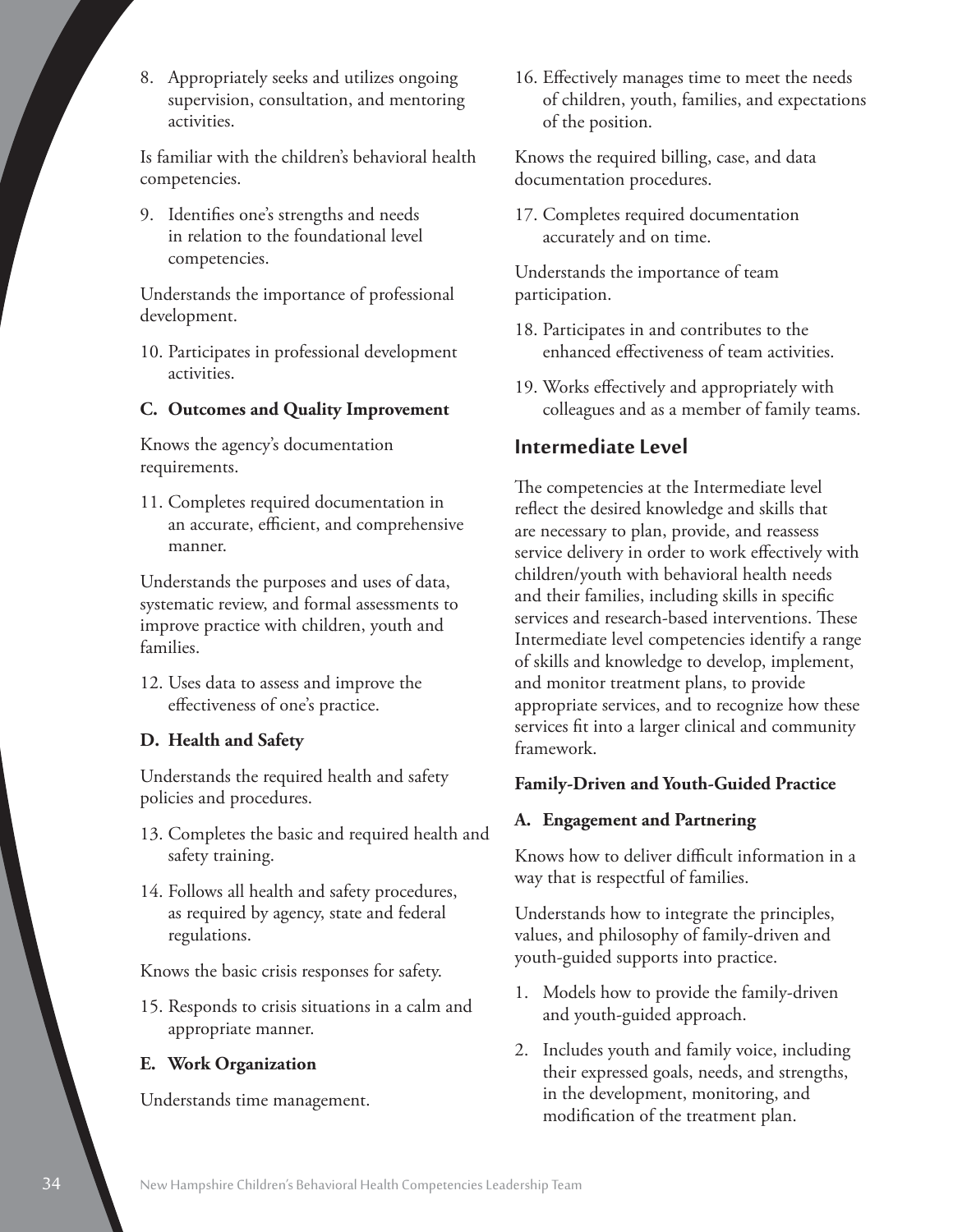- 3. Effectively maintains engagement with youth and family when approaching areas of treatment that may present as threatening and/or emotionally sensitive.
- 4. Develops new ideas and solutions to meet the challenges of engaging and partnering with youth and families in the treatment process.

#### **B. Leadership**

Understands the importance of youth and family members taking leadership roles in systems change and service evaluation efforts.

- 5. Identifies and encourages family and youth to assume leadership roles.
- 6. Ensures at an organizational level that families and youth are identified to provide input and feedback to agency policies and practice, and that there is a process in place to support them to do so.

#### **Cultural and Linguistic Competence**

#### **A. Engagement and Communication**

Understands the array of culturally diverse populations, to include race, ethnicity, creed, gender, sexual identity, disability, and financial status and understands the attitudes, barriers, and biases that impact their engagement.

- 1. Engages each child, youth, and family with respect to cultural and linguistic differences in the context of each individual's and family's beliefs and values.
- 2. Responds appropriately to verbal and nonverbal communication, and demonstrates culturally specific signs of respect...
- 3. Engages and communicates effectively with each family about behavioral health and wellness and the behavioral health service system.

#### **B. English as a Second Language and Low Literacy Skills**

Understands the importance of and knows the community-based resources to assist the family, child or adolescent who may have difficulty communicating in English or who has low literacy skills.

- 4. Obtains English translation services for families, children, and youth who need it.
- 5. Obtains supports to assist families, children, and youth who have low literacy skills.
- 6. Understands the legal requirements for accommodating individuals who require interpreters, alternate forms of communication, etc.

#### **C. Social Justice**

Knows the resources available to assist families with issues related to discrimination and/or prejudice.

7. Advocates on behalf of culturally and linguistically diverse children, youth, and families to ensure full access to support and services in their communities.

Understands the current socio-political and socio-cultural environment in relation to child, youth and family well-being from various cultures and experiences.

- 8. Develops information and creates an environment that promotes understanding of the needs of culturally and linguistically diverse families.
- 9. Effectively articulates the needs of individuals who are faced with challenging socio-political and socio-cultural circumstances.

#### **D. Best Practices**

Knows of the culturally and linguistically appropriate services in the region and state.

- 10. Refers families to appropriate cultural and linguistic services given the needs of families and their children.
- 11. Links the family to resources within the family's cultural community

#### **Childhood Development and Disorders**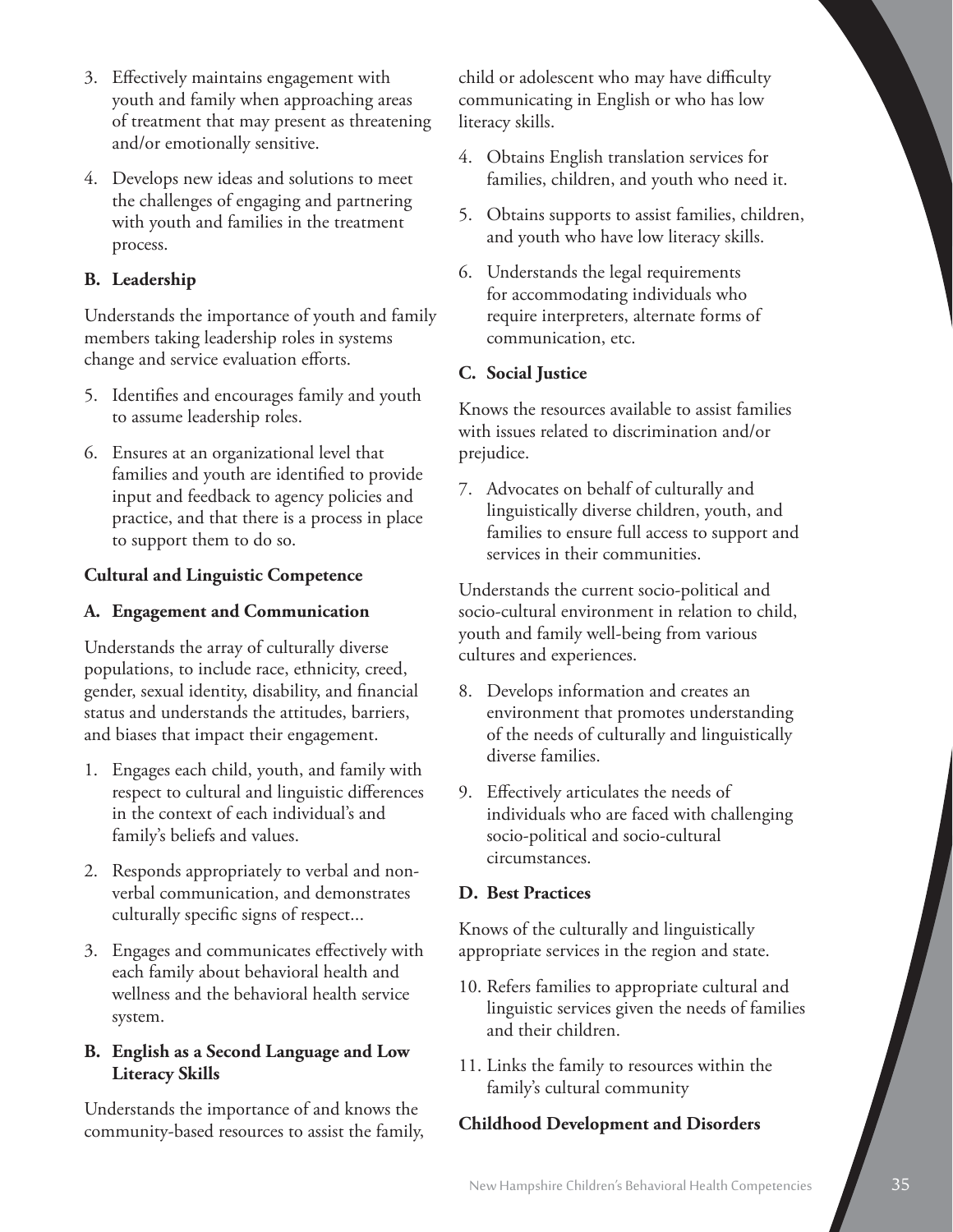#### **A. Child and Adolescent Development**

Understands the interplay between the milestones of and the specific environmental, community, and individual factors that affect child and adolescent development.

1. Effectively communicates information about the milestones of child and adolescent development to families to help them better meet their child's social/emotional needs.

Understands how trauma can affect cognitive and overall child and youth development.

- 2. Incorporates knowledge of trauma and other environmental factors in assessment and treatment planning.
- 3. Identifies, provides, and refers child and family to appropriate additional supports and services to address each child's developmental needs.
- 4 Incorporates information about child and adolescent brain/cognitive/emotional development and individual assessment into the development of the treatment plan.

#### **B. Childhood Disorders**

Understands the characteristics and manifestations of child and adolescent behavioral and developmental disorders.

5. Effectively communicates with the child, youth, family and team members information about the child's disorder and treatment based upon strengths and needs.

Understands the characteristics and markers of adult mental illnesses that may surface in adolescence.

- 6. Provides support and engages and communicates effectively with youth and family to ensure a seamless transition to adulthood.
- 7. Assists with the adult diagnostic process and effectively engages and communicates with youth and family when there is a concern that an adult mental or behavioral health issue is emerging.

#### **C. Substance Use**

Understands the major theories of addiction and how substance use impacts child and adolescent development.

- 8. Engages and communicates with the youth and family when there is a concern about substance use.
- 9. Incorporates the youth and family's needs and strengths related to substance use and abuse into treatment plan.
- 10. Provides education and engages youth and family in discussions about the adverse impact of alcohol and substance use during pregnancy or when parenting, including the negative effects on child development.

#### **Screening, Assessment and Referral**

#### **A. Behavioral Health Assessment and Access**

Understands that assessment is an ongoing process to evaluate the unique needs and strengths of each child, youth, and family.

- 1. Continuously assesses, using a strengthsbased, family/child centered approach, the changing needs of the child, youth, and family and modifies the individualized service plan as needed.
- 2. Synthesizes information from a variety of sources to develop an accurate assessment.
- 3. Communicates assessment results and recommendations effectively to children, families, members of the clinical team and other caregivers, in both oral and written formats.

Knows how to administer the formal assessment tools that are utilized by the state or local community behavioral health system for determining eligibility and outcomes.

- 4. Utilizes and implements, with fidelity, the approved formal and informal assessment tools for eligibility.
- 5. Uses formal assessment tools and data for clarifying diagnostic issues, for identifying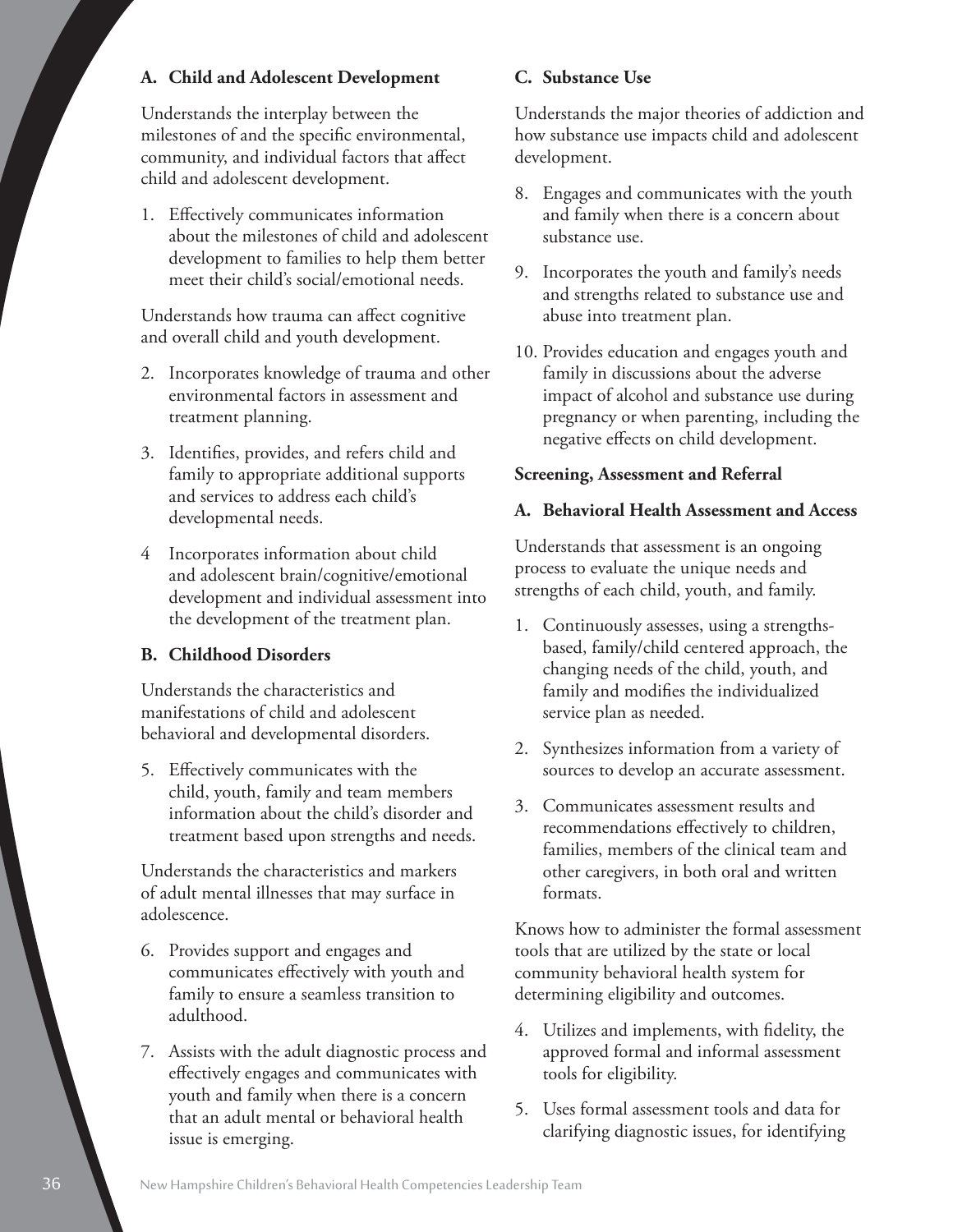case management needs, and to refer to evidence informed treatment interventions or refer to the appropriate expert.

Knows how to utilize the current Diagnostic and Statistical Manual (DSM) used to determine multi-axial diagnoses.

- 6. Uses the DSM to develop an accurate diagnosis.
- 7. Utilizes the DSM and effectively communicates findings with families, clinical staff, managed care and governmental agencies, as needed.

Knows how to synthesize assessment information into a concise clinical formulation.

8. Writes an effective, usable, readable, clinical formulation that includes family strengths, needs, cultural factors, and goals.

#### **B. Safety and Risk Assessment/Screening and Management**

Possesses a thorough understanding of depression, including warning signs, symptoms, prevalence, myths, risks and protective factors.

- 9. Accurately identifies depression or other conditions that may put the child or youth at risk.
- 10. Conducts suicide and other assessments of high risk screenings and designs timely referrals and interventions.

Knows how to identify and respond to requests for safety assessments.

- 11. Responds to emergency situations, according to the policies and procedures regarding domestic violence, trauma, substance use established by the organization. Supports families throughout the process.
- 12. Effectively coordinates crisis response with families, clinical team members, emergency services, hospital emergency rooms and inpatient facilities.

Understands and has had experience with the Involuntary Emergency Admission (IEA) process.

13. Supports families and the child or youth through the IEA process.

Possesses a thorough understanding of domestic violence, trauma and substance use and the impact on child and family development.

- 14. Accurately identifies situations that include possible domestic violence, trauma, and substance use.
- 15. Develops and revises treatment plans and maintains effective treatment relationships with families who are reported for suspicions of abuse or neglect.

Understands the details of mandatory reporting of Sentinel and High Profile events.

16. Follows established organizational policies and procedures for reporting Sentinel and High profile events to the Bureau of Behavioral Health.

Knows the risk factors associated with the potential for dangerous or violent behavior.

17. Follows policies and procedures on how to evaluate, respond to and report possible dangerous situations, including duty to warn.

#### **Treatment Planning, Interventions and Service Delivery**

#### **A. Treatment Planning**

Understands the importance of and how to develop family-driven, youth-guided, strengthsbased treatment plans.

1. Engages and communicates effectively with children, youth, and families as partners in the treatment process.

Knows how to engage and partner with youth and families in a therapeutic contract.

2. Develops treatment plans in partnership with families and youth that focus on the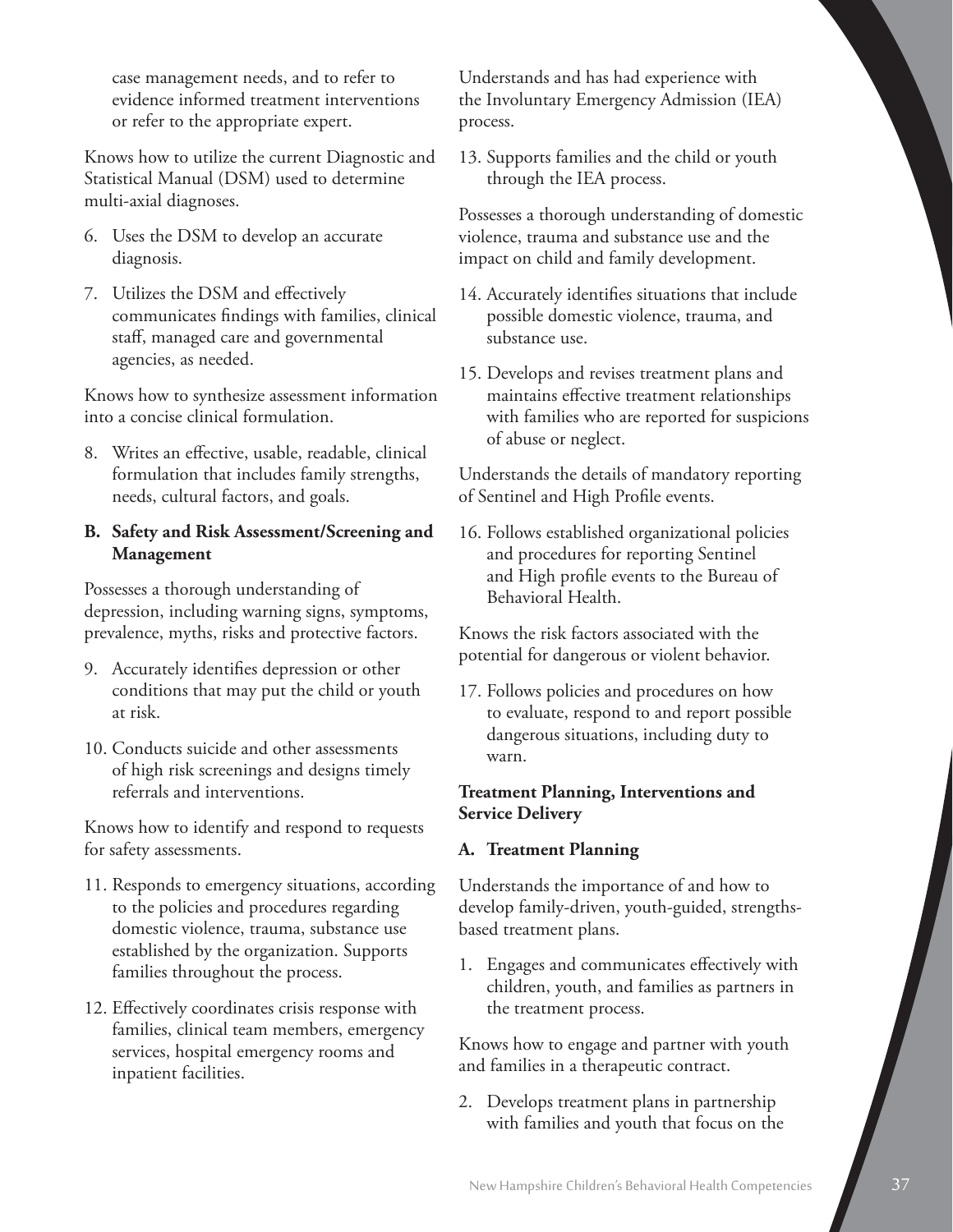unique interests, strengths, and needs of the youth and family.

Knows how to match youth and family strengths and needs with specific interventions and techniques.

- 3. Matches objectives and interventions to youth and family strengths and needs.
- 4. Develops treatment plan objectives that prioritize the development of positive relationships with peers, family members, teachers, and other social supports.

Understands how clinical assessment guides the development of the treatment plan.

- 5. Develops treatment goals and objectives that are consistent with clinical presentation and generally accepted standards of care or evidence based principles.
- 6. Uses clinical assessment as a guide in development of treatment goals and objectives.

Understands the connection between services and goals and objectives.

7. Develops treatment plan objectives that outline strategies and interventions that match the child, youth and family's goals, strengths, and needs.

Knows how to develop and write observable, measurable objectives.

- 8. Writes measurable goals and objectives that include timeframes, provider, and frequencies.
- 9. Develops criteria for reaching the goals with the child, youth and family and incorporates those criteria into the treatment plan.
- 10. Monitors, with involvement of child, youth, family, and other key team members, the progress towards treatment objectives quarterly and modifies plan as needed.

Understands the relationship between goals and objectives and criteria for discharge.

11. Uses treatment plan to assess progress and to determine readiness for discharge.

#### **B. Interventions**

Understands family systems models, theories of child/youth/family therapy and how to apply theories in practice.

12. Provides clinically appropriate individual, group and family therapy.

Understands clinical theories and the importance of using strategies that are based upon theory and research.

13. Provides evidence informed, evidence-based, professionally-accepted and effective clinical services and interventions.

Understands the impact of and resources for treatment of substance use disorders on youth and families.

14. Accurately identifies and provides services and interventions in collaboration with youth and families to address substance use disorders OR facilitates a referral to an appropriate provider.

Understands how trauma impacts families, children and youth in the treatment relationship.

- 15. When clinically indicated, provides treatment models that address trauma related issues.
- 16. Develops and implements positive behavioral strategies and interventions that are sensitive to how trauma impacts behavior in children, youths and families.

Understands cognitive behavioral therapy, practice, and interventions.

17. Effectively uses cognitive behavior strategies within a treatment context.

Understands Targeted Case Management services and supports.

18. Identifies the need for case management and provides referral and outreach for community-based services and supports such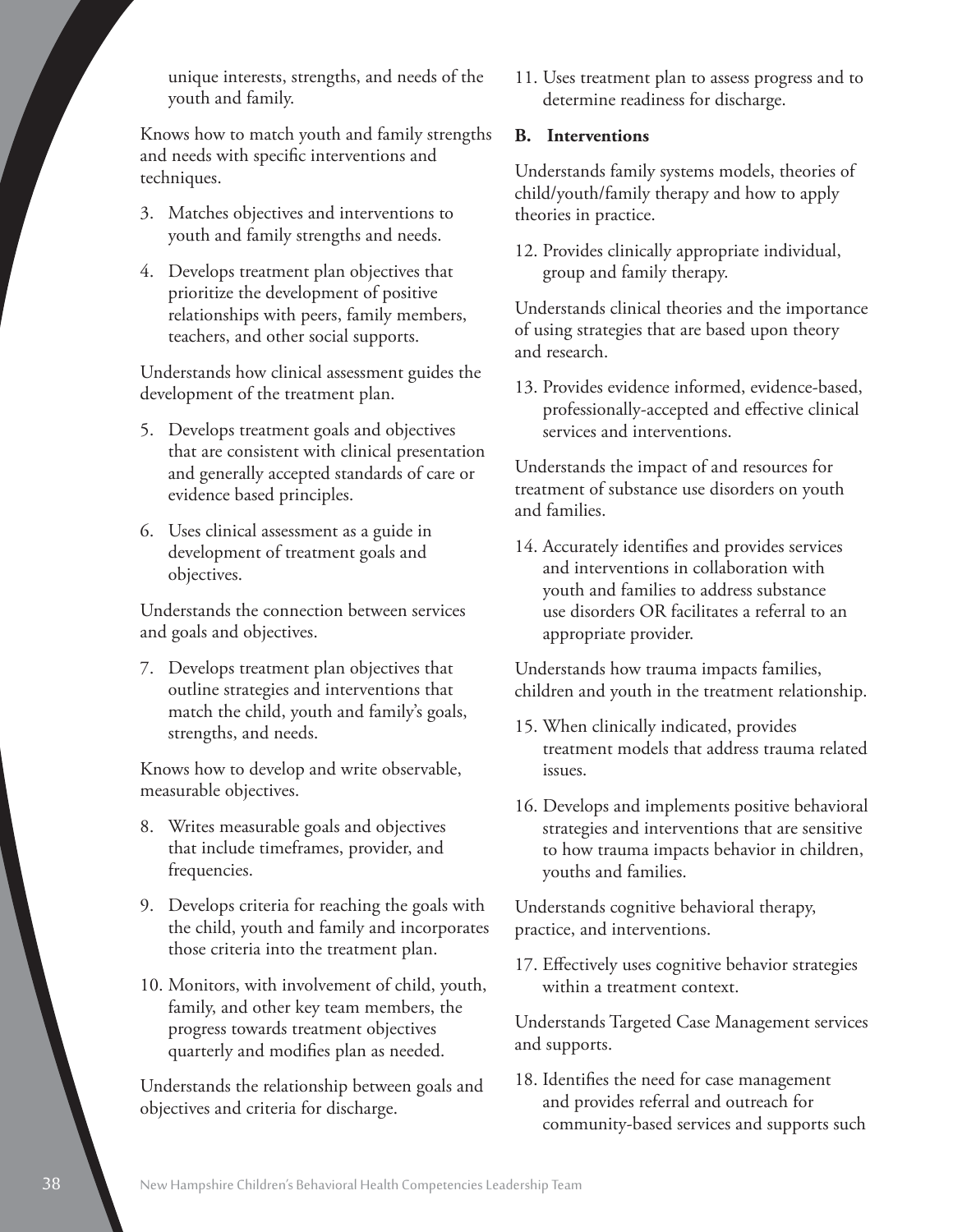as economic, housing, vocational, education, culturally relevant, and other resources.

Has knowledge of parenting and behavioral management skills and theories and how to use these effectively with children and youth with complex behavioral and emotional needs.

19. Provides interventions and supports for families and significant others that will improve the relationship of the child/youth with family members.

Understands the importance of and how to develop, facilitate, and work effectively with family/youth teams.

- 20. Works with youth and family to support and develop individualized teams, including natural supports such as extended family members and others who are important to the success of the child/youth.
- 21. Facilitates the team process so that the strengths, needs and dignity of the child/ youth/and family are the focus of the work.

Understands importance of natural supports and community activities/interventions that are culturally effective.

- 22. Facilitates and builds support for the use of natural supports and resources.
- 23. Promotes the use of community resources and activities and matches supports with regard to each youth's and family's cultural and situational needs and strengths.

Understands behavioral analysis and theory, including function, triggers, antecedents, contexts, principles, practices and evidenceinformed interventions.

- 24. Develops behavior plans designed to prevent problem behavior and promote positive behaviors.
- 25. Includes behavior strategies and/or behavioral interventions in treatment plans based on the needs and strengths of the child, youth, and family.
- 26. Assesses and adjusts behavioral interventions and practices frequently to ensure positive social and emotional outcomes for the child, youth and family.
- 27. Chooses strength-based, pro-social behavioral approaches when planning and implementing behavior interventions.

#### **Systems Knowledge and Collaboration**

#### **A. Public Child-Serving Systems**

Understands the laws, rules, mandates, and planning processes for the special education, child protection, juvenile justice, developmental disabilities systems among other child-serving agencies.

Understands the interplay between mandates and resources of the various public child serving systems.

- 1. Educates families about regulations and the roles and limitations of ancillary public systems in which they may be involved.
- 2. Facilitates a family-driven plan that draws on resources available through access to multiple systems.
- 3. Promotes planning among agencies and community resources that is effective, nonduplicative, and consistent with the goals and needs of the family and child/youth with input from the team.

Understands the rules and regulations governing benefits for children and families (i.e. Medicaid, Medicare, financial assistance, local assistance, housing benefits, work incentives, postsecondary education assistance, among others).

4. Assists families and youth to apply for and, if eligible, comply with eligibility redeterminations for critical public benefit programs.

Understands System of Care philosophy and values.

5. Integrates System of Care values and principles in all aspects of work and is able to provide consultation to others in this area.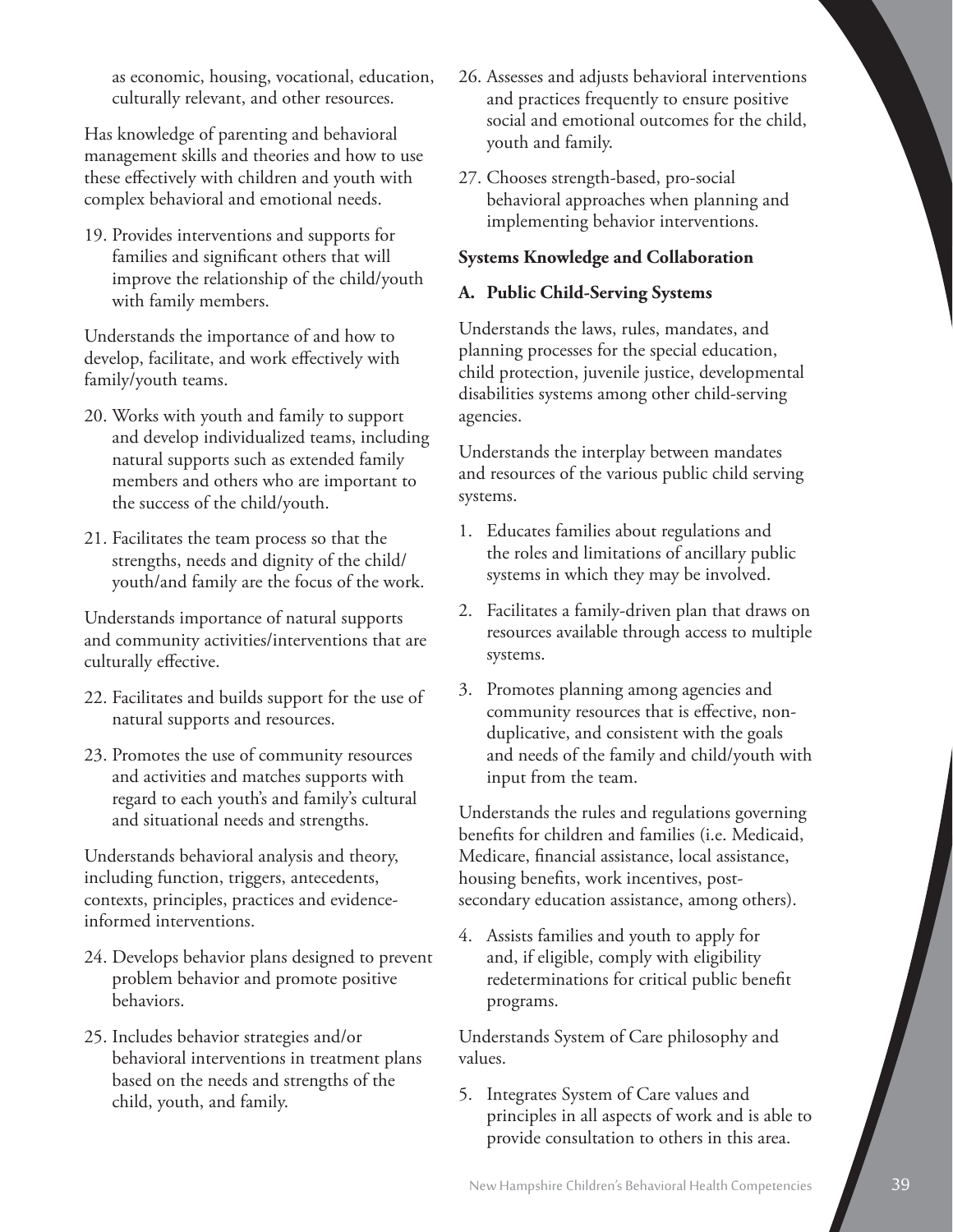6. Provides supervision to staff in a manner that enhances the ability and commitment of staff to work in concert with the System of Care Values and Principles.

#### **B. Community Resources**

Is familiar with the principles of best practices in person or family centered planning.

- 7. Uses family-driven or youth-guided planning to develop goals and objectives with the youth and family.
- 8. Incorporates support from other child serving agencies, community resources and natural supports in the plan.

#### **C. Development of Relationships with Other Systems and Resources**

Understands resources beyond the local community, such as state and federal resources and the eligibility and application processes.

- 9. Seeks supervision to access resources beyond the local level when faced with system barriers that challenge the ability of family teams to achieve optimal outcomes.
- 10. Provides a clinical perspective to the team process balanced with an understanding of the youth and family perspective.

#### **Quality Improvement, Professionalism and Ethics**

#### **A. Ethics and Confidentiality**

Understands the importance of privacy relative to the cultural needs of individual children, youth and families.

Understand the basic requirements of the HIPPA.

Understands other agency laws and policies governing client privacy, documentation, and confidentiality (e.g., FERPA, IDEA, federal substance use policies).

1. Ensures that client rights, including the right to informed consent, have

been communicated to all families and individuals.

- 2. Ensures that all consent, application, and eligibility forms are up to date.
- 3. Explains to families the laws and rules that govern confidentiality and mandatory reporting so that families make informed decisions about disclosure.

Understands techniques that honor personal and professional boundaries and their relationship to unconditional care.

4. Engages families, children, and youth while maintaining professional boundaries.

#### **B. Self-Assessment and Professional Development**

Understands the importance of continuous selfassessment, reflection, and professional growth.

- 5. Continuously examines own practice relative to best practice and cultural sensitivity.
- 6. Models reflective practice techniques.

Understands the importance of continuous growth and study in one's area of practice, including connecting with the current research and literature.

- 7. Identifies areas of one's own strengths and needs in relation to the intermediate level competencies.
- 8. Follows the Code of Ethics in one's discipline.
- 9. Pursues and obtains professional licenses and certifications in consultation with supervisor
- 10. Participates in and actively seeks trainings designed to improve one's practice on an ongoing basis.
- 11. Reads current research and literature and incorporates into practice.

#### **C. Outcomes and Quality Improvement**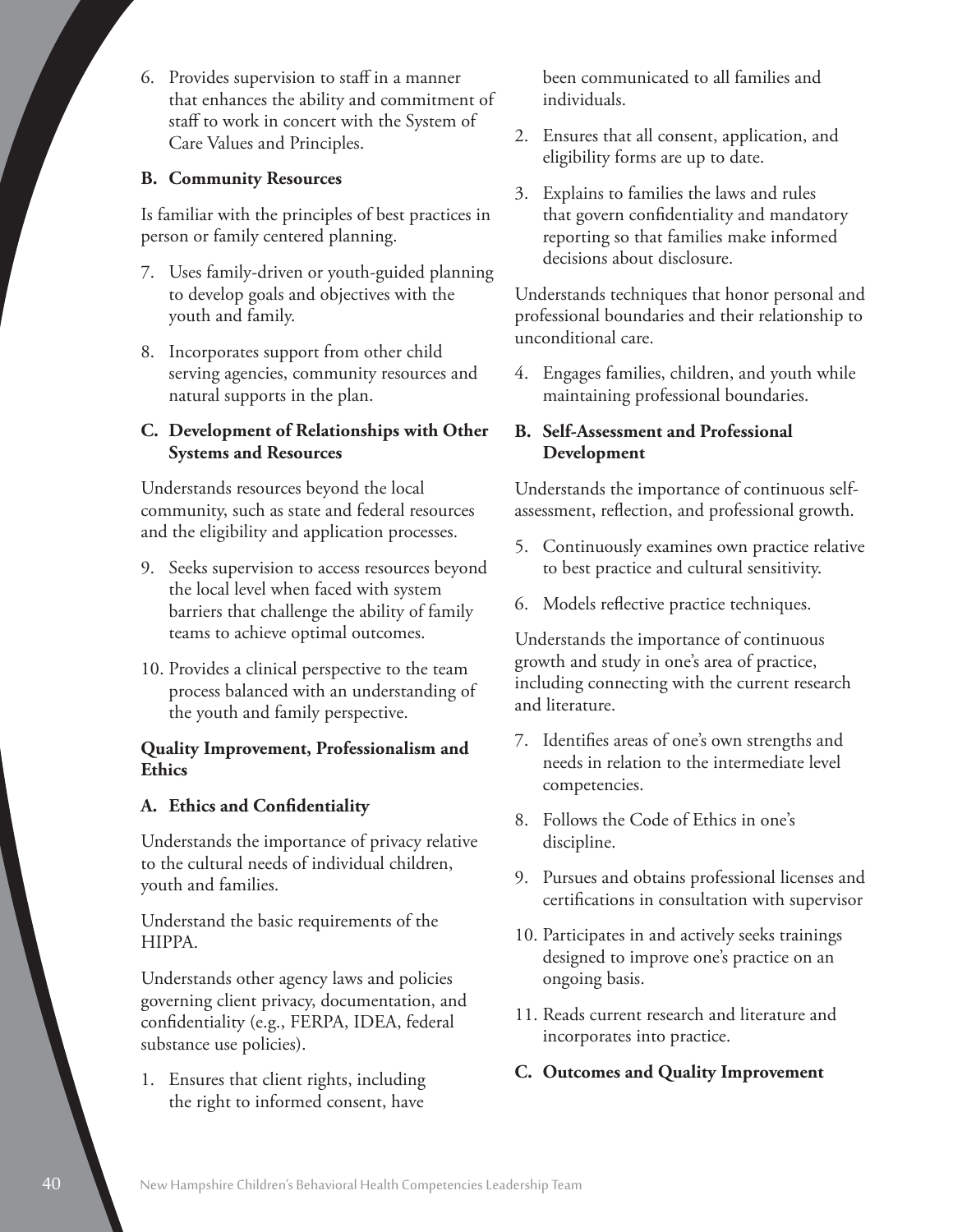Recognizes the importance of program and practice evaluation and Continuous Quality Improvement.

12. Participates in and contributes to agency and community efforts designed to improve service quality.

Understands the data and analysis processes for the most common practices provided by the agency.

13. Collects and reflects on data that shows that one is meeting the needs of clients in an effective and timely manner.

Understands that assessment is an ongoing, dynamic process designed to improve services to each child, youth, and family.

- 14. Brings experiences with and knowledge of children, youth and families to inform the improvement of policies and practices at the agency level.
- D. Work Organization

Understands the organization's systems, policies and techniques for managing one's workload while effectively supporting children, youth, and families.

15. Organizes one's own time and tasks to ensure that children, youth, and families are served in a timely and effective manner.

Understands or knows basic supervisory techniques.

- 16. Supervises, as directed by supervisor, agency staff members and completes staff evaluations as required.
- 17. Serves as a role model and mentor for staff.

## **Advanced Level**

The competencies at the Advanced level reflect the desired knowledge and skills that are necessary to work with children/youth with complex behavioral health needs and their families. Individuals with Advanced level competencies have the knowledge and skills to support, supervise, and train staff

in Foundational and Intermediate level competencies, as well as expertise in specific services and research-based interventions. They also participate in systems change initiatives. These individuals possess the specialized skills that are required to provide complex interventions to youth and families and often serve as leaders and mentors to other professionals in the field of children's behavioral health.

#### **Family-Driven and Youth-Guided Practice**

#### **A. Engagement and Partnering**

Understands the value of engaging and partnering with families and youth at all levels within the system.

- 1. Creates a collaborative culture in the organization between families and professionals.
- 2. Trains and supervises staff to ensure that family-driven and youth-guided values and principles are integrated into their practice.

#### **B. Leadership**

Understands and is versed in current practices, research, and literature about family and youth partnerships and leadership practices and training opportunities.

- 3. Teaches partnering skills and provides ongoing coaching to staff in family and youth leadership.
- 4. Engages families in developing and implementing quality improvement processes within the agency/programs.
- 5. Advocates for families and youth to have authentic influence as members of agency/ program boards and committees.
- 6. Creates opportunities for youth to have a voice in the development and implementation of policy and practice within the agency/programs.
- 7. Connects families and youth with the statewide family /youth organizations to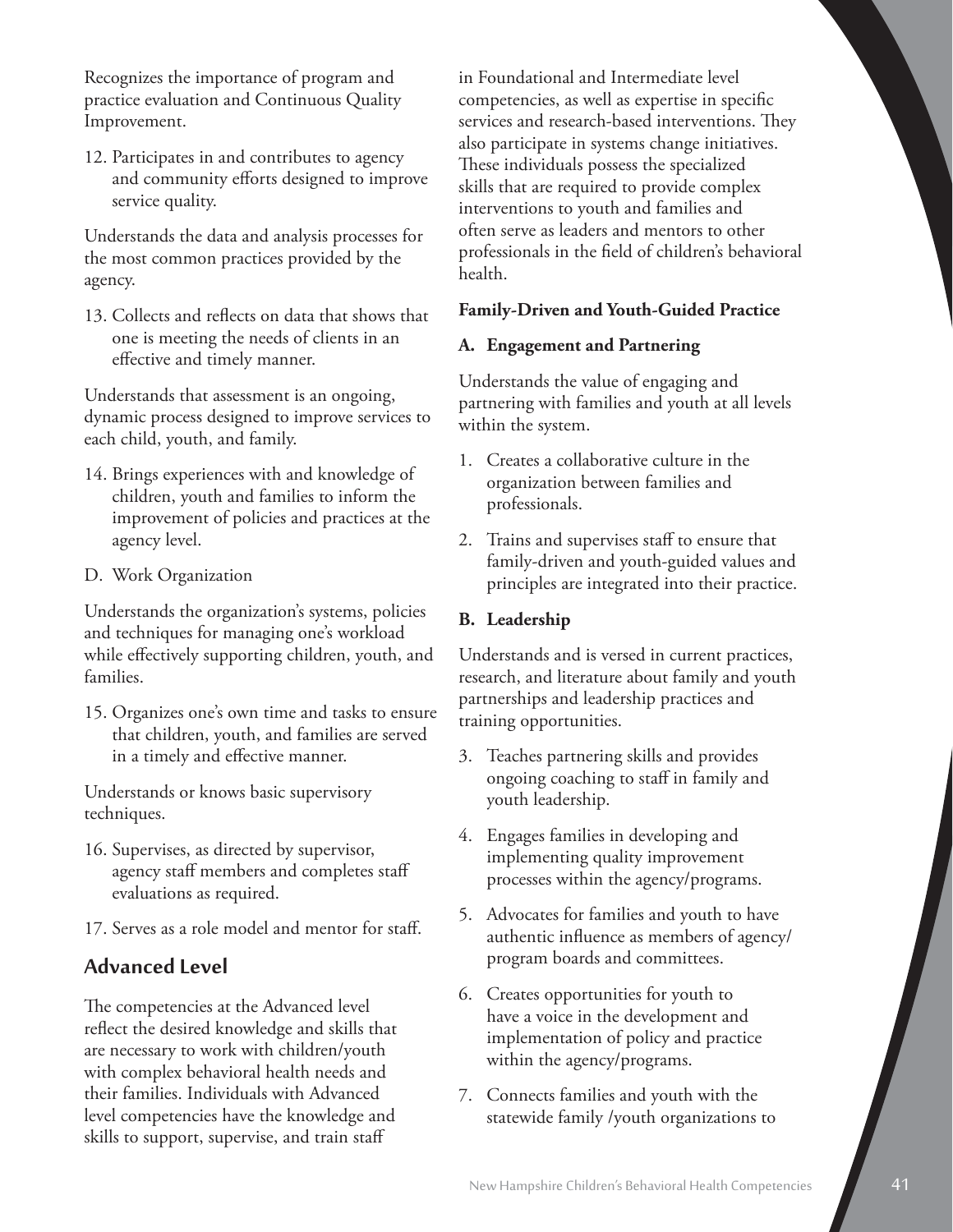engage in system change work on the state and federal level.

8. Provides opportunities for staff, youth, and families to receive training to build family/youth and leadership skills and opportunities.

#### **Cultural and Linguistic Competence**

#### **A. Engagement and Communication**

Understands and compiles current information about the values, traditions, and routines of culturally diverse populations.

- 1. Develops and shares information about culturally-specific resources with co-workers.
- 2. Refers co-workers to appropriate information and resources when requested.
- 3. Trains internal and external staff and partners on culturally-sensitive and culturally-specific practices and interventions.

#### **B. Social Justice**

Knows and understands all state and federal legislation, regulations and mandates that address human, civil, and client rights.

- 4. Consults with peers and staff about issues related to institutionalized discrimination and disadvantage.
- 5. Promotes greater inclusion, supportive services, and access to opportunities for culturally and linguistically diverse children, youth and families with behavioral health concerns at the agency, community, and state levels.

#### **C. Best Practices**

Understands how to reflect on one's personal behaviors and actions that are sensitive to, and respectful of, culturally diverse populations.

6. Teaches others effective techniques for the assessment and engagement of individuals and families from culturally and linguistically diverse backgrounds.

7. Appropriately corrects others' insensitivity or disrespect to culturally diverse populations and/or values.

#### **Childhood Development and Disorders**

#### **A. Child and Adolescent Development**

Possesses advanced and in-depth knowledge of the milestones of healthy child and adolescent cognitive/ brain and social/emotional development.

- 1. Supervises and trains staff to use developmentally appropriate practices and intervention strategies to support and address the child's and youth's development needs and strengths.
- 2. Supervises and trains staff in the implementation of treatment plans that support healthy development based on an understanding of cognitive/brain development and the child's, youth's and family's needs and strengths.

#### **B. Childhood Disorders**

Possesses advanced and in-depth knowledge of childhood and youth disorders.

- 3. Supervises and trains staff in the development and implementation of treatment plans based on the child's and youth's needs, strengths, and those of the family.
- 4. Provides consultation to staff members regarding findings that are contrary to healthy child and youth development and supervises staff that are developing strategies to address needs.
- 5. Provides consultation to staff members and community agency colleagues on using knowledge of child and youth disorders to effectively engage child, youth, and family.

#### **C. Substance Use**

Has knowledge of the elements and features of specific evidence-informed substance use disorder treatments.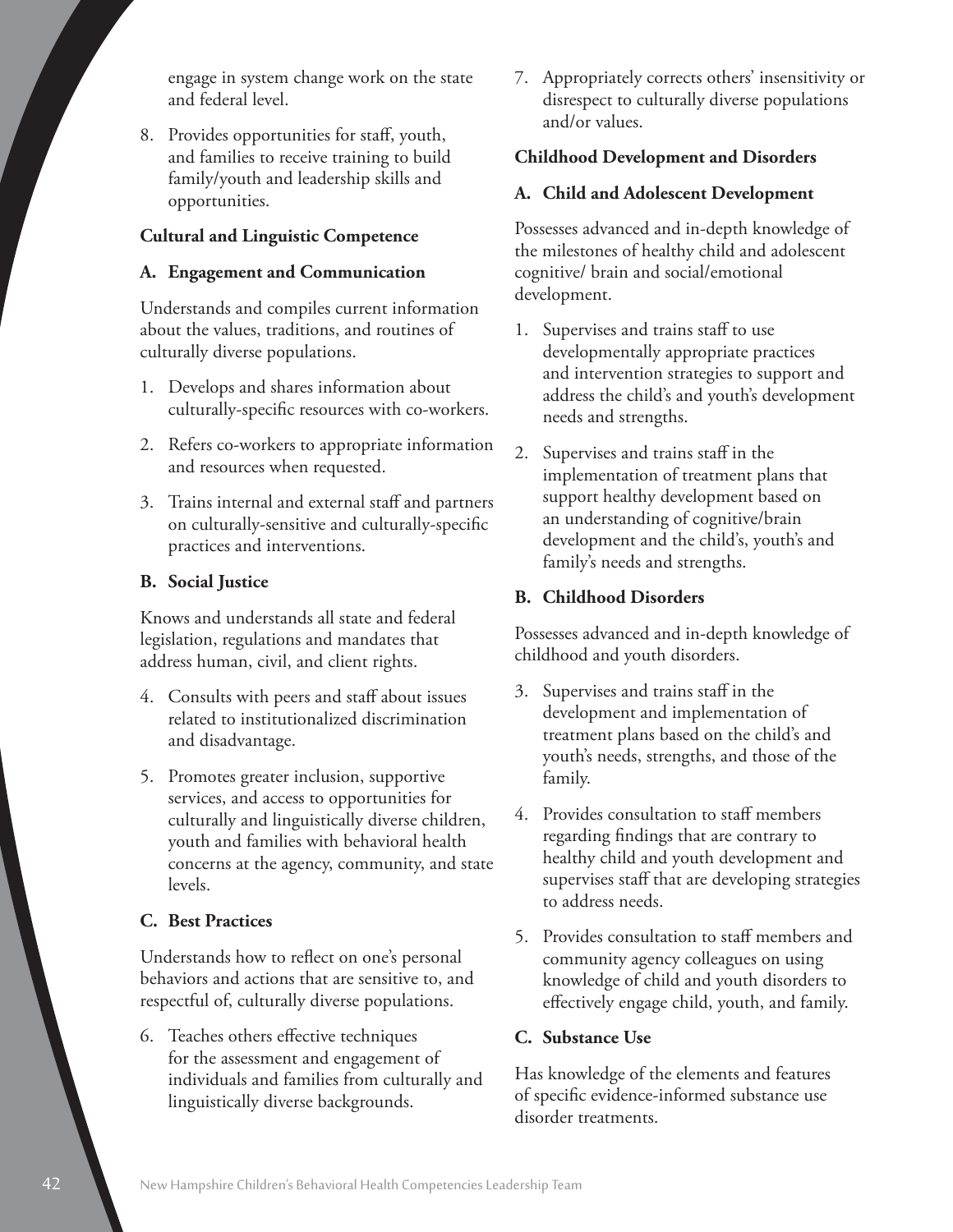- 6. Provides training to staff in substance use disorders and their adverse impacts on child and youth development.
- 7. Provides training and supervision to staff members on effective treatments and research-supported practices for substance use prevention and intervention.

#### **Screening, Assessment and Referral**

#### **A. Behavioral Health Assessment and Access**

Has extensive knowledge and expertise in providing comprehensive behavioral health assessments to children and families with the most complex needs across a broad range of behavioral, developmental, and diagnostic categories.

- 1. Trains and supervises staff on how to provide comprehensive behavioral health screenings.
- 2. Provides consultation to help identify and resolve different points of view about how best to understand and assist children and families with the most complex needs.

Has extensive knowledge and experience with the Diagnostic and Statistical Manual (DSM) utilized to determine multi-axial diagnoses.

- 3. Trains and supervises staff on how to use the DSM.
- 4. Engages and communicates with families, staff members and other stakeholders about diagnostic factors.

Has thorough knowledge about state and federal rules and regulations which impact the assessment process, including mastery of any tools that are mandated for determining eligibility and outcomes and fidelity of implementation.

- 5. Provides supervision, training, and consultation to staff using required assessment tools.
- **B. Safety and Risk Assessment/Screening and Management**

Has extensive knowledge and experience with youth depression, domestic violence, trauma and substance use.

- 6. Provides supervision, training, and consultation to staff in symptoms and assessments for youth depression, domestic violence, trauma, and substance use.
- 7. Provides supervision, training and consultation to staff members and other stakeholders in risk assessment and management.

Possesses extensive knowledge and experience in providing safety assessments, including mastery of rules and regulations regarding criteria for admission to New Hampshire Hospital.

- 8. Serves as a resource to staff regarding the need for higher levels of care to address safety needs (such as hospitalization) and may facilitate the process.
- 9. Trains and supervises staff to recognize the need for higher levels of care and how to facilitate the admissions/application process.

Has thorough knowledge and experience regarding the mandatory reporting of suspicions of child abuse and neglect and Sentinel and High Profile events, including essential knowledge of state laws and administrative rules.

10. Follows and serves as a resource for staff regarding the agency protocol for mandatory reporting and other types of high profile events.

Has extensive knowledge and experience in assessing the potential for dangerous or violent behavior, as well as how these factors may impact the location where services are provided.

11. Provides consultation and supervision to staff in high risk situations.

#### **Treatment Planning, Interventions and Service Delivery**

#### **A. Treatment Planning**

Knows the rules and regulations governing the treatment planning process.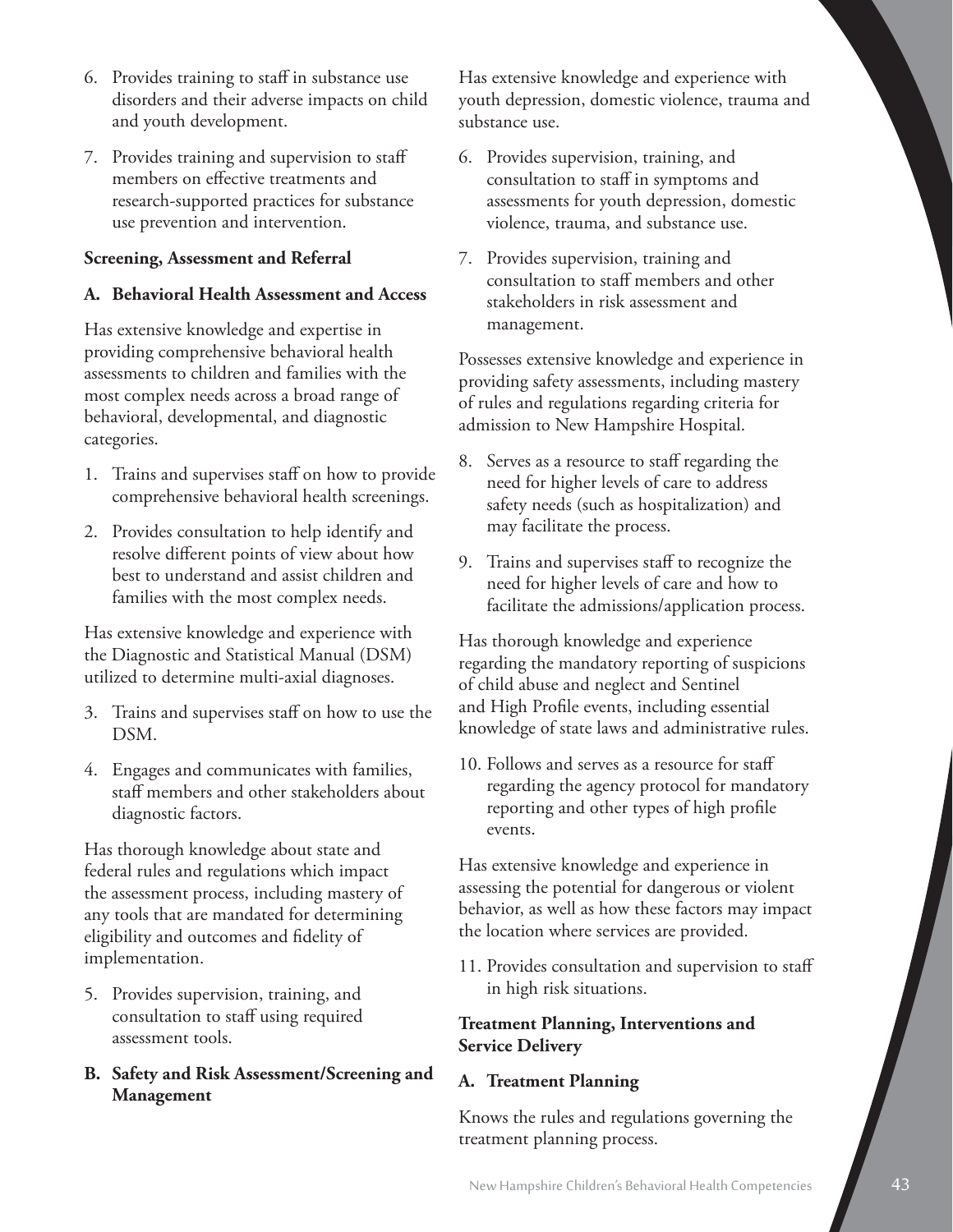1. Supervises and trains staff in the development and writing of treatment plans.

Has knowledge and extensive experience in the development and assessment of effective treatment plan development, implementation, and review processes.

- 2. Monitors treatment plans and makes recommendations to ensure positive outcomes.
- 3. Oversees, designs, and directs systems and processes within the agency for treatment planning development and review.
- 4. Assesses the quality of treatment planning and implementation, and assesses treatment outcomes in order to recommend and implement system and practice improvements.

#### **B. Interventions**

Has knowledge, training and expertise in the models, theories, and effective practices of clinical supervision.

5. Provides high-quality clinical supervision and consultation both internally within the behavioral health system and externally within the child serving community.

Knows effective consultation models and practices.

6. Provides consultation to outside agencies in specific behavioral health practices and interventions including cognitive behavioral therapy.

Has expertise, training, and knows current literature and research on the importance of family-driven and youth-guided principles and practices and how they can be integrated with clinical theories and interventions.

- 7. Provides training, supervision, and consultation to staff on family-driven and youth-guided principles and practice.
- 8. Develops new practice models, processes and systems within the agency and with other providers in order to improve practice

that reflects family-driven and youth-guided principles and practice.

Understands the complex cultural, behavioral, psychological, and environmental factors that can influence behavior in children, youth, and families.

9. Teaches and supervises staff and clinical supervisors in the development and delivery of behaviorally-based interventions.

Has been trained in one or more specific research-based behavior interventions.

Has expertise and training in several evidence informed/evidence-based practices.

- 10. Implements evidence informed/evidencebased interventions with fidelity.
- 11. Continuously assesses/monitors the implementation of systems that support the delivery of evidence-informed/evidencebased practices within the agency and trains and supervises staff in those systems.
- 12. Works effectively with children and families with the most significant and complex support needs.
- 13. Continuously assesses the implementation of systems that support how specialized interventions are matched and provided to specific populations.
- 14. Provides consultation on complex child and family situations to staff within and outside the agency.

#### **Systems Knowledge and Collaboration**

#### **A. Community Resources**

Knows at least one best practice in person or family centered planning.

1. Educates family or youth about familydriven and youth-guided planning and works to maximize contributions and resources of all team members to build a plan that is effective.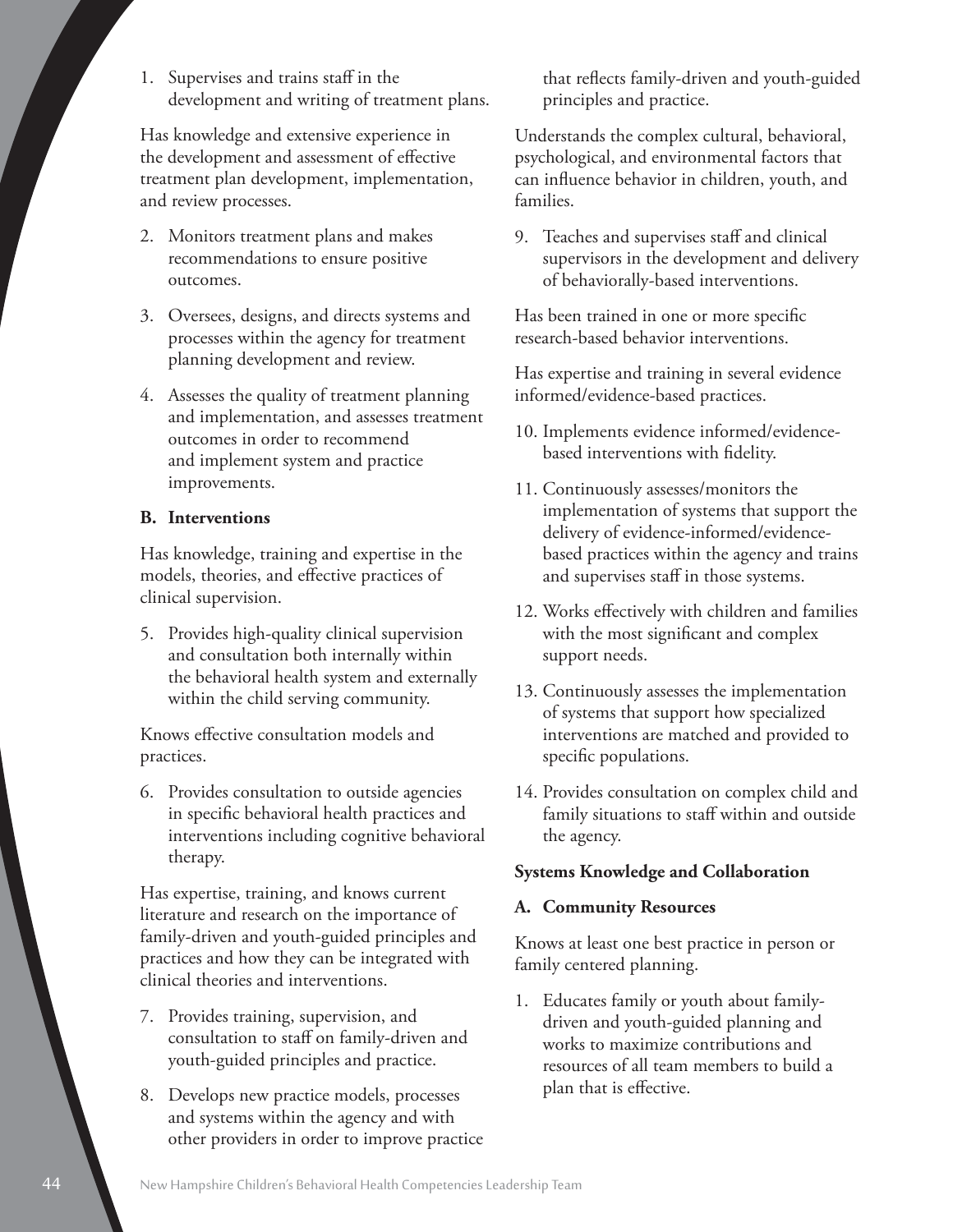- 2. Maintains fidelity when implementing an evidence-based planning model such as Wraparound.
- 3. Exhibits high level skills in the art of facilitation of the planning and team process.
- 4. Mediates and resolves systemic differences or differences of opinion and approaches among team members in complex situations (including multiple public and private members).

Understands skills and tools necessary to orient and train others in family-driven and youthguided planning processes.

- 5. Teaches and models the collaborative team process, conflict resolution, negotiation, and problem-solving.
- 6. Trains, orients , supports and mentors others as they implement best practices in the family-driven and youth-guided planning processes.

Understands the Systems of Care Values and Principles in the context of multi-stakeholder planning and policy initiatives.

- 7. Effectively engages and leads stakeholders in multi-system initiatives related to systems change, policy groups, and improvement initiatives at the regional or local level.
- 8. Participates in multi-stakeholder initiatives related to systems change and improvement at the state or national level.
- 9. Represents local strengths and concerns regarding systems change in such a way as to ensure needs of the field are taken into account in such initiatives.

#### **Quality Improvement, Professionalism and Ethics**

#### **A. Ethics and Confidentiality**

Researches and fully understands compliance with all laws and policies that govern ethics and confidentiality.

- 1. Supervises and trains staff in all aspects of confidentiality and ethics.
- 2. Provides consultation internally and externally regarding family rights and confidentiality.
- 3. Identifies ethical dilemmas and manages them appropriately.

#### **B. Self-Assessment and Professional Development**

Has knowledge of theoretical and conceptual models for self-reflection and professional behavior.

- 4. Provides leadership, modeling, and guidance to promote a culture of self-reflection among staff and teams.
- 5. Offers opportunities for staff to learn, reflect, and analyze complex issues related to practice, ethics, and supports given to children, youth, and families.
- 6. Trains and supports staff to adhere to codes of ethics.

Understands the current literature on and opportunities for training in the trends, practice and research-supported practice models that reflect Systems of Care values in behavioral health care for children and youth.

- 7. Brings information from the current literature, research, and policies to agency staff.
- 8. Provides and facilitates opportunities for staff members to self-assess and develop relevant professional development goals.
- 9. Seeks out, supports, and facilitates staff participation in relevant professional development activities.
- 10. Models positive constructive feedback and communication techniques in supervision.
- 11. Constructs an individualized professional development plan with supervisees, focused on the individual's professional growth needs.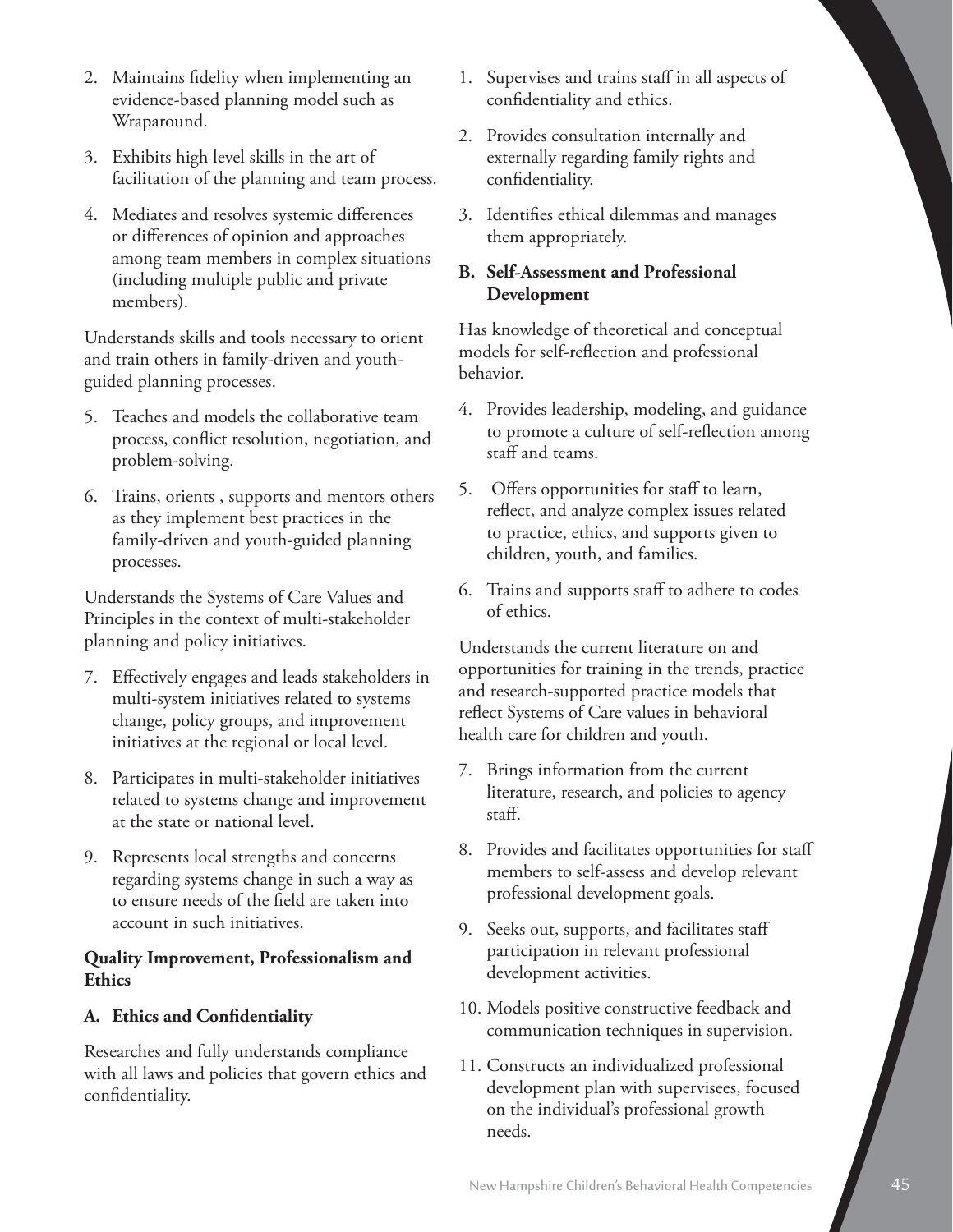#### **C. Outcomes and Quality Improvement**

Understands the agency's Quality Improvement system.

12. Identifies when treatment and service goals and objectives are or are not being met and intervenes appropriately.

Understands how to evaluate service quality.

- 13. Collects and analyzes data to assess the quality of service delivery to children and families and uses those data to communicate with supervisees in order to improve outcomes for children, youth, and families.
- 14. Designs and analyzes the effectiveness of team processes.

#### **D. Work Organization**

Understands the formal and informal hierarchies and structures within the agency.

- 15. Provides direct supervision, consultation and education to staff around time management, work organization and administrative functions.
- 16. Develops structures to support direct service staff to provide one or more researchsupported practices.
- 17. Analyzes data and provides reports that address issues of service efficiency and effectiveness.
- 18. Communicates expectations in a clear and direct manner with all staff.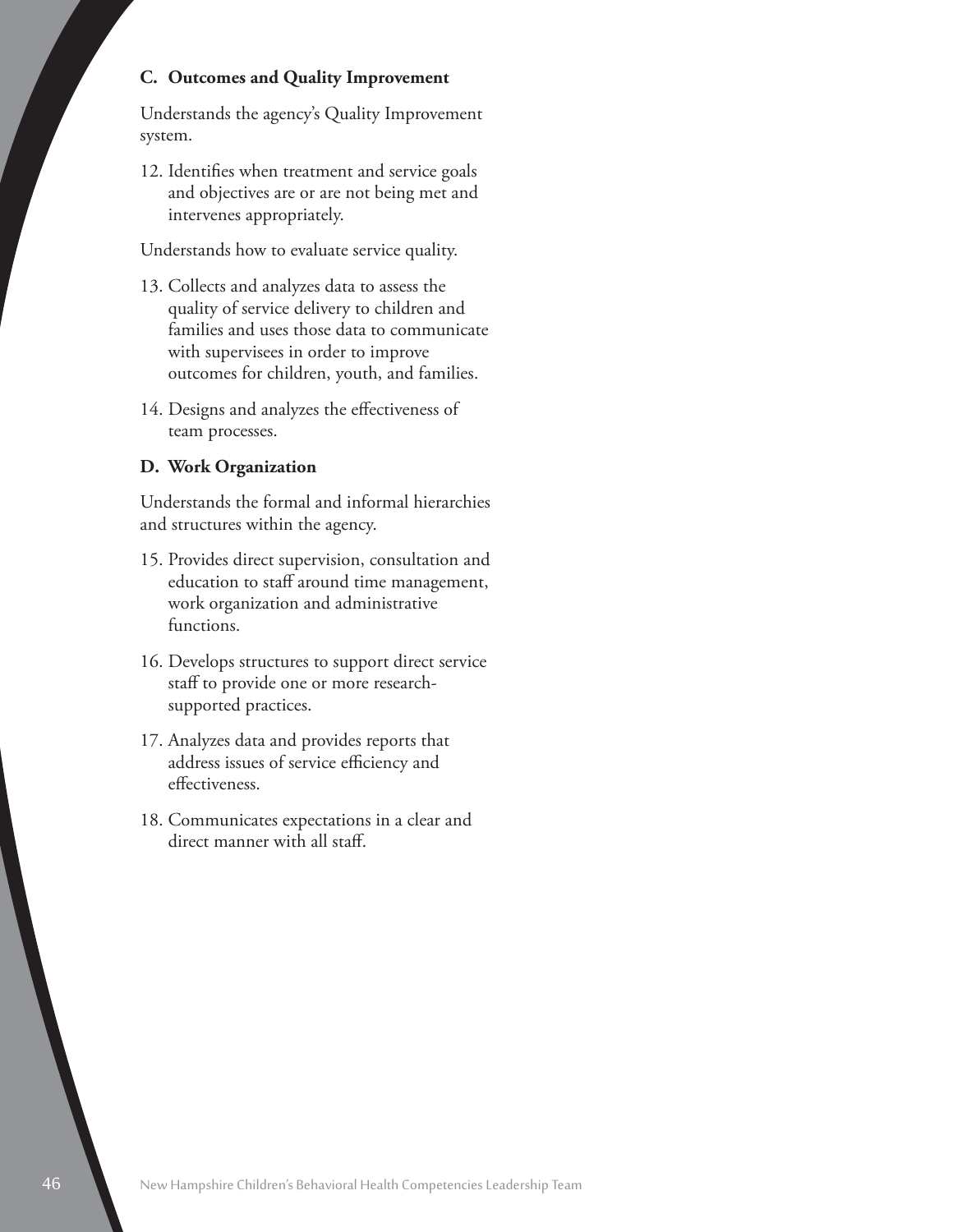# **NH Children's Behavioral Health Competency Self-Assessment\***

This tool can be used to self-assess one's level of competency in the domains and sub-domains, and to target areas for professional development. The steps include:

- 1. Study the *New Hampshire Children's Behavioral Health Core Competencies*.
- 2. Identify the specific competencies that you have.
- 3. Identify your competency level for each of the sub-domains. You can consider yourself competent at a level if you possess 90% of the competencies listed under that sub-domain.
- 4. There are 3 ratings: 1) Areas of Need which identifies competencies that you do not have, 2) Areas for Improvement that identify competencies which you have some knowledge but do not feel you have fully attained, and 3) Areas of Strength which are competencies you possess.

\*(Adapted from the Assessment tool developed by the New Hampshire Association for Infant Mental Health, the New Hampshire Early Childhood and Family Mental Health Competency Workgroup with support from Family Centered Early Supports and Services and Federal ARRA Funds, 2010).

| Domain                                                      | Domain                                              | Rating                                            | <b>Areas of Need</b> | Areas for<br>Improvement | <b>Areas of Strength</b> |
|-------------------------------------------------------------|-----------------------------------------------------|---------------------------------------------------|----------------------|--------------------------|--------------------------|
| <b>Family Driven</b><br>and Youth<br><b>Guided Practice</b> | Engagement &<br>Partnering                          | □Foundational<br>$\Box$ Intermediate<br>□Advanced |                      |                          |                          |
|                                                             | Leadership                                          | □Foundational<br>$\Box$ Intermediate<br>□Advanced |                      |                          |                          |
| Cultural and<br>Linguistic<br>Competence                    | Engagement and<br>Communication                     | □Foundational<br>$\Box$ Intermediate<br>□Advanced |                      |                          |                          |
|                                                             | English as a<br>second Language<br>and Low Literacy | □Foundational<br>$\Box$ Intermediate<br>□Advanced |                      |                          |                          |
|                                                             | Social Justice                                      | □Foundational<br>$\Box$ Intermediate<br>□Advanced |                      |                          |                          |
|                                                             | <b>Best Practices</b>                               | □Foundational<br>$\Box$ Intermediate<br>□Advanced |                      |                          |                          |
| Childhood<br>Development<br>and Disorders                   | Child and Youth<br>Development                      | □Foundational<br>$\Box$ Intermediate<br>□Advanced |                      |                          |                          |
|                                                             | Childhood<br><b>Disorders</b>                       | □Foundational<br>$\Box$ Intermediate<br>□Advanced |                      |                          |                          |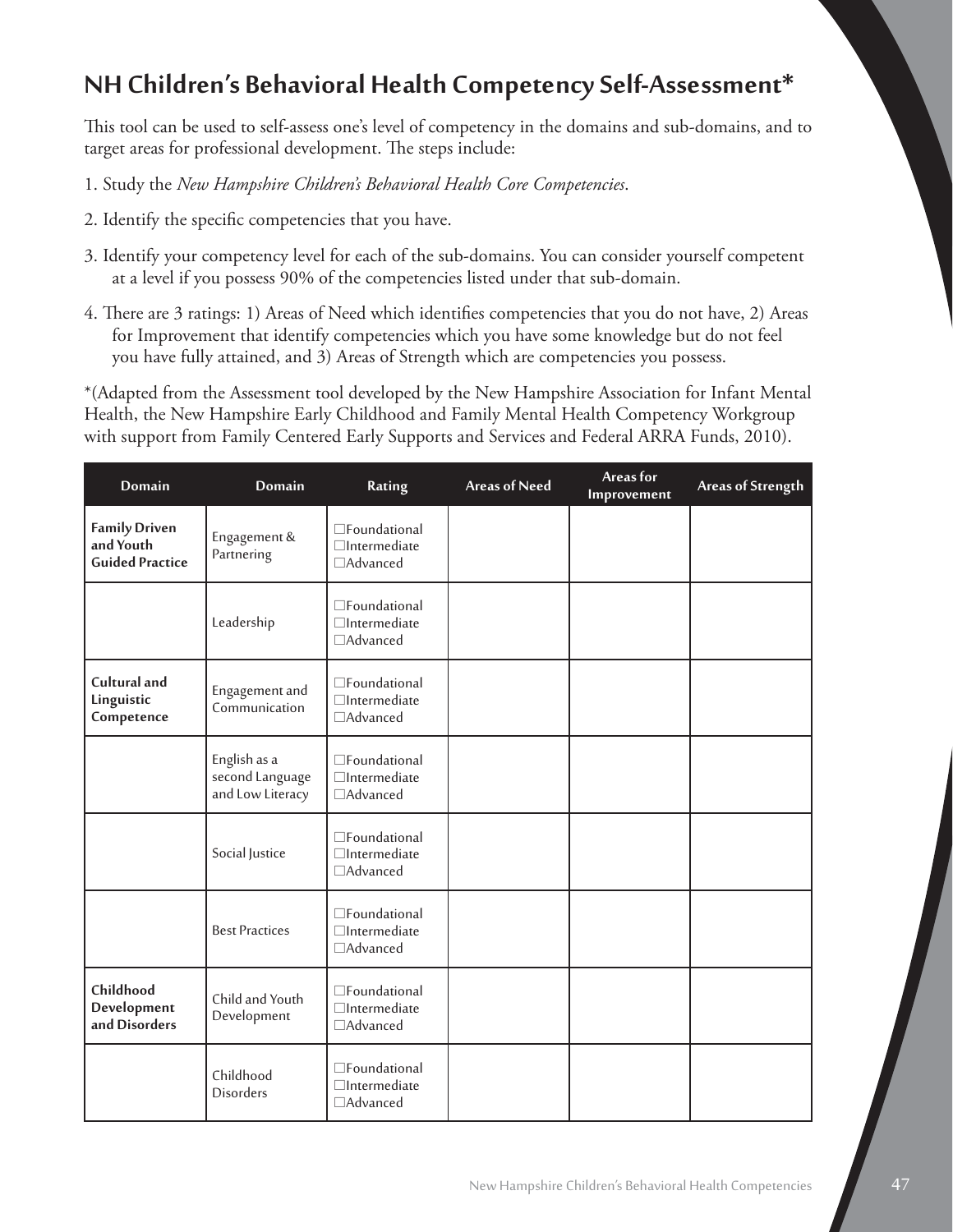| Domain                                                                    | Domain                                                                 | Rating                                                     | <b>Areas of Need</b> | Areas for<br>Improvement | <b>Areas of Strength</b> |
|---------------------------------------------------------------------------|------------------------------------------------------------------------|------------------------------------------------------------|----------------------|--------------------------|--------------------------|
|                                                                           | Substance Use                                                          | □Foundational<br>$\Box$ Intermediate<br>□Advanced          |                      |                          |                          |
| Screening,<br>Assessment and<br>Referral                                  | <b>Behavioral Health</b><br>Assessment and<br>Access                   | □Foundational<br>$\Box$ Intermediate<br>□Advanced          |                      |                          |                          |
|                                                                           | Safety and Risk<br>Assessment/<br>Screening and<br>Management          | □Foundational<br>$\Box$ Intermediate<br>□Advanced          |                      |                          |                          |
| <b>Treatment</b><br>Planning,<br>Interventions<br>and Service<br>Delivery | Treatment<br>Planning                                                  | □Foundational<br>$\Box$ Intermediate<br>□Advanced          |                      |                          |                          |
|                                                                           | Interventions                                                          | □Foundational<br>$\Box$ Intermediate<br>□Advanced          |                      |                          |                          |
| Systems<br>Knowledge and<br>Collaboration                                 | Public Child-<br>serving Systems                                       | □Foundational<br>$\Box$ Intermediate<br>□Advanced          |                      |                          |                          |
|                                                                           | Community<br>Resources                                                 | □Foundational<br>$\Box$ Intermediate<br>□Advanced          |                      |                          |                          |
|                                                                           | Development of<br>Relationships with<br>Other Systems and<br>Resources | □Foundational<br>$\Box$ Intermediate<br>□Advanced          |                      |                          |                          |
| Quality<br>Improvement,<br>Professionalism<br>and Ethics                  | Ethics and<br>Confidentiality                                          | $\square$ Foundational<br>$\Box$ Intermediate<br>□Advanced |                      |                          |                          |
|                                                                           | Self-Assessment<br>and Professional<br>Development                     | □Foundational<br>$\Box$ Intermediate<br>□Advanced          |                      |                          |                          |
|                                                                           | Outcomes<br>and Quality<br>Improvement                                 | □Foundational<br>$\Box$ Intermediate<br>□Advanced          |                      |                          |                          |
|                                                                           | Health and Safety                                                      | □Foundational                                              |                      |                          |                          |
|                                                                           | Work Organization                                                      | □Foundational<br>$\Box$ Intermediate<br>□Advanced          |                      |                          |                          |